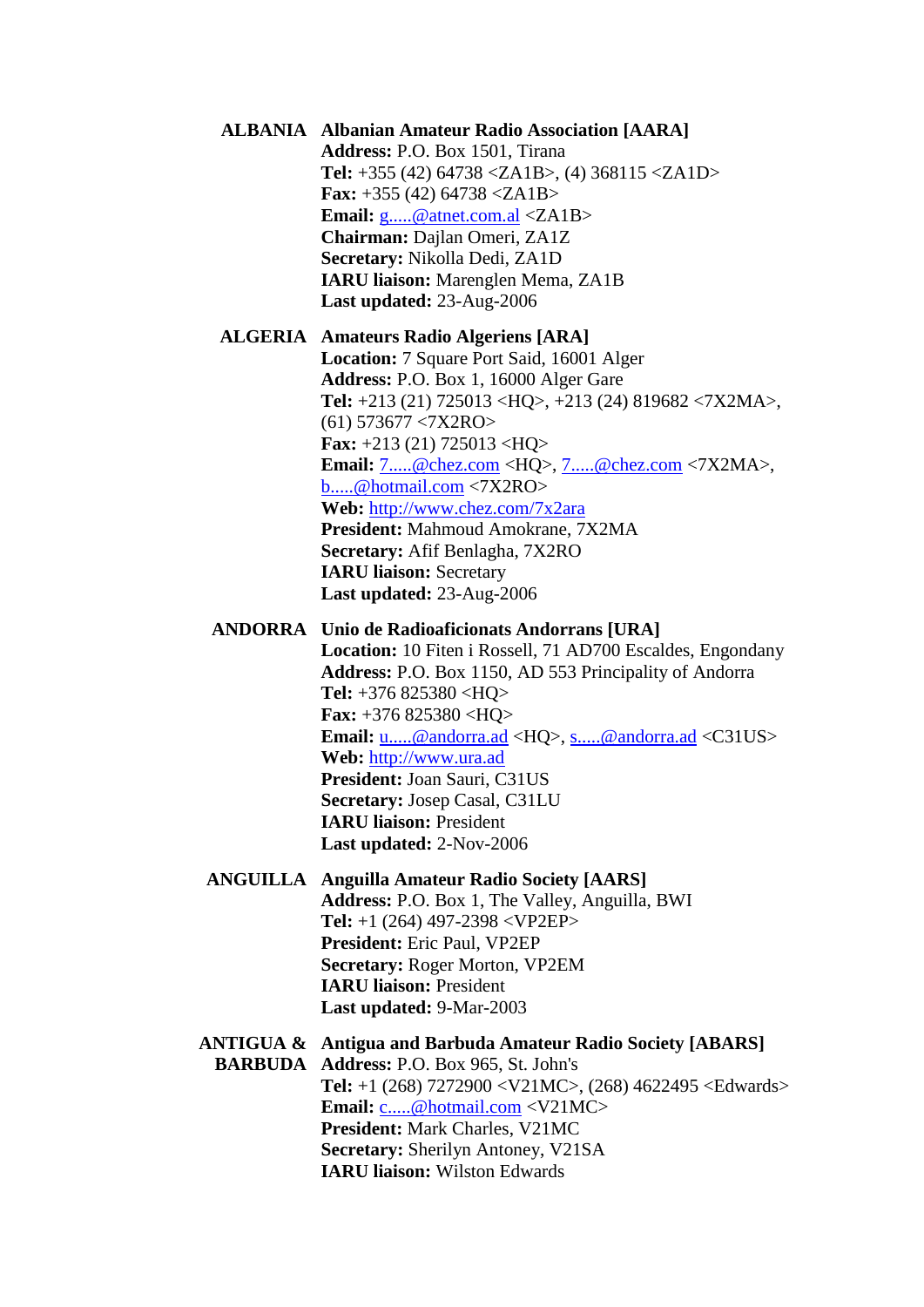**Last updated:** 3-Jun-2005

# **ARGENTINA Radio Club Argentino [RCA] Location:** Carlos Calvo 1420/24, B1102ABD Buenos Aires **Address:** P.O. Box 97, C1000WAA Buenos Aires **Tel:** +54 (11) 4305-0505 <HQ>, (11) 4361-4071 <LU4BR> **Fax:** +54 (11) 4304-0555 <HQ> **Email:** [l.....@lu4aa.org](javascript:return%20false;) <HQ> **Web:** [http://www.lu4aa.org](http://www.lu4aa.org/) **President:** Carlos E. Beviglia, LU1BCE **Secretary:** Fernando Gomez Rojas, LU1ARG **IARU liaison:** Roberto U. Beviglia, LU4BR **Last updated:** 19-May-2008

#### **ARMENIA Federation of Radiosport of the Republic of Armenia [FRRA] Address:** P/Box 22, Yerevan 0002

**Tel:** +3741 565616 <HQ> **Fax:** +3741 565616 <HQ> **Email:** <u>[e.....@mfa.am](javascript:return%20false;)</u> <EK6GB> **President:** George Badalian, EK6GB **Secretary:** Vahe Terzyan, EK6VT **IARU Liaison:** Mher Markosian, EK6AN **Last updated:** 9-Jan-2007

#### **ARUBA Aruba Amateur Radio Club [AARC]**

**Location:** Spaanslagoenweg 12, Pos Chiquito **Address:** P.O. Box 2273, San Nicolas **Tel:** +297 (8) 37286 <HQ>, **Fax:** +297 (8) 31545 <P43T> **Email:** [a.....@qsl.net](javascript:return%20false;) <HQ>, [p.....@hotmail.com](javascript:return%20false;) <P43T>, [p.....@arubanet.com](javascript:return%20false;) <P43L> **Web:** <http://www.qsl.net/aarc/> **President:** Emily Thiel, P43E **Secretary:** Lisandro Arends, P43L **IARU liaison:** Anthony Thiel, P43T **Last updated:** 23-May-2007

#### **AUSTRALIA Wireless Institute of Australia [WIA]**

**Location:** Suite 20, 11-13 Havelock Rd., Bayswater, Victoria 3153 **Address:** P.O. Box 2042, Bayswater, Victoria 3153 **Tel:** +61 (3) 9729 0400 <National Office>, (8) 9409-9680 <VK6NE>, (3) 9802-6137 <VK3KI> **Fax:** +61 (3) 9729 7325 <National Office> **Email:** [n.....@wia.org.au](javascript:return%20false;) <National Office>, [v.....@wia.org.au](javascript:return%20false;) <VK3AFA> **Web:** [http://www.wia.org.au](http://www.wia.org.au/) **President:** Michael Owen, VK3KI **Secretary:** Geoff Atkinson, VK3AFA **IARU liaison:** Secretary **Last updated:** 18-Nov-2008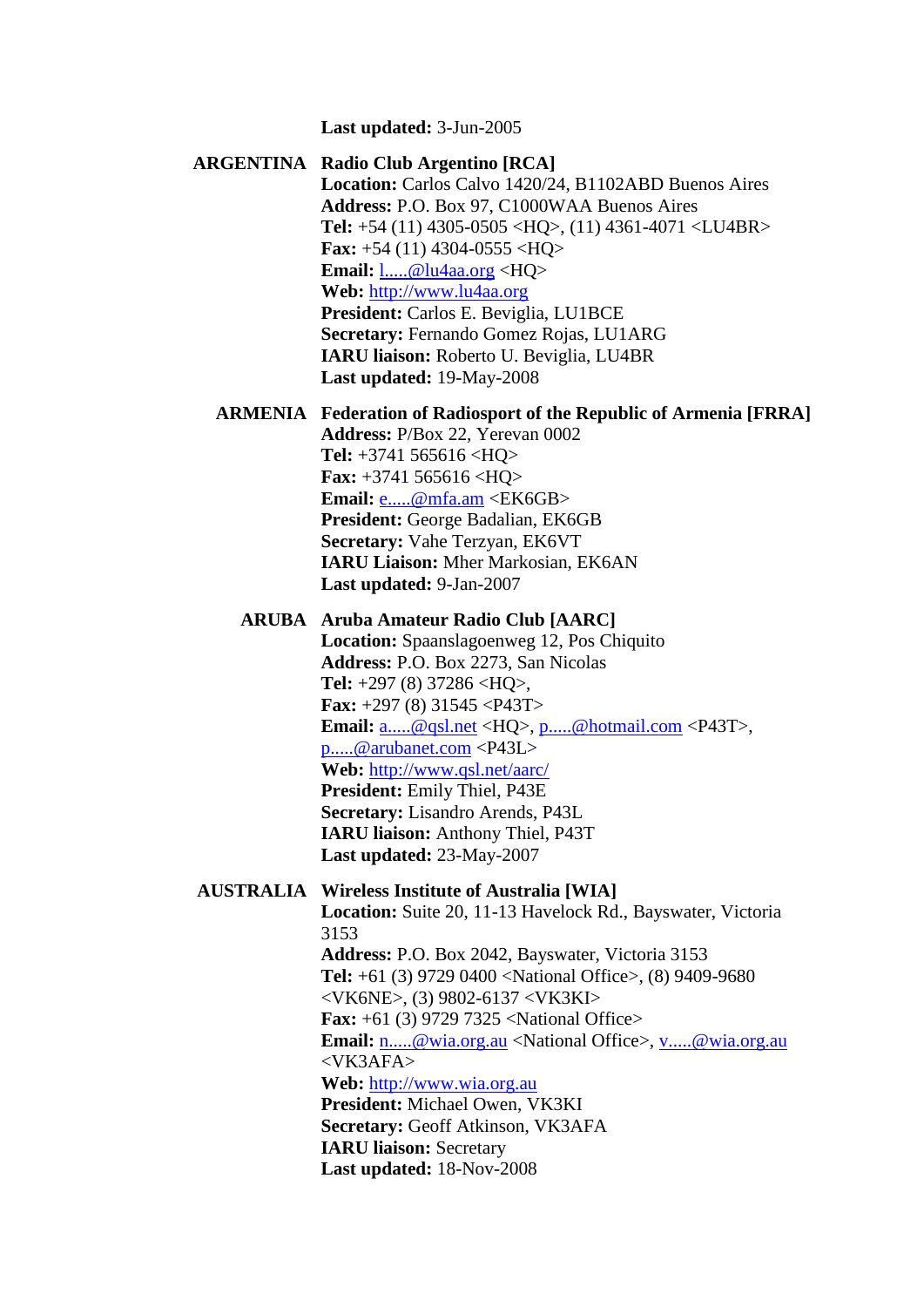- **AUSTRIA Oesterreichischer Versuchssenderverband [OEVSV] Address:** A-1060 Wien, Eisvogelgasse 4/1 **Tel:** +43 (1) 999 2132 <HQ> **Fax:** +43 (1) 999 2133 <HQ> **Email:** [o.....@oevsv.at](javascript:return%20false;) <HQ> **Web:** <http://www.oevsv.at/> **President:** Michael Zwingl, OE3MZC **Vice President:** Gerhard Seitz, OE1HSS **Vice President:** Norbert Amann, OE9NAI **IARU liaison:** President **Last updated:** 23-Aug-2006
- **BAHAMAS Bahamas Amateur Radio Society [BARS] Address:** P.O. Box SS-6004, Nassau, N.P. **President:** Reinhart Pearson, C6ANO **Secretary:** Philip Dawkins, C6ACN **IARU liaison:** Secretary **Last updated:** 9-Mar-2003

**BAHRAIN Amateur Radio Association Bahrain [ARAB] Address:** P.O. Box 22381, Muharraq **Tel:** +973 39999001 <A92FF>, +973 3945 1550 <A92GR> **Fax:** +973 77033901 **Email:** [a.....@gmail.com](javascript:return%20false;) <A92FF>, [m.....@hotmail.com](javascript:return%20false;)  $<$ A92GR $>$ **Web:** <http://www.qsl.net/a92c/index.html> **President:** Adel Khalifa Eid, A92FF **Secretary:** Dr. Mohamed Ali Al-Buflasa, A92GR **IARU Liaison:** Secretary **Last updated:** 17-Jun-2010

#### **BANGLADESH Bangladesh Amateur Radio League [BARL]**

**Address:** Basati Castle, Flat# C/9, House #8/A Kha, Road #14, DRA, Dhaka-1209 **Tel:** +880 (2) 8150533 <HQ> **Email:** [s.....@barl.org](javascript:return%20false;) <HQ>, [s.....@barl.org](javascript:return%20false;) <HQ> **Web:** [http://www.barl.org](http://www.barl.org/) **President:** Anwar Islam, S21L **Secretary:** Belayet Hossain Robin, S21RB **IARU liaison:** President **Last updated:** 11-Dec-2008

## **BARBADOS Amateur Radio Society of Barbados [ARSB] Address:** P.O. Box 814E, Bridgetown **Tel:** +1 (246) 420-8441 <8P6JB>, 427-2888 <8P6NE> **Email:** [r.....@caribsurf.com](javascript:return%20false;) <8P6JB>, [h.....@hotmail.com](javascript:return%20false;) <8P6GU>, [t.....@sunbeach.net](javascript:return%20false;) <8P6NE> **President:** Ronald Wilkinson, 8P6JB **Assistant Secretary:** Haskell Bynoe, 8P6GU **IARU liaison:** Tony Webster, 8P6NE **Last updated:** 28-Jul-2004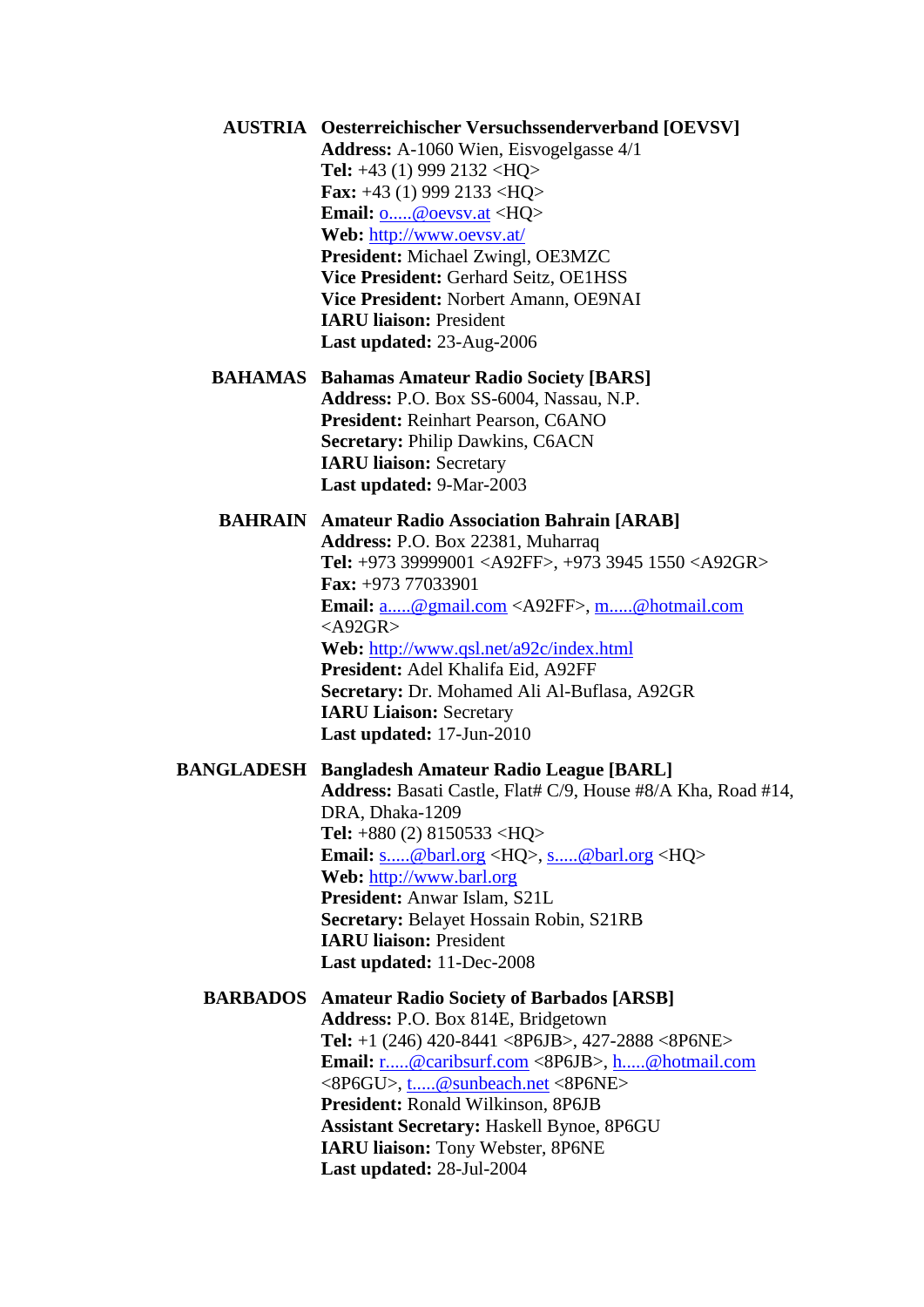- **BELARUS Belarussian Federation of, Radioamateurs and Radiosportsmen [BFRR] Location:** Kazintsa St. 48, Minsk 220099 Belarus **Address:** PO Box 469, Minsk 220050, Belarus **Tel:** +375 (17) 289-3045 <HQ> **Fax:** +375 (17) 289-3045 <HQ> **Email:** [e.....@solo.by](javascript:return%20false;) <EU1SA> **Web:** [http://www.bfrr.net](http://www.bfrr.net/) **President:** Vladimir V. Sidorov, EU1SA **Secretary:** Raissa V. Volkova, EU1YL **IARU liaison:** President **Last updated:** 23-Aug-2006
- **BELGIUM Union Royale Belge des Amateurs-Emetteurs/Koninklijke Unie van de Belgische Zendamateurs/Königliche Union der Belgischen Funkamateure (UBA) Address:** Rue de la Presse 4, B-1000 Brussels **Tel:** +32 (51) 686225 <ON7TK>, +32 (2) 6754571 <ON5OO> **Fax:** +32 (2) 218-3141 **Email:** [o.....@uba.be](javascript:return%20false;) <ON7TK>, [o.....@itcee.be](javascript:return%20false;) <ON5OO> **Web:** [http://www.uba.be](http://www.uba.be/) **President:** Claude van Pottelsberghe de la Potterie, ON7TK **Secretary (Flemish):** Vacant **Secretary (French):** Valerie Boucher, ON4LBG **IARU liaison:** Jacques Debouche, ON5OO **Last updated:** 14-Aug-2007
	- **BELIZE Belize Amateur Radio Club [BARC], Membership rights temporarily suspended Last updated:** 9-Mar-2003

#### **BERMUDA Radio Society of Bermuda [RSB]**

**Address:** P.O. Box 275 HM AX, Hamilton City, Pembroke Parish **Tel:** +1 441 236 9349 <VP9KB>, 232 2043 <VP9LP>, 236 6355 <VP9NMT> **Email:** [d.....@ibl.bm](javascript:return%20false;) <VP9KB>, [r.....@northrock.bm](javascript:return%20false;) <VP9LP>, [d.....@logic.bm](javascript:return%20false;) <VP9NMT> **Web:** <http://www.bermudashorts.bm/rsb> **President:** David A. Semos, VP9KB **Secretary:** Rose Spershott, VP9LP **IARU liaison:** Dennis Fox, VP9NMT **Last updated:** 4-Jun-2009

#### **BOLIVIA Radio Club Boliviano [RCB]**

**Location:** Plaza Tejada Sorzano No. 1392, La Paz **Address:** P.O. Box 2111, La Paz **Tel:** +591 (2) 224921 <HQ> **Fax:** +591 (2) 224921 <HQ> **Email:** [m.....@gmail.com](javascript:return%20false;) <Mario Iberkleid, CP1FF> **President:** Ricardo Schayman K., CP1OX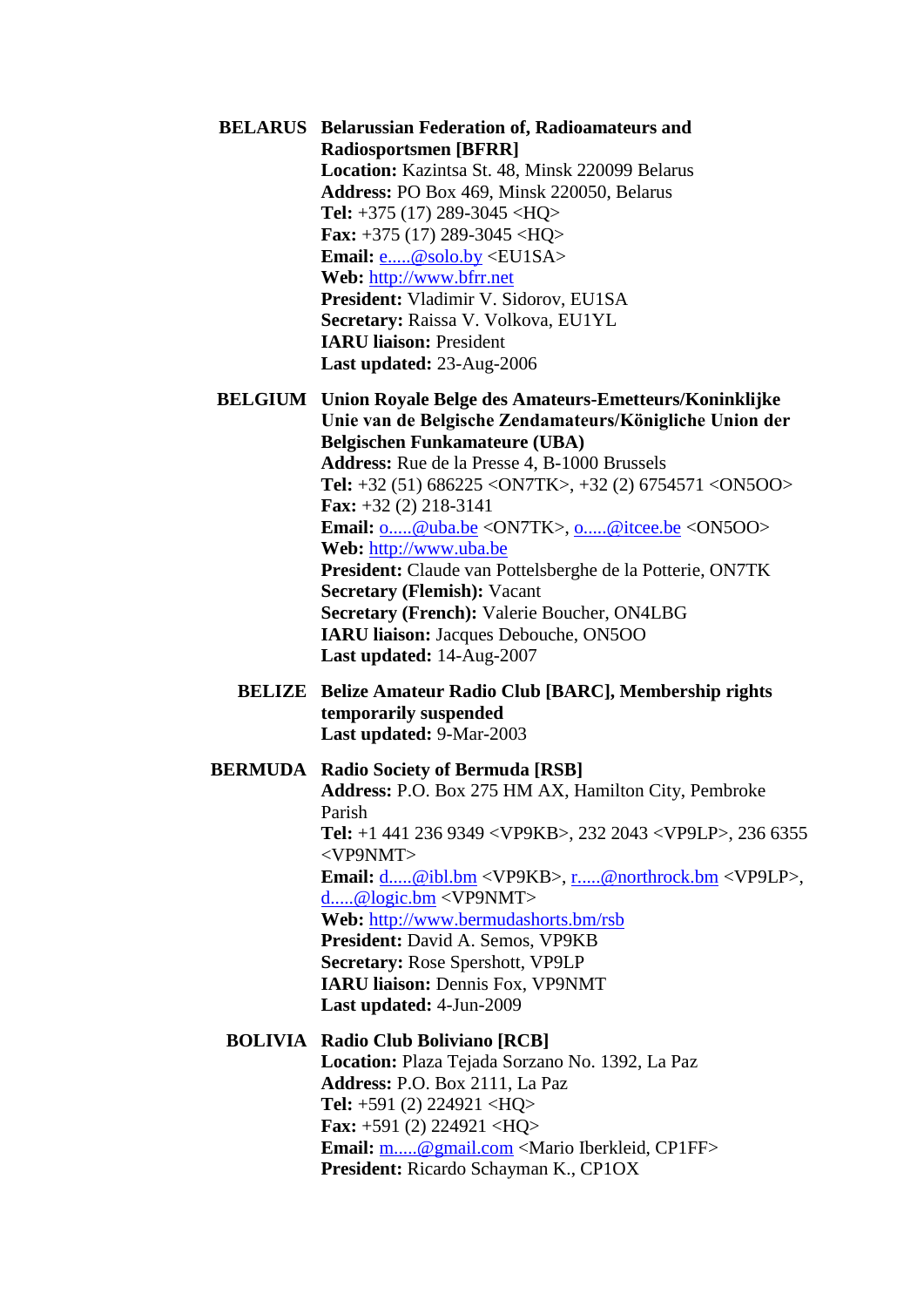**Secretary:** Arturo Glacinovic T., CP1QW **IARU liaison:** President **Last updated:** 13-May-2008

# **BOSNIA & Asocijacija Radioamatera Bosne i Hercegovine [ARABiH]**

**HERZEGOVINA Location:** Franca Lehara 5, BA-71001 Sarajevo **Address:** P.O. Box 61, 71001 Sarajevo **Tel:** +387 (33) 226383 <HQ>, **Fax:** +387 (33) 226383 <HQ> **Email:** [o.....@arabih.net](javascript:return%20false;) <HQ>, [t.....@yahoo.com](javascript:return%20false;) <E70A> **Web:** [http://www.arabih.org](http://www.arabih.org/) **President:** Daniel Horvat, E73M **Office Admin.:** Ahmed Hrustanovic, E74HA **IARU liaison:** Darko Rusman, E70A **Last updated:** 13-Sep-2010

**BOTSWANA Botswana Amateur Radio Society [BARS] Address:** P.O. Box 1873, Gaborone **Tel:** 267-325485 <A24CC> **President:** Anu Sulu, A22YL **Secretary:** Christopher Colledge, A24CC **IARU Liaison:** Secretary **Last updated:** 23-Aug-2006

**BRAZIL Liga Brasileira de Radioamadores [LABRE] Location:** Setor de Clubes Esportivos Sul, Trecho 4, Lote 1/A, 70200-150 Brasilia, D.F. **Address:** P.O. Box 00004, 70359-970 Brasilia, D.F. **Tel:** +55 (61) 223-1157 <HQ> **Fax:** +55 (61) 223-1161 <HQ> **Email:** [l.....@labre.org](javascript:return%20false;) <HQ>, [p.....@pobox.com](javascript:return%20false;) <PT2FR> **Web:** [http://www.labre.org.br](http://www.labre.org.br/) **President:** Gustavo de Faria Franco, PT2ADM **Executive Director:** Francisco Ricardo Favilla, PT2RY **IARU liaison:** Francisco Jose de Queiroz, PT2FR **Last updated:** 27-May-2009 **BRITISH VIRGIN British Virgin Islands Radio League [BVIRL] ISLANDS Address:** P.O. Box 409, Cruz Bay, St. John 0083 **Tel:** +1 (284) 496-8992 **Vice President:** Arthur Swain, VP2VA **Last updated:** 29-Oct-2008 **BRUNEI Brunei Darussalam Amateur Radio Association [BDARA] DARUSSALAM Address:** Log Bag 73, MPC, BB3577, Negara Brunei Darussalam **Tel:** +673 (8) 710867 <V85MH> **Fax:** +673 (2) 381169 <V85SK> **President:** Hj Hasnan bin Hj Shaari, V85MH **Secretary:** Hj. Suhaili bin Hj Kawang, V85SK **IARU Liaison:** President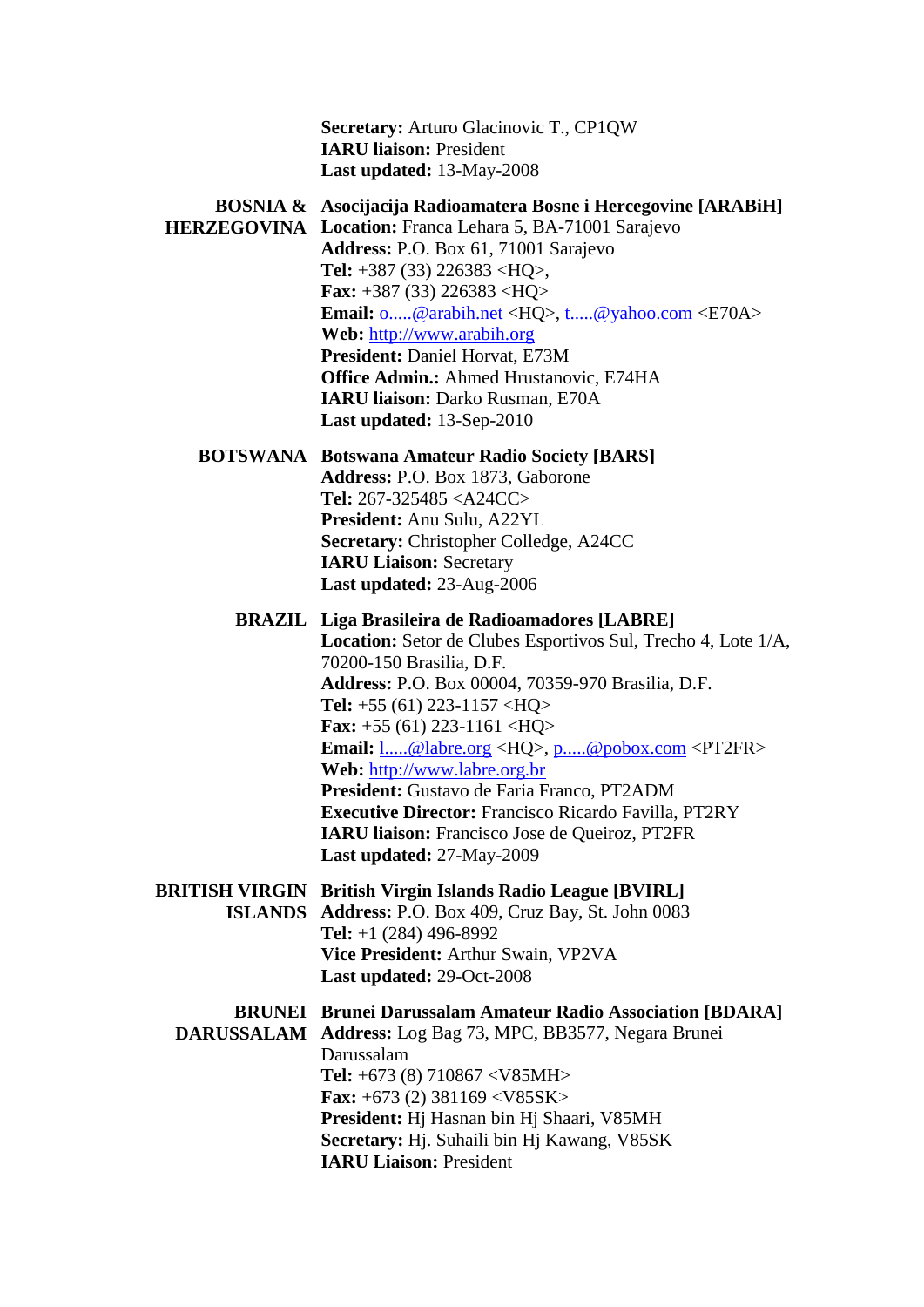**Last updated:** 9-Mar-2003

**BULGARIA Bulgarian Federation of Radio Amateurs [BFRA] Location:** Tzarigradsko Chaussee 7th km, IZOT-BIC Building, Room 717, BG-1784 Sofia **Address:** P.O. Box 830, BG-1000 Sofia **Tel:** +359 897 949888 <LZ3NN>, +359 894 292211 <LZ1ZQ, +359 898 312372 <LZ1US> **Fax:** +359 (2) 9801458 <HQ> **Email:** [b.....@hotmail.com](javascript:return%20false;) <HQ>, [l.....@abv.bg](javascript:return%20false;) <LZ3NN> **Web:** [http://www.bfra.org](http://www.bfra.org/) **President:** Victor Tzenkov, LZ3NN **Secretary:** Mrs. Zdravka Bouchkova, LZ1ZQ **IARI liaison:** Panayot Danev, LZ1US **Last updated:** 11-May-2010 **BURKINA FASO Association des Radioamateurs du Burkina Faso [ARBF] Address:** c/o Youssouf Kaba, ONATEL, P.O. Box 01, Ouagadougou 10000 **Tel:** +226 300945 <XT2KY>, 363019 <XT2KY>, +226 306923 <Alpha M. Diakite Kaba> **Fax:** +226 300930 <XT2KY> **President:** Youssouf Kaba, XT2KY **Secretary:** Alpha M. Diakite Kaba **IARU liaison:** President **Last updated:** 23-Aug-2006 **CAMEROUN Association des Radio Amateurs du Cameroun [ARTJ] Address:** Ecole Nationale Superieuse des Postes et Telecom, B.P. 6132 Yaounde **Fax:** +237 23 37 48 **Email:** [f.....@yahoo.fr](javascript:return%20false;) **President:** Francois Kamgam, TJ1KF **Last updated:** 23-Aug-2006 **CANADA Radio Amateurs of Canada [RAC] Address:** 720 Belfast Road, Suite 217, Ottawa, Ontario K1G 0Z5 **Tel:** +1 (613) 244-4367 <HQ> **Fax:** +1 (613) 244-4369 <HQ> **Email:** [r.....@rac.ca](javascript:return%20false;) <HQ>, [g.....@shaw.ca](javascript:return%20false;) <VE4BAW>, [p.....@nf.sympatico.ca](javascript:return%20false;) <VO1PRB>, [v.....@videotron.ca](javascript:return%20false;) <VE2KA> **Web:** [http://www.rac.ca](http://www.rac.ca/) **President:** Geoff Bawden, VE4BAW **Secretary:** Paul Burggraaf, VO1PRB **Office Manager:** Denise Wagorn **IARU liaison:** Daniel Lamoureux, VE2KA **Last updated:** 4-Jan-2010 **CAYMAN ISLANDS Cayman Amateur Radio Society [CARS] Address:** P.O. Box 1029 GT, KY1-1102 Grand Cayman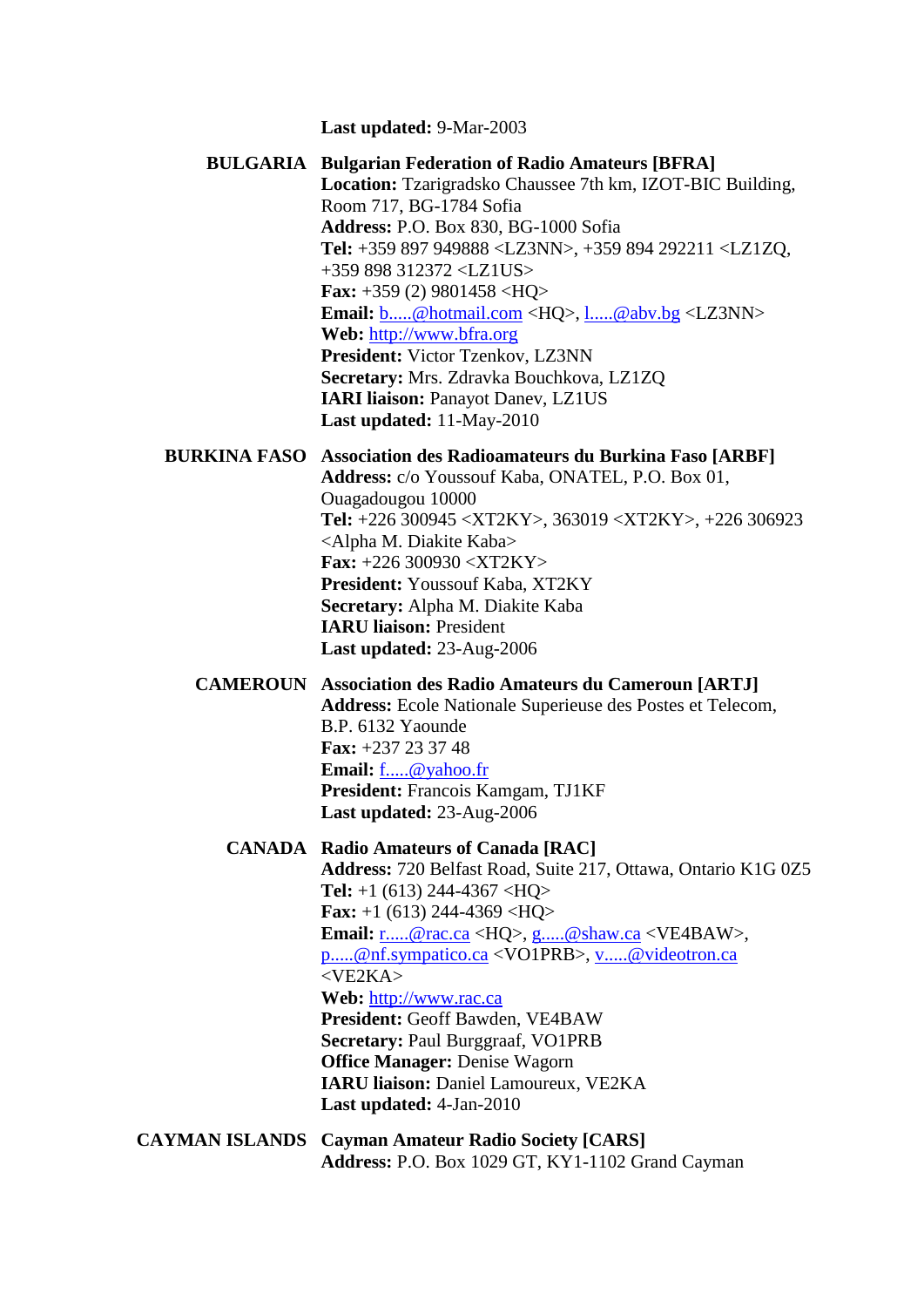**Tel:** +1 (345) 325-2475 <ZF1DJ> **Email:** [j.....@yahoo.com](javascript:return%20false;) <ZF1DJ>, [c.....@aol.com](javascript:return%20false;) <ZF1HQ>, [m.....@candw.ky](javascript:return%20false;) <ZF1PM> **Web:** [http://caymanhams.org](http://caymanhams.org/) **President:** John Darby, ZF1DJ **Secretary:** Andy Harding, ZF1HQ **IARU liaison:** Peter Massie, ZF1PM **Last updated:** 7-Apr-2009

## **CHILE Radio Club de Chile [RCCH]**

**Location:** Nataniel Cox 1054, 8330996 Santiago **Address:** P.O. Box 13630, Santiago 21 **Tel:** +56 (2) 696-4707 <HQ>, +56 (2) 392-1843 <CE3PG> **Fax:** +56 (2) 392-1444 <HQ> **Email:** [s.....@ce3aa.cl](javascript:return%20false;) <HQ>, [c.....@mi.cl](javascript:return%20false;) <CE3PG> **Web:** [http://www.ce3aa.cl](http://www.ce3aa.cl/) **President:** Galdino Besomi Sani, CE3PG **Secretary:** Alejandro Jara, CE3JWF **IARU liaison:** President **Last updated:** 8-May-2009

**CHINA Chinese Radio Sports Association [CRSA]**

**Location:** 9 Tiantan Neidongli, Beijing 100061 **Address:** P.O. Box 6106, Beijing 100061 **Tel:** +86 (10) 67025488 <HQ>, (10) 67020539 <BA1HAM> **Fax:** +86 (10) 67016974 <HQ> **Email:** [c.....@126.com](javascript:return%20false;) <HQ>, [b.....@amsat.org](javascript:return%20false;) <BA1HAM> **Web:** [http://www.crsa.org](http://www.crsa.org/) **President:** Mr. Zhao Mingyu, BD1MYZ **Secretary:** Mr. Chen Ping, BA1HAM **IARU liaison:** Secretary **Last updated:** 11-Jul-2008

# **CHINESE TAIPEI Chinese Taipei Amateur Radio League [CTARL] Location:** 22F. No. 102, Chung Ping Road, Tao-Yuan City, 330 Taiwan **Address:** P.O. Box 73, Taipei, Taipei City 10099, Taiwan (R.O.C.) **Tel:** +886 4738-8746 <HQ>, +886 32209207 ext. 888 <BV2AI> **Fax:** +886 4738-5441 <HQ>, +886 32202245 <BV2AI> **Email:** [h.....@ctarl.org.tw](javascript:return%20false;) <HQ>, [b.....@gmail.com](javascript:return%20false;) <BV2FB> **Web:** <http://www.ctarl.org.tw/> **Chairman:** Cola (Yi-Chien) Kuo, BV2AI **Secretary General:** Echo Wang, BV2QB **IARU liaison:** Palph Yang, BV2FB **Last updated:** 17-Mar-2009 **COLOMBIA Liga Colombiana de Radioaficionados [LCRA] Location:** Diag 61C #24-80, Santafe de Bogota **Address:** P.O. Box 584, Santafe de Bogota

**Tel:** +57 (320) 346 4799 <HQ>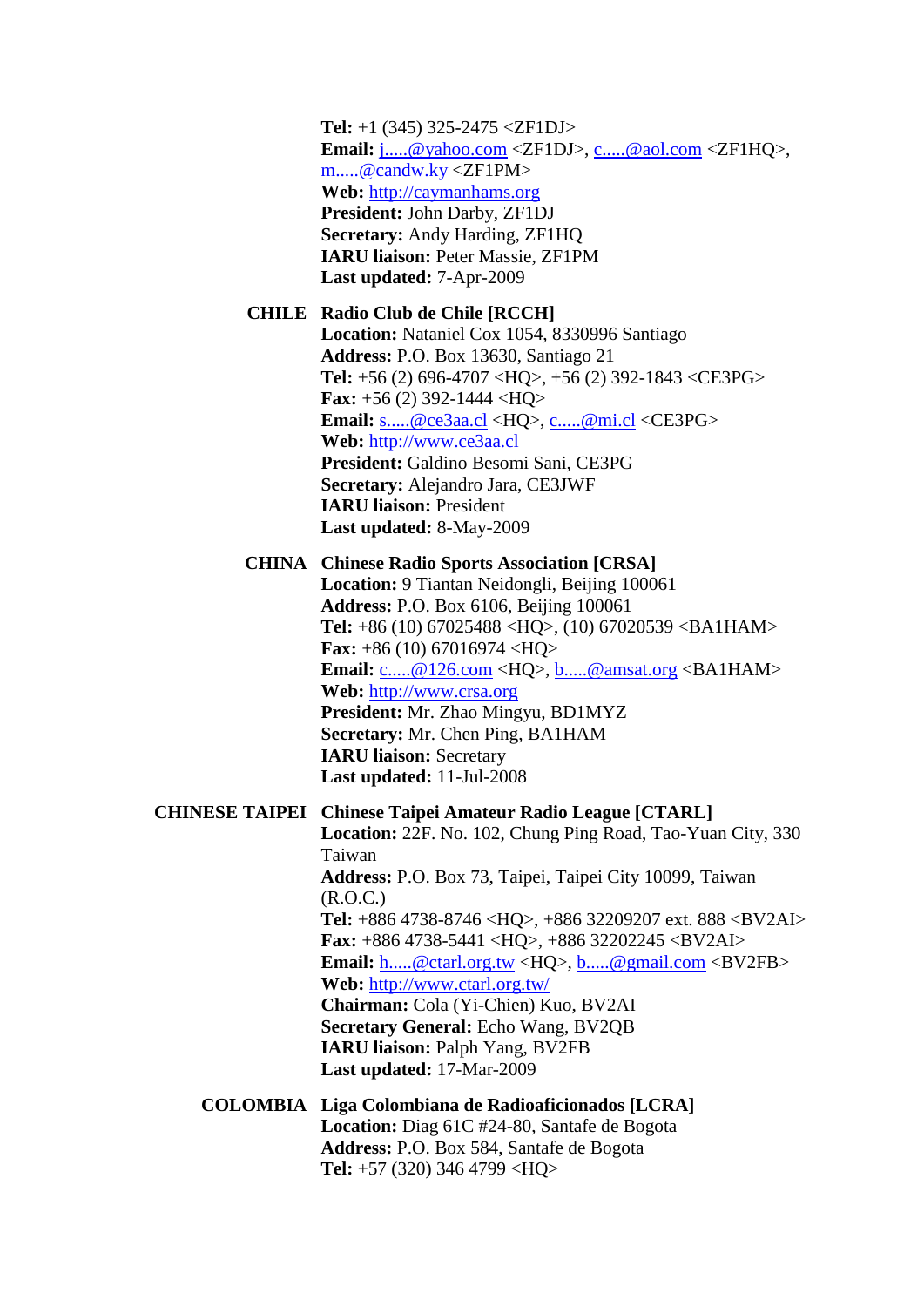**Email:** [h.....@lcra.org.co](javascript:return%20false;) <HQ>, [h.....@lcra.org.co,](javascript:return%20false;) [h.....@hotmail.com](javascript:return%20false;) <HK3Q> **Web:** [http://www.lcra.org.co](http://www.lcra.org.co/) **President:** Daniel Ter Wengel, HK3Q **Secretary:** Luis Alberto Lugo, HK3L **IARU liaison:** Francisco Hennessey, HK3W **Last updated:** 4-Dec-2009

#### **COSTA RICA Radio Club de Costa Rica [RCCR]**

**Address:** P.O. Box 2412-1000, San Jose **Tel:** +506 280 7855 <HQ>, +506 220 2605 <TI2HAS> **Email:** [t.....@ti0rc.org](javascript:return%20false;) <HQ>, [a.....@telatsa.com](javascript:return%20false;) <TI2CLP> **Web:** [http://www.ti0rc.org](http://www.ti0rc.org/) **President:** Hugo Soto Vargas, TI2HAS **Secretary:** Carlos Alfaro Kuri, TI2KAC **IARU liaison:** Alberto Ramirez, TI2CLP **Last updated:** 11-Feb-2008

## **COTE D'IVOIRE Association Des Radio Amateurs Ivoiriens (ARAI)**

**Address:** PO Box 2946, Abidjan 01 **Tel:** +225 21 243 346 <HQ> **Email:** [t.....@arai-ci.org](javascript:return%20false;) <HQ>, [j.....@engineer.com](javascript:return%20false;) <TU2OP> **Web:** www.qsl.net/tu2ci/ **President:** Jean-Jacques Niava, TU2OP **Secretary:** Rahane Vieyra, TU5JF **IARU Liaison:** President **Last updated:** 23-Aug-2006

#### **CROATIA Hrvatski radio-amaterski savez [HRS]**

**Address:** Dalmatinska 12, HR-10000 Zagreb **Tel:** +385 (1) 4848759 <HQ>, +385 (1) 2318440 <9A2EY> **Fax:** +385 (1) 4848763 <HQ>, **Email:** [h.....@hamradio.hr](javascript:return%20false;) <HQ>, **Web:** [http://www.hamradio.hr](http://www.hamradio.hr/) **President:** Kresimir Kovarik, 9A5K **Secretary:** Marina Sirovica, 9A3AYM **IARU liaison:** Zeljko Ulip, 9A2EY **Last updated:** 5-Feb-2008

### **CUBA Federacion de Radioaficionados de Cuba [FRC]**

**Location:** Calle Paseo #611, entre 25 y 27, Plaza de la Revolucion, Habana 10400 **Address:** P.O. Box 1, Habana 10100 **Tel:** +53 (7) 833 4811 & 830 2223 **Email:** [f.....@enet.cu](javascript:return%20false;) **Web:** [http://frc.co.cu](http://frc.co.cu/) **President:** Pedro Rodriguez, CO2RP **Secretary:** Oscar Morales Jr., CO2OJ **IARU liaison:** Vice President Francisco Hernandez, CO2HA **Last updated:** 11-Feb-2008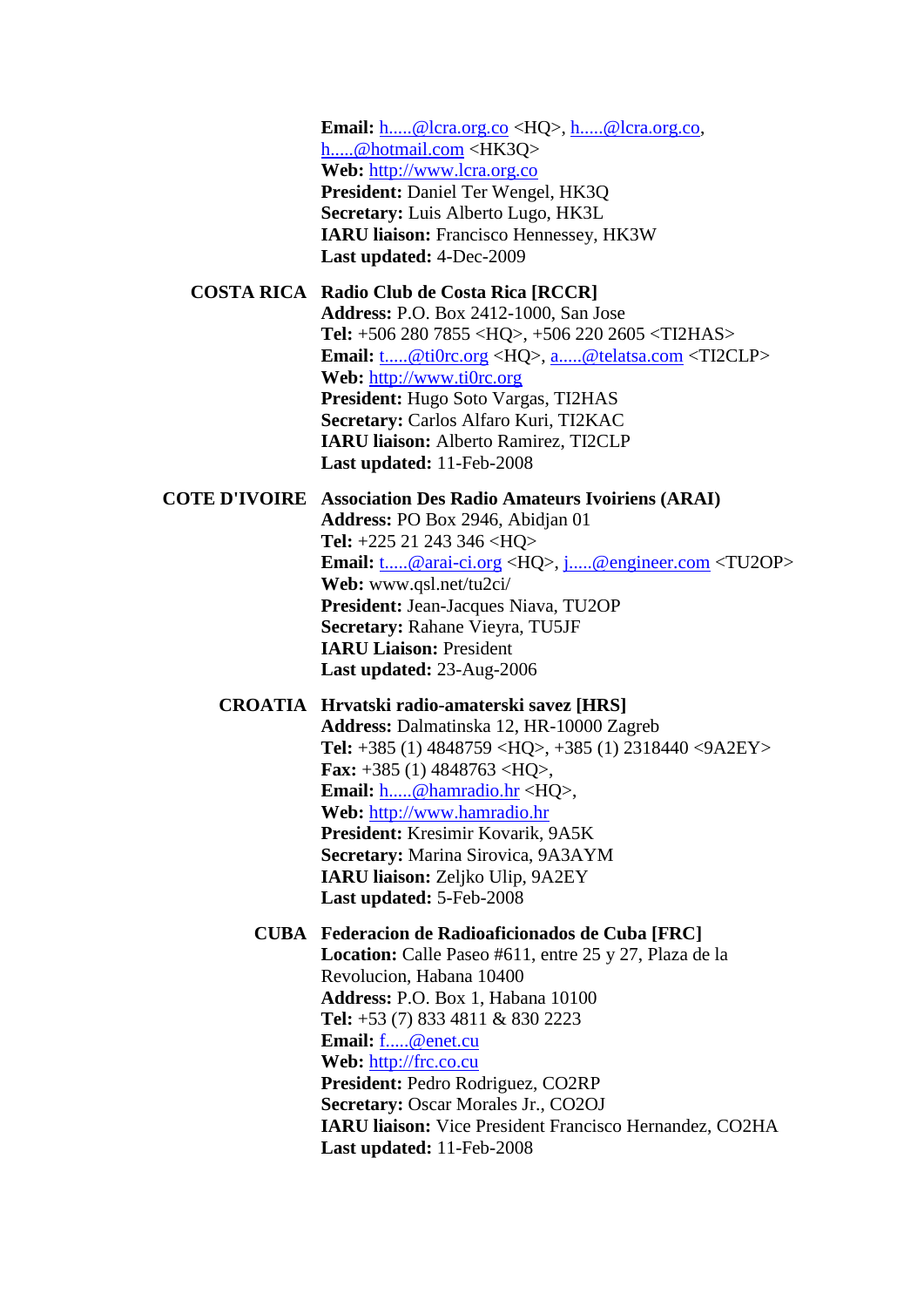**CYPRUS Cyprus Amateur Radio Society [CARS] Address:** P.O. Box 51267, Limassol 3503 **Tel:** +357 (99) 610855 <5B4AHZ>, +357 (99) 548549 <5B4AFQ> **Fax:** +357 (22) 433416 <5B4MF> **Email:** [c.....@cyhams.org](javascript:return%20false;) <HQ>, [5.....@gmx.net](javascript:return%20false;) <5B4AHZ> **Web:** [http://www.cyhams.org](http://www.cyhams.org/) **President:** Manos Manoli, 5B4AFQ **Secretary:** Nestor Jacovides, 5B4AHZ **IARU liaison:** Secretary **Last updated:** 8-Aug-2007 **CZECH REPUBLIC Cesky Radioklub [CRK], Czech Radio Club [CRC] Location:** U. Pergamenky 3, CZ-17000 Praha 7 **Address:** P.O. Box 69, CZ-11327 Praha 1 **Tel:** +420 (2) 66722240 <HQ>, (2) 72704620 <OK1MP> **Fax:** +420 (2) 66722242 <HQ> **Email:** [c.....@crk.cz](javascript:return%20false;) <HQ>, [o.....@volny.cz](javascript:return%20false;) <OK1MP>, [o.....@post.cz](javascript:return%20false;) <OK1AOZ> **Web:** [http://www.crk.cz](http://www.crk.cz/) **President:** Jiri Nemec, OK1AOZ **Secretary:** Josef Zabavik, OK1ES **IARU liaison:** Milos Prostecky, OK1MP **Last updated:** 6-Apr-2009 **DEMOCRATIC Association des Radio Amateurs du Congo [ARAC], Amateur REPUBLIC OF Radio Association of D.R. Congo CONGO Location:** CNFPT, No 1 Av Colonel Ebeya, Gombe **Address:** P.O. Box 1549, Kinshasa 1 **Tel:** +243 9986 93940 **Fax:** +243 12 20686 **Email:** [c.....@yahoo.fr](javascript:return%20false;) <9Q1KS> **Web:** <http://www.multimania.com/aracongo/index.htm> **President:** Cyprien Kahundira V., 9Q1KS **Secretary:** Richard Mayamba, 9Q1MR **IARU liaison:** President **Last updated:** 2-Nov-2006 **DENMARK Experimenterende Danske Radioamatoerer [EDR] Address:** Klokkestoebervej 11, DK-5230 Odense M **Tel:** +45 (66) 156511 <HQ> **Fax:** +45 (66) 156598 <HQ> **Email:** [k.....@edr.dk](javascript:return%20false;) <HQ>, [o.....@edr.dk](javascript:return%20false;) <OZ3MC>, [o.....@edr.dk<OZ5DX>](javascript:return%20false;) **Web:** [http://www.edr.dk](http://www.edr.dk/) **President:** Martin Mortensen, OZ3MC **Vice President:** Jorgen Nielsen, OZ2JBC **Secretary:** Kjeld Majland, OZ5KM **IARU Liaison:** Hans Pyndt, OZ5DX **Last updated:** 6-Apr-2009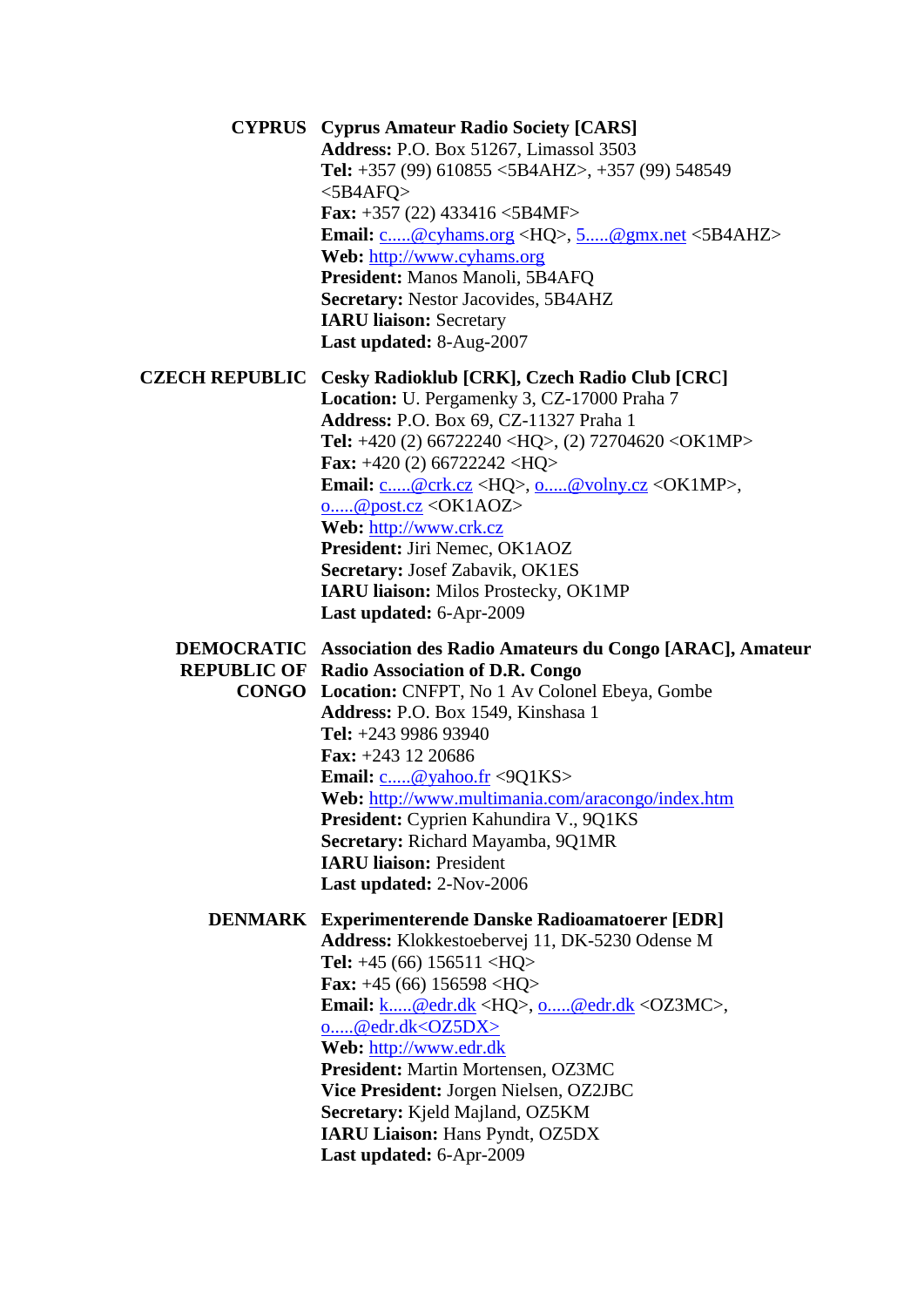| <b>DJIBOUTI</b> Association des Radioamateurs de Djibouti [ARAD]<br>Address: P.O. Box 1076, Djibouti<br>Tel: $+253$ 352490 <hq><br/><b>Fax:</b> +253 355757 <hq><br/>President: Mohamed Omar Moussa, J28AP<br/>Secretary: Fred Achoun, J28FA<br/><b>IARU liaison: President</b><br/>Last updated: 23-Aug-2006</hq></hq>                                                                                                                                                                                                                                                                                                                           |
|---------------------------------------------------------------------------------------------------------------------------------------------------------------------------------------------------------------------------------------------------------------------------------------------------------------------------------------------------------------------------------------------------------------------------------------------------------------------------------------------------------------------------------------------------------------------------------------------------------------------------------------------------|
| <b>DOMINICA</b> Dominica Amateur Radio Club Inc. [DARCI]<br><b>Location:</b> Canefield East Housing Scheme<br>Address: P.O. Box 613, Roseau<br><b>Tel:</b> +1 (767) 448-6915 <j73ci>, 448-8796 <j73vw>, 235-7282<br/><math>&lt;</math>J73CW<math>&gt;</math><br/><b>Fax:</b> +1 (767) 448-7708 <hq><br/>Email: j@hotmail.com <j73z>, j@hotmail.com <j73ci>,<br/>j@hotmail.com <j73vw>, j@hotmail.com <j73cw><br/>Web: http://www.j7hams.com<br/>President: Clement James, J73CI<br/>Secretary: Valda Woodman, J73VW<br/>IARU liaison: William R. Charles, J73CW<br/>Last updated: 25-Apr-2005</j73cw></j73vw></j73ci></j73z></hq></j73vw></j73ci> |
| <b>DOMINICAN</b> Radio Club Dominicano [RCD]<br><b>REPUBLIC Address: P.O. Box 1157, Santo Domingo</b><br><b>Tel:</b> $+1$ (809) 5508 8723<br><b>Email:</b> $\underline{\mathbf{h}\mathbf{\Theta}}$ iaru-r2.org <hq><br/>Web: http://www.radioclubdominicano.com<br/>President: Hugo Ramon Sanchez, HI8VRS<br/><b>Secretary: Victor Baez, HI8VBR</b><br/><b>IARU liaison: Rafael Martinez, HI8ROX</b><br/>Last updated: 11-Feb-2008</hq>                                                                                                                                                                                                           |
| <b>ECUADOR</b> Guayaquil Radio Club [GRC]<br>Address: P.O. Box 09-01-5757, Guayaquil<br><b>Tel:</b> +593 (4) 294671/294682 <hq>, (4) 9 9 484680 <hc2bp>,<br/><math>(4)</math> 9 9 781547 <hc2zn><br/>Email: h@yahoo.com <hq>, l@hotmail.com <hc2bp><br/>President: Lorenzo Lertora, HC2BP<br/><b>Secretary: Erwin Maenz, HC2ZN</b><br/><b>IARU liaison: President</b><br/>Last updated: 18-Nov-2010</hc2bp></hq></hc2zn></hc2bp></hq>                                                                                                                                                                                                             |
| <b>EGYPT</b> Egyptian Radio Amateurs Society for Development [ERASD]<br>Address: P.O. Box 18, Agouza-Giza<br><b>Tel:</b> $+20$ (2) 3344 6827 <su1gs>,<br/><b>Fax:</b> <math>+20</math> (2) 2417 2241 <su1gs><br/><b>Email:</b> s@hotmail.com <su1gs>, s@amsat.org<br/><math>&lt;</math>SU1HM<math>&gt;</math><br/>Web: http://www.qsl.net/eara<br/>President: Greiss Sobhi, SU1GS</su1gs></su1gs></su1gs>                                                                                                                                                                                                                                         |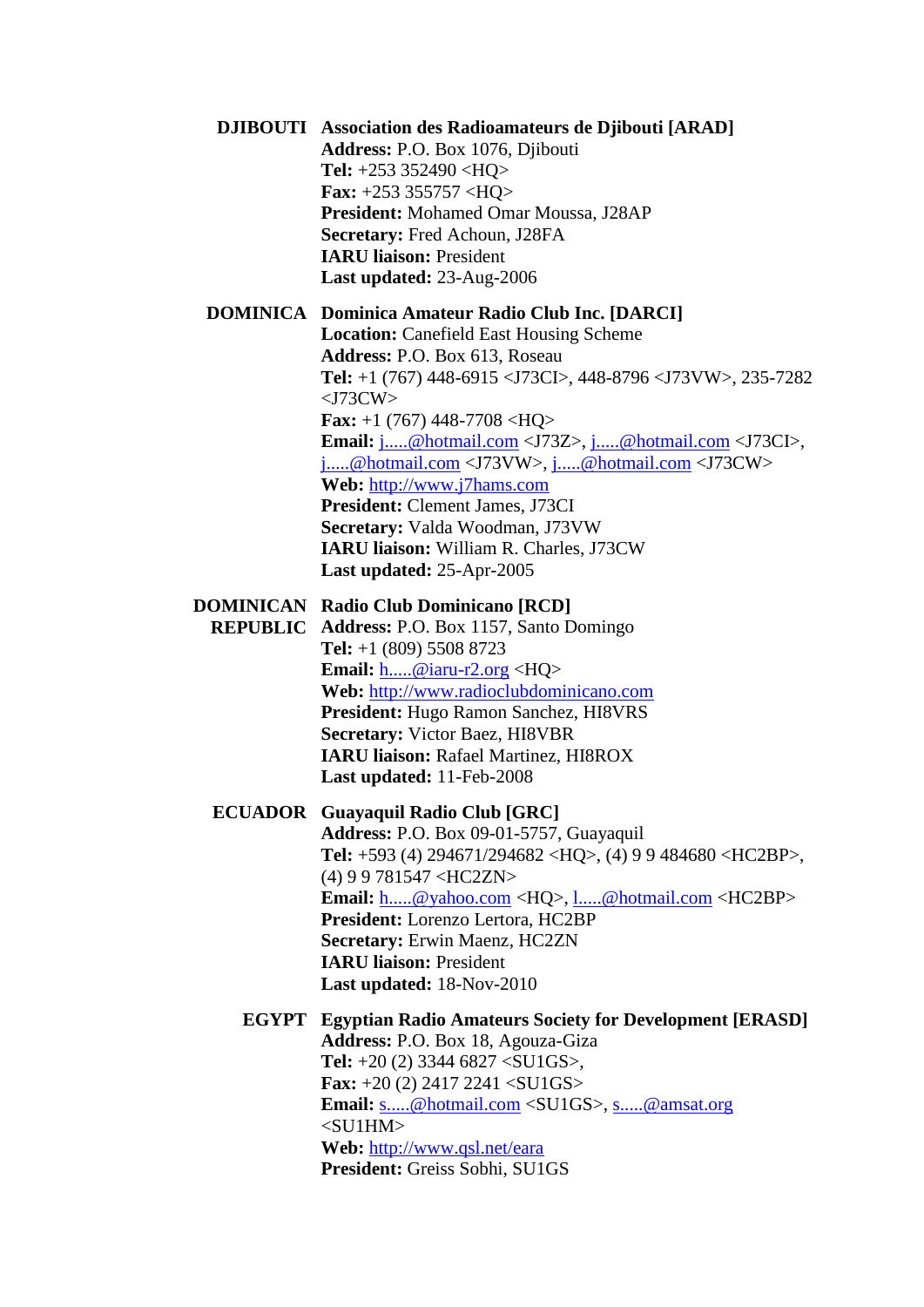**Secretary:** Said Kamel, SU1SK **IARU liaison:** Hossam El Shenawy, SU1HM **Last updated:** 10-Aug-2010

#### **EL SALVADOR Club de Radio Aficionados de El Salvador [CRAS]**

**Location:** Calle 1, No. 5, Urbanizacion Lomas de San Francisco, San Salvadore **Address:** PO Box 06-517, San Salvador **Tel:** +503 2248 3905 <HQ>, 2226-7424 <YS1FAF>, (503) 2288- 9087 <YS1MS> **Fax:** +503 2248 3905 <HQ>, 2226-9740 <YS1FAF> **Email:** [c.....@yahoo.com](javascript:return%20false;) <HQ>, [y.....@yahoo.com](javascript:return%20false;) <YS1FAF>, [j.....@navegante.com.sv](javascript:return%20false;) <YS1MS>, [j.....@yahoo.com](javascript:return%20false;) <YS1CZ> **Web:** <http://www.georouter.com/cras> **President:** Jose Arturo Molina, YS1MS **Secretary:** Jose Enrique Celis, YS1CZ **IARU liaison:** Francisco A. Fischnaler, YS1FAF **Last updated:** 19-Feb-2008

#### **ESTONIA Eesti Raadioamatooride Uhing [ERAU], Estonian Radioamateurs Union**

**Location:** Uus 19, Tallinn **Address:** P.O. Box 125, 10502 Tallinn **Tel:** +372 (53) 909190 <HQ> **Fax:** +372 6308 901 <ES5MC> **Email:** [e.....@erau.ee](javascript:return%20false;) <HQ>, [e.....@erau.ee](javascript:return%20false;) <ES5TV> **Web:** [http://www.erau.ee](http://www.erau.ee/) **Chairman:** Tonno Vahk, ES5TV **Vice Chairman:** Juri Ruut, ES5JR **IARU liaison:** Chairman **Last updated:** 15-Sep-2008

## **ETHIOPIA Ethiopian Amateur Radio Society [EARS] Address:** P.O. Box 7392, Addis Ababa **Tel:** +251 (1) 566647 <M1DYH> **Email:** [s.....@hotmail.com](javascript:return%20false;) <ET3SID> **Vice President:** Sid May, ET3SID **Secretary:** Menbere Belete, M1DYH> **IARU liaison:** President **Last updated:** 14-Sep-2010

## **FAROE ISLANDS Foroyskir Radioamatorar [FRA] Address:** P.O. Box 184, FR-110 Torshavn **Tel:** +298 (31) 1740 <OY1A> **Email:** [s.....@post.olivant.fo](javascript:return%20false;) <OY1A> **President:** Jan Egholm, OY3JE **IARU liaison:** Arne Juul Arnskov, OY1A **Last updated:** 23-Aug-2006

**FIJI Fiji Association of Radio Amateurs [FARA] Address:** P.O. Box 184, Suva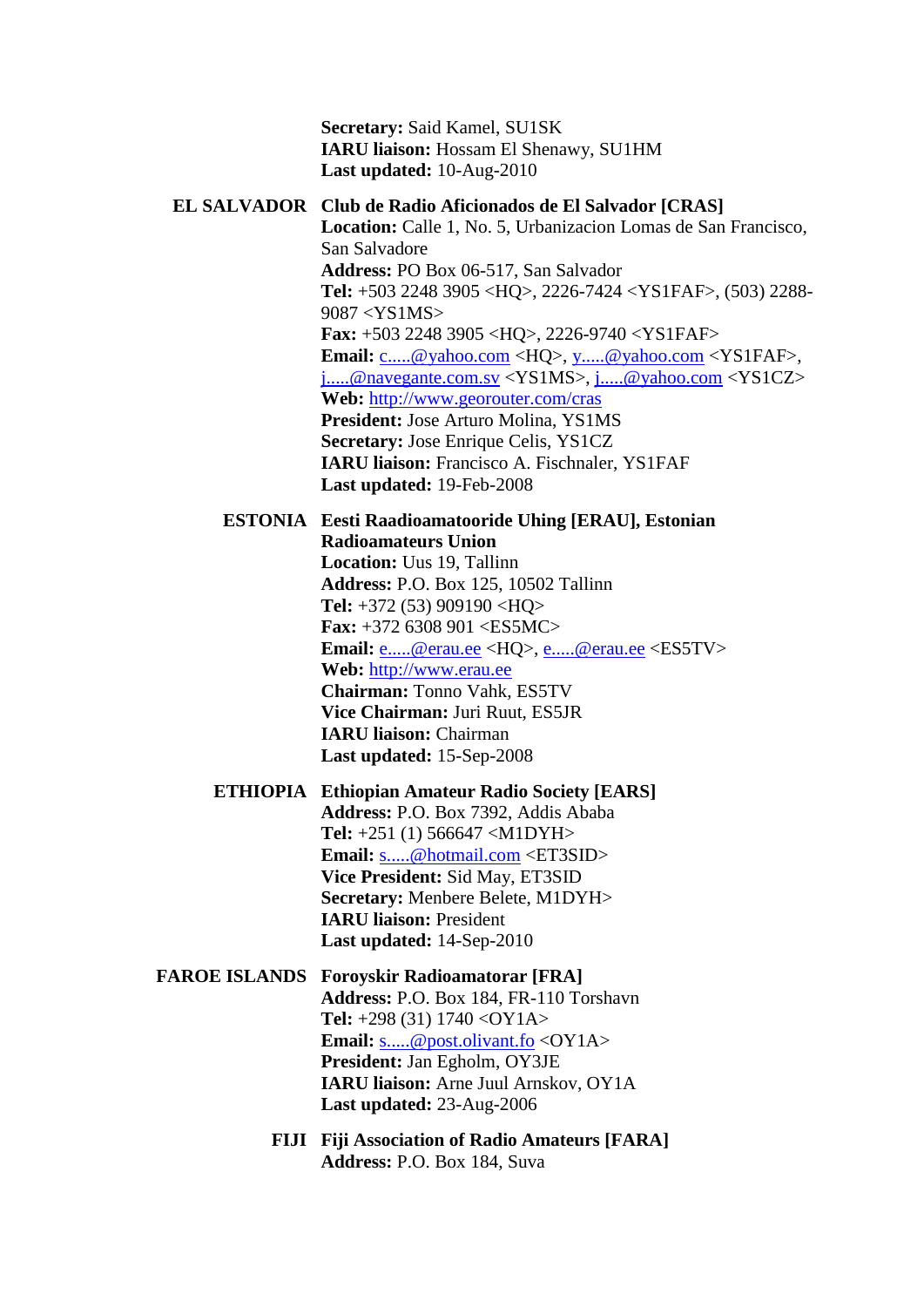| Tel: +679 3321605 <3D2CM>, 3300397 <3D2ER><br>Email: <u>n@connect.com.f</u><br>President: Richard L. Northcott, 3D2CM<br>Secretary: Raj Singh, 3D2ER<br><b>IARU liaison: President</b><br><b>Last updated: 9-Mar-2003</b>                                                                                                                                                                                                                                                                                                                                                                                                  |
|----------------------------------------------------------------------------------------------------------------------------------------------------------------------------------------------------------------------------------------------------------------------------------------------------------------------------------------------------------------------------------------------------------------------------------------------------------------------------------------------------------------------------------------------------------------------------------------------------------------------------|
| FINLAND Suomen Radioamatooriliitto [SRAL], Finnish Amateur Radio                                                                                                                                                                                                                                                                                                                                                                                                                                                                                                                                                           |
| League<br>Location: Kaupinmaenpolku 9, FIN-00440 Helsinki<br>Address: P.O. Box 44, FIN-00441 Helsinki<br><b>Tel:</b> +358 (9) 562-5973/5974 <hq>, +358 (40) 5009727<br/><math>&lt;</math>OH2BR<math>&gt;</math><br/><b>Fax:</b> +358 (9) 562-3987 <hq><br/><b>Email:</b> <math>\underline{\text{t}}\otimes \text{sral.fi}} &lt; HQ</math>,<br/>Web: http://www.sral.fi<br/>Chairman: Raimo Lehto, OH2BCI<br/>Secretary: Jukka Heikinheimo, OH2BR</hq></hq>                                                                                                                                                                 |
| <b>IARU liaison: Secretary</b>                                                                                                                                                                                                                                                                                                                                                                                                                                                                                                                                                                                             |
| Last updated: 1-Sep-2006                                                                                                                                                                                                                                                                                                                                                                                                                                                                                                                                                                                                   |
| FORMER YUGOSLAV Radioamaterski Sojuz na Makedonija [RSM], Radioamateur<br><b>REPUBLIC OF Society of Macedonia</b><br><b>MACEDONIA</b> Location: Gradski zid blok 5, 91001 Skopje<br>Address: P.O. Box 14, 1000 Skopje<br>Tel: $+389$ (2) 237 371 <hq><br/><b>Fax:</b> +389 (2) 238-257 <hq><br/>Web: http://www.qsl.com/z37rsm <hq>, http://www.z37rsm.org<br/><math>&lt;</math>Z37RSM&gt;<br/>President: Zvonko Stamenkov, Z35W<br/>IARU liaison &amp; Secretary: Vladimir Kovacevski, Z35M<br/>Last updated: 9-Feb-2009</hq></hq></hq>                                                                                   |
| <b>FRANCE</b> Union Francaise des Radioamateurs [REF-Union]<br>Location: 32 Rue de Suede, F-37100 Tours<br><b>Address: P.O. Box 7429, F-37074 Tours Cedex 2</b><br><b>Tel:</b> $+33$ (2) 4741-8873 <hq><br/><b>Fax:</b> +33 (2) 4741-8888 <hq><br/><b>Email:</b> s@ref-union.org <hq>, f@ref-union.org<br/><f6ioc>, f@ref-union.org <f1due>, f@ref-union.org<br/><math>&lt;</math>F5UDW<math>&gt;</math><br/>Web: http://www.ref-union.org<br/>President: Joel Belleney, F1DUE<br/>Secretary: Jean-Claude Pouteau, F5UDW<br/>IARU liaison: Betty Magnin, F6IOC<br/>Last updated: 2-Jun-2010</f1due></f6ioc></hq></hq></hq> |
| <b>FRENCH POLYNESIA</b> Club Oceanien de Radio et d'Astronomie [CORA]<br>Address: P.O. Box 5006, Pirae 98716, Tahiti<br>Tel: +689 436258/412525 <fo5ec>, 412923/425025 <fo4nr><br/><b>Fax:</b> +689 412723 <fo4nr></fo4nr></fo4nr></fo5ec>                                                                                                                                                                                                                                                                                                                                                                                 |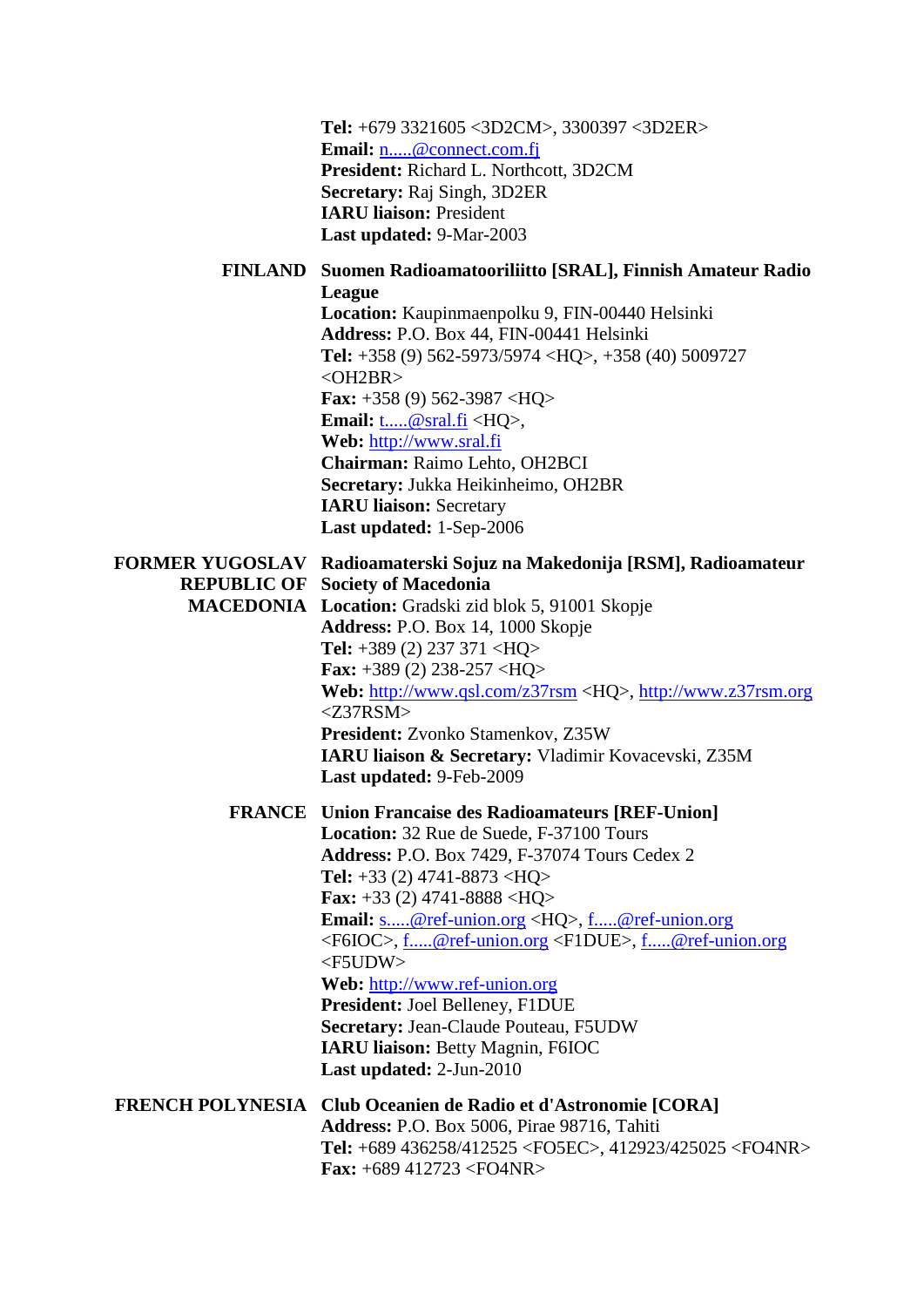**President:** Charles Trondle, FO5BL **Secretary:** Alain Portal, FO5EC **IARU liaison:** Richard Slavov, FO4NR **Last updated:** 9-Mar-2003

- **GABON Association Gabonaise des Radio-Amateurs [AGRA] Address:** P.O. Box 1826, Libreville **Tel:** +241 730154 <TR8CA>, 702303 <TR8JCV>, 733100 <TR8NOR> **Fax:** +241 702425 **Email:** [t.....@inet.ga,](javascript:return%20false;) or [t.....@hotmail.com](javascript:return%20false;) <TR8CA> **Web:** [http://www.f6bce.free.fr](http://www.f6bce.free.fr/) **President:** Alain Combeuis, TR8CA **Secretary:** Romuald Nang Otogo, TR8NOR **IARU liaison:** Jean-Claude Villard, TR8JCV **Last updated:** 23-Aug-2006
- **GAMBIA Radio Society of The Gambia [RSTG] Last updated:** 9-Mar-2003
- **GEORGIA National Association Radioamateurs of Georgia [NARG] Address:** Agamashenebeli Av. 70, Tbilisi 0102 **Tel:** +99532 951-591 <HQ> **Email:** [m.....@yahoo.com](javascript:return%20false;) **President:** Mamuka Kordzakhia, 4L2M **Secretary:** David Devdariani, 4L1DA **IARU Liaison:** President **Last updated:** 4-Nov-2008

**GERMANY Deutscher Amateur Radio Club [DARC] Address:** Lindenallee 4, 34225 Baunatal **Tel:** +49 (561) 949880 <HQ> **Fax:** +49 (561) 9498850 <HQ> **Email:** [d.....@darc.de](javascript:return%20false;) <HQ>, [d.....@darc.de](javascript:return%20false;) <DJ3HW>, [d.....@darc.de](javascript:return%20false;) <DL7ATE> **Web:** [http://www.darc.de](http://www.darc.de/) **President:** Steffen Schoeppe, DL7ATE **Secretary:** Mrs. Helga Gautsche, DO1FIB **IARU liaison:** Hans-Joerg Jaehrig, DJ3HW **Last updated:** 23-Sep-2010

- **GHANA Ghana Amateur Radio Society [GARS] Address:** P.O. Box 3936, Accra **Tel:** +233 (21) 667923 <Samir Nassar> **Secretary:** Samir Nassar, 9G1NS **Last updated:** 9-Oct-2006
- **GIBRALTAR Gibraltar Amateur Radio Society [GARS] Location:** 30/6 Coaling Island Gibraltar **Address:** P.O. Box 292, 30/6 Coaling Island, Gibraltar **Tel:** +350 79808 <HQ> **Email:** [z.....@gibnet.gi](javascript:return%20false;) <ZB2IF>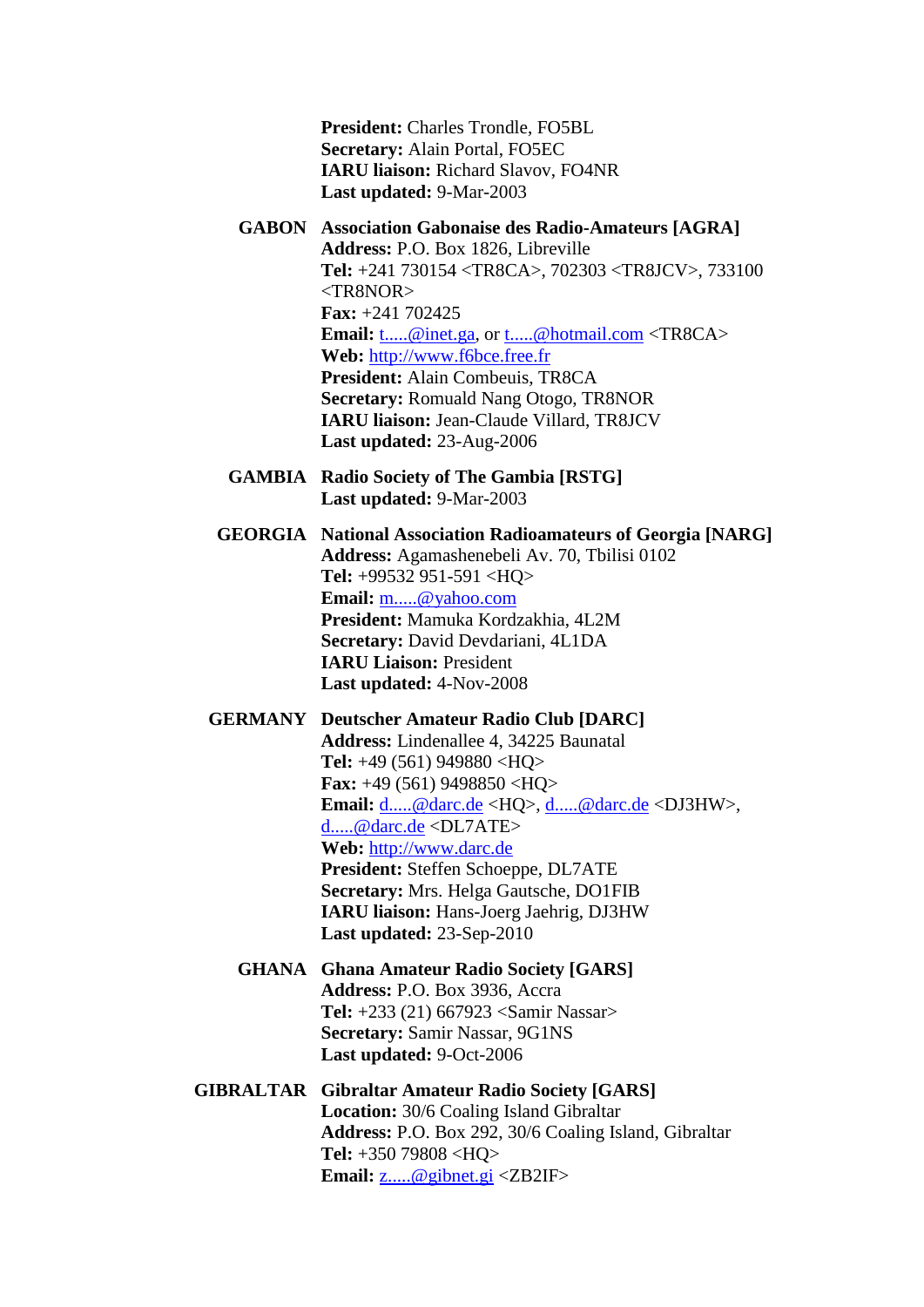**Web:** [http://www.gibradio.net](http://www.gibradio.net/) **President:** Alan Guerrero, ZB2IF **Secretary:** Tano Guerrero, ZB2IH **IARU liaison:** President **Last updated:** 29-Sep-2006

#### **GREECE Radio Amateur Association of Greece [RAAG] Location:** 60 Achileos St. - 3rd Floor, GR-11043 Athens

**Address:** P.O. Box 3564, GR-10210 Athens **Tel:** +30 (210) 522-6516 <HQ>, (210) 923-5210 <SV1IW>, (210) 285 1434 <SV1RL> **Fax:** +30 (210) 522-6505 <HQ> **Email:** [r.....@raag.org](javascript:return%20false;) <HQ>, [s.....@raag.org](javascript:return%20false;) <SV1IW>, [s.....@raag.org](javascript:return%20false;) <SV1RL> **Web:** [http://www.raag.org](http://www.raag.org/) **President:** Manos G. Darkadakis, SV1IW **Secretary:** Dimitri Ramantzas, SV1AMY **IARU liaison:** Dimitri Tzelatidis, SV1RL **Last updated:** 17-Jan-2007

**GRENADA Grenada Amateur Radio Club [GARC] Address:** P.O. Box 737, St. George's **Tel:** +1 (473) 442-8546 <J39CO> **Email:** [g.....@stcgrenada.com](javascript:return%20false;) **Web:** <http://www.stcgrenada.com/garc> **President:** Aaron Seethal, J39CO **Secretary:** Allan Budahall, J39BK **IARU liaison:** Secretary **Last updated:** 6-Nov-2003

#### **GUATEMALA Club de Radioaficionados de Guatemala [CRAG]**

**Location:** Local 117, 3rd Floor, Centro Comercial Super Centro Molino, Calzada Roosevelt, Km. 15,Zona 11, G.C. **Address:** P.O. Box 115, Guatemala City 01901 **Tel:** +502 2433 6012 & 2384 1466 <HQ> **Email:** [c.....@gmail.com](javascript:return%20false;) <HQ>, [t.....@gmail.com](javascript:return%20false;) <TG9AAJ> **Web:** [http://www.radioaficionados.ws](http://www.radioaficionados.ws/) **President:** Jorge Farid Abed, TG9AAJ **Secretary:** Marlo Tulio Loarca, TG9ANM **IARU liaison:** President **Last updated:** 11-Feb-2008

## **GUINEA Association des Radioamateurs de Guinea [ARGUI] Address:** 4 Bd de la Republique, BP 4840, Conakry, Rep. de Guinea **Tel:** +224 11 21 47 21 **Fax:** +224 41 20 00 **Email:** [m.....@yahoo.fr](javascript:return%20false;) **President:** Mr. Mamadou Dioulde Sow **Vice President:** Mr. Bah Ahmadou **Secretary:** Mr. Malan Manet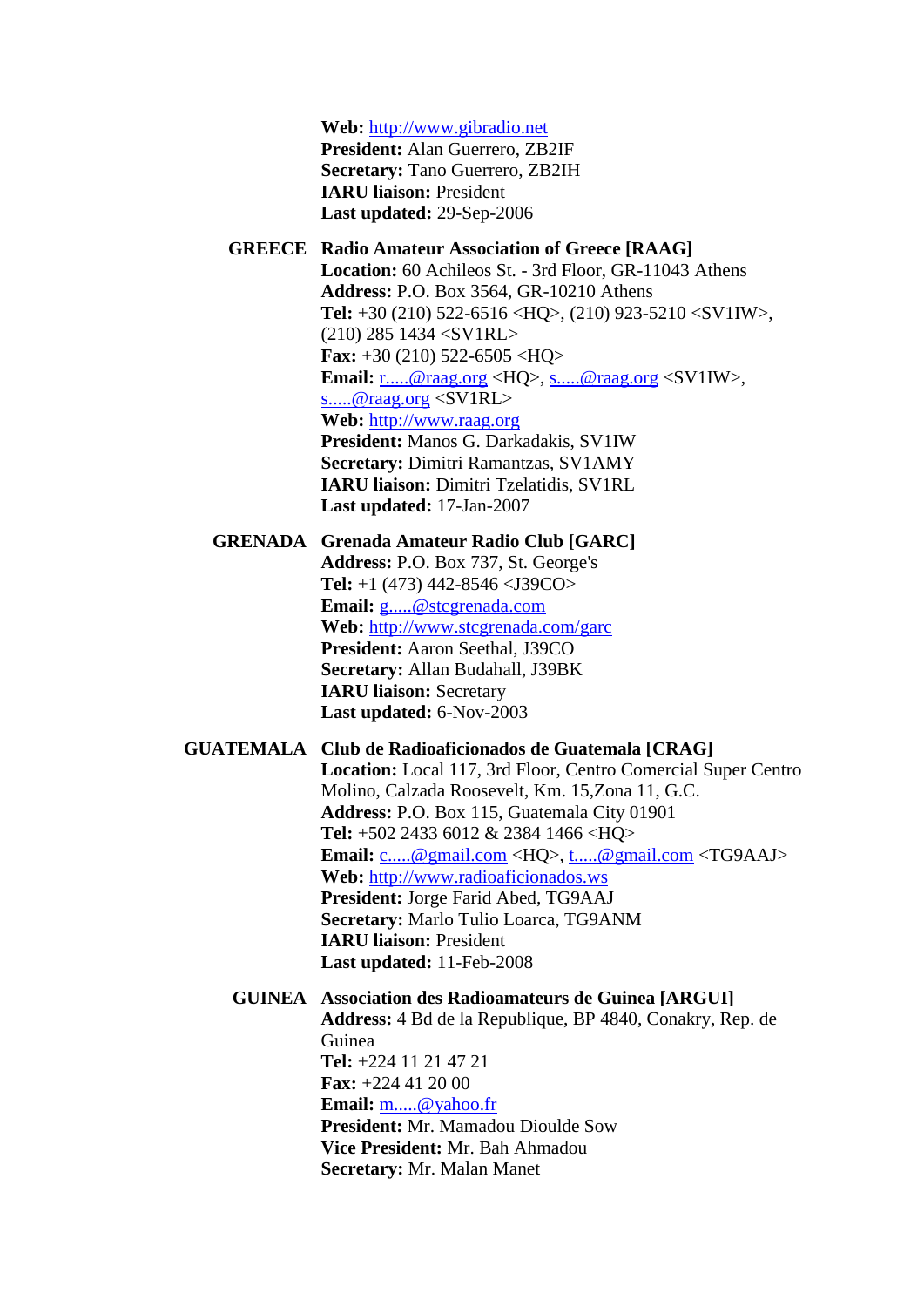**IARU Liaison:** Secretary **Last updated:** 1-Jun-2005

# **GUYANA Guyana Amateur Radio Association [GARA] Address:** P.O. Box 101122, Georgetown **Tel:** +592 (2) 63663/73889 <8R1RPN>, (2) 74140 <8R1VR>, +592 (2) 56746 <8R1WD>, (2) 72480 <8R1Z> **Email:** [r.....@solutions2000.net](javascript:return%20false;) <8R1RPN> **President:** Rajkumar P. Naraine, 8R1RPN **Secretary:** Vickram Ragobeer, 8R1VR **IARU liaison:** Peter Denny, 8R1WD

**Last updated:** 9-Mar-2003

## **HAITI Radio Club d'Haiti [RCH]**

**Address:** P.O. Box 1484, Port-au-Prince **Tel:** +509 257-5179 <HQ>, +509 257-5179 <HH2B>, +509 257- 6203 <HH2JR> **Fax:** +509 257-4925 <HQ> **Email:** [h.....@yahoo.com](javascript:return%20false;) **President:** Victor Lemoine, HH2V **Secretary:** Jean-Robert Gaillard, HH2JR **IARU liaison:** Vice President Bernard Russo, HH2B **Last updated:** 4-Feb-2008

# **HONDURAS Radio Club de Honduras [RCH]**

**Location:** Col. Prado Alto, Boulevard del Sur, costado sur Cuerpo de Bomberos **Address:** P.O. Box 273, San Pedro Sula **Tel:** +504 556 6173 <HQ>, 9991 1168, 9818 8184, 9991 8082 **Fax:** +504 617 1151 <HQ> **Email:** [h.....@yahoo.com](javascript:return%20false;) <HQ>, [h.....@hotmail.com](javascript:return%20false;) <HR2MD>, [h.....@yahoo.com](javascript:return%20false;) <HR2PAC>, [a.....@amnethn.com](javascript:return%20false;) <HR2AAB> **Web:** [http://www.hr2rch.org](http://www.hr2rch.org/) **President:** Marco Vinicio de Leon, HR2MD **Secretary:** Pedro Castillo, HR2PAC **IARU liaison:** Arturo Aleman, HR2AAB **Last updated:** 22-Feb-2010

## **HONG KONG Hong Kong Amateur Radio Transmitting Society [HARTS] Location:** Room 230, 2/F, 45, Fuk Tsuen Street, Tai Kok Tsui, Mong Kok **Address:** G.P.O. Box 541, Hong Kong **Tel:** +852 8112 1812 <Hotline>, 8200-3134 <VR2UKM>, 9838-

6058 <VR2YDR> **Fax:** +852 2637 8977 **Email:** [0.....@harts.org.hk](javascript:return%20false;) <HQ> **Web:** [http://www.harts.org.hk](http://www.harts.org.hk/) **President:** George Chan Kwong Ming, VR2UKM **Vice President:** Ho Chun Hung, VR2YPK **Secretary:** Albert Fung, VR2YDR **IARU Liaison:** Paul Wesley Anderson, VR2BBC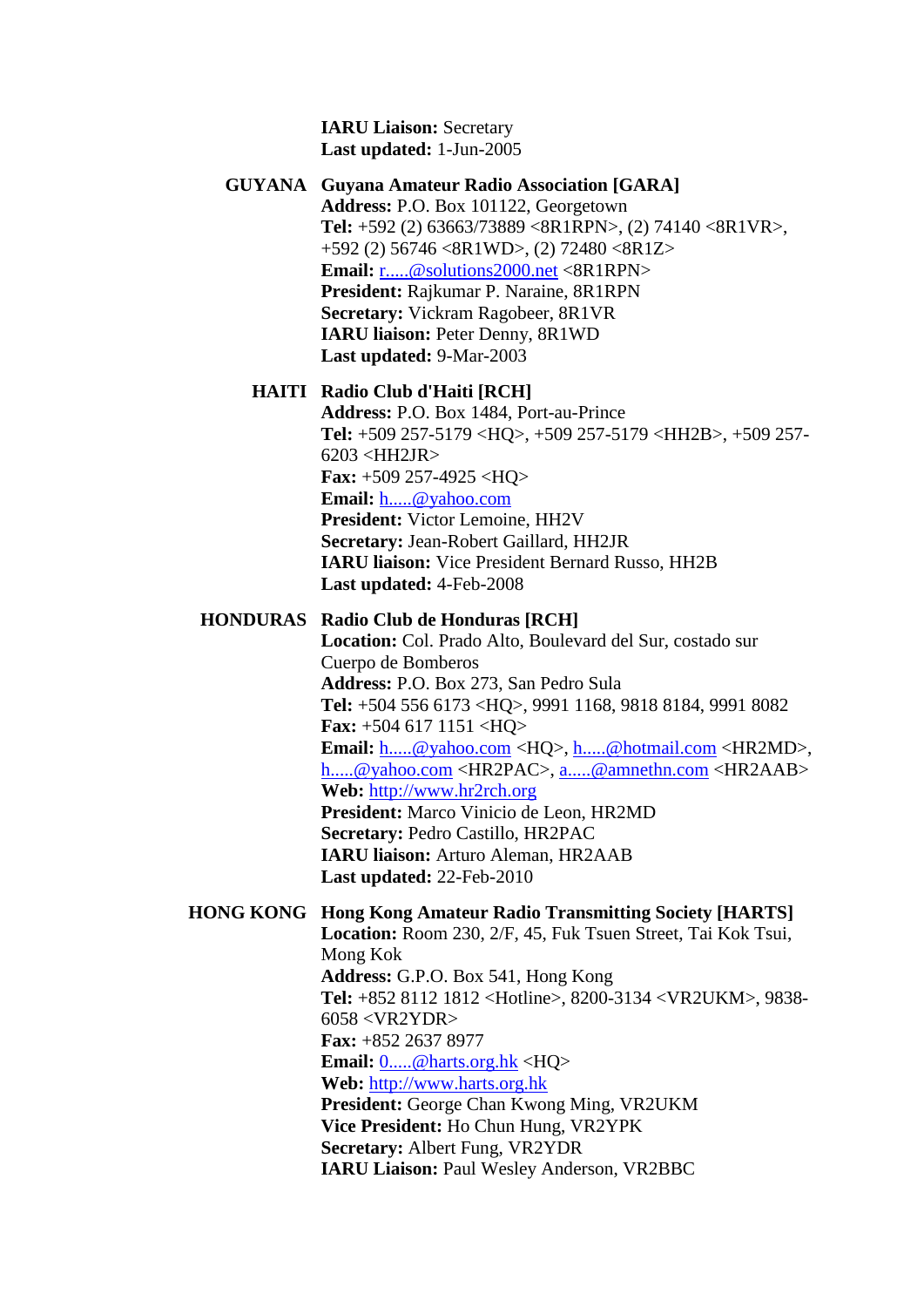**Last updated:** 7-Jul-2009

**HUNGARY Magyar Radioamator Szovetseg [MRASZ], Hungarian Radio Amateur Society Location:** Szovetseg u. 9, H-1074 Budapest **Address:** P.O. Box 11, H-1400 Budapest **Tel:** +36 (1) 321-5507 <HQ>, +36(1) 217-0680 <HA5EA> **Fax:** +36 (1) 321-5509 <HQ> **Email:** [m.....@mrasz.axelero.net](javascript:return%20false;) <HQ>, [b.....@t-email.hu](javascript:return%20false;)  $<$ HA5EA $>$ **Web:** [http://www.mrasz.hu](http://www.mrasz.hu/) **President:** Gyula Felber, HA1TJ **Secretary:** Laszlo Dallos, HA7PL **IARU liaison:** Laszlo Berzsenyi, HA5EA **Last updated:** 12-Jun-2009 **ICELAND Islenzkir Radioamatorar [IRA] Address:** P.O. Box 1058, IS-121 Reykjavik

**Email:** [t.....@gmail.com](javascript:return%20false;) <HQ>, [j.....@hag.is](javascript:return%20false;) <TF2JB> **Web:** [http://www.ira.is](http://www.ira.is/) **Chairman:** Jonas Bjarnason, TF2JB **Secretary:** Saemundur Porsteinsson, TF3UA **IARU liaison:** Kristjan Benediktsson, TF3KB **Last updated:** 7-Jun-2010

- **INDIA Amateur Radio Society of India [ARSI] Address:** #27, Shrungar Shopping Centre, Mahatma Gandhi Road, Bangalore 560 0001 **Tel:** +91 (2) 5536853 <HQ> **Email:** [s.....@gmail.com](javascript:return%20false;) <HQ>, [g.....@gmail.com](javascript:return%20false;) <VU2GMN> **Web:** [http://www.arsi.info](http://www.arsi.info/) **President:** Gopal Madhavan, VU2GMN **Secretary:** K N Rajaram, VU2KKZ **IARU liaison:** Ved Prakash Sandlas, VU2VP **Last updated:** 13-Sep-2010
- **INDONESIA Organisasi Amatir Radio Indonesia [ORARI] Location:** Gedung Prasada Sasana Karya 10th Floor **Address:** Jalan Suryopranoto No. 8 Jakarta 10130 **Tel:** +62 (21) 9126 8256 <HQ>, (21) 9381 2087 <HQ> **Fax:** +62 (21) 6386 9060 <HQ> **Email:** [h.....@orari.or.id](javascript:return%20false;) <HQ>, [y.....@orari.or.id](javascript:return%20false;) <YB0AZ> **Web:** [http://www.orari.or.id](http://www.orari.or.id/) **President:** Sutiyoso, YB0ST **Secretary:** St. Suryo Susilo, YB0JTR **IARU liaison:** Wisnu Widjaja, YB0AZ **Last updated:** 22-Feb-2010
	- **IRAQ Iraqi Amateur Radio Society [IARS] Location:** Ibn-Firnas Aero Club Building, Al-Mansur District **Address:** P.O. Box 55072, Baghdad 12001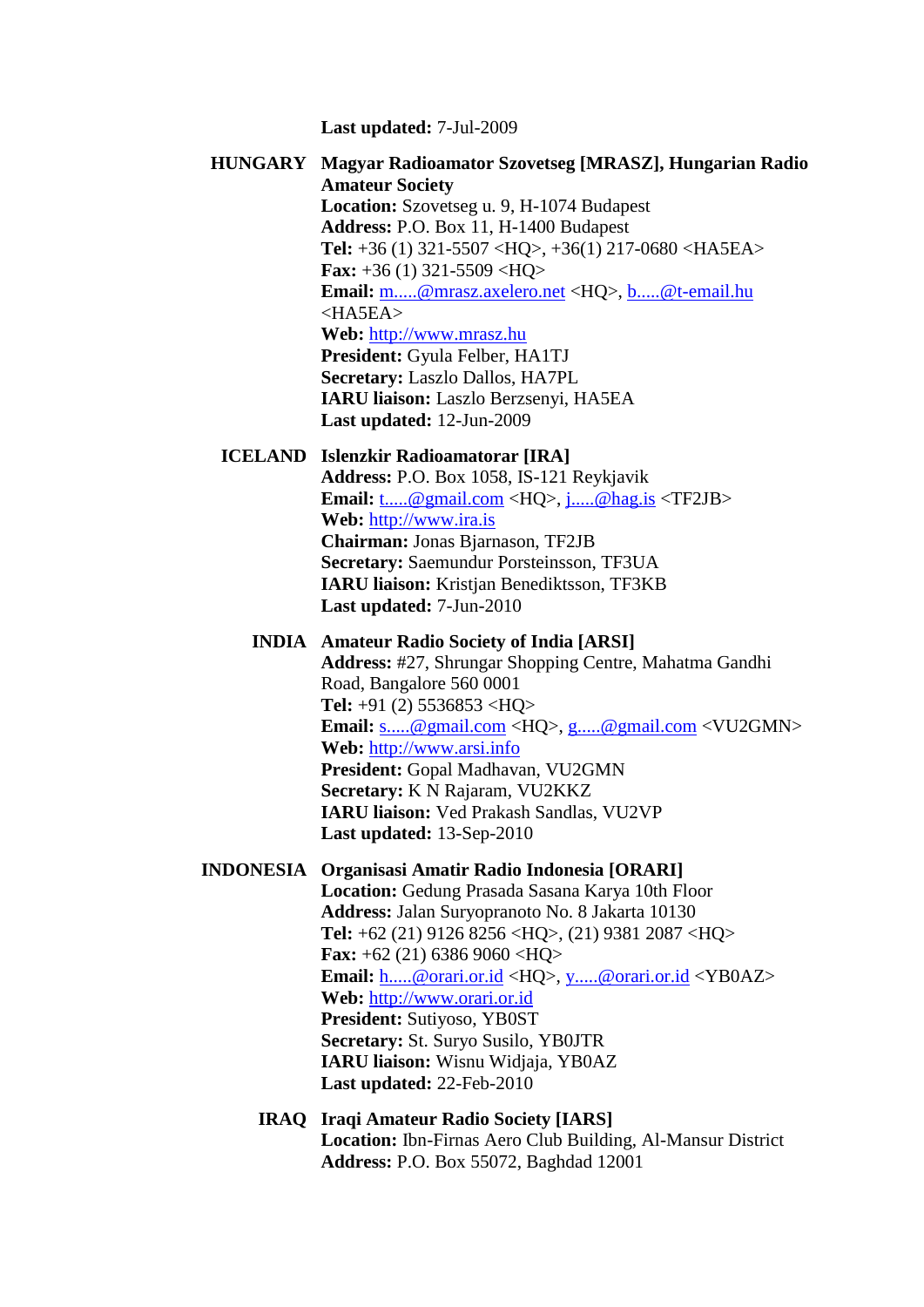**Tel:** +964 7901931321 <YI1DZ>, +882 1667750311 <YI1DZ>, +964 7901984325 <YI3SRA> **Email:** [y.....@yahoo.com](javascript:return%20false;) <HQ>, [y.....@gawab.com](javascript:return%20false;) <YI3SRA> **Web:** [http://www.iraqi-ars.org](http://www.iraqi-ars.org/) **President:** Diya N. Al-Asadi, YI1DZ **Secretary:** Karim Hadi, YI1AK **IARU Liaison:** Laith Tariq Mohammed, YI3SRA **Last updated:** 2-Nov-2006

#### **IRELAND Irish Radio Transmitters Society [IRTS]**

**Address:** P.O. Box 462, Dublin 9 **Tel:** +353 (87) 6290574 <EI4BZ>, +353 (1) 2851599 <EI7CD> **Email:** [e.....@gofree.indigo.ie](javascript:return%20false;) <EI7CD>, [b.....@eircom.net](javascript:return%20false;)  $\leq$ EI1CS $>$ **Web:** [http://www.irts.ie](http://www.irts.ie/) **President:** Fr. Finbarr Buckley, EI1CS **Secretary:** Dave Moore, EI4BZ **IARU liaison:** Sean Nolan, EI7CD **Last updated:** 15-Jun-2006

# **ISRAEL Israel Amateur Radio Club [IARC] Location:** 10 Meitav Str., Tel-Aviv **Address:** P.O. Box 17600, Tel-Aviv 61176 **Tel:** +972 (3) 5658203 <HQ > **Email:** [4.....@iarc.org](javascript:return%20false;) <4Z1PF> **Web:** [http://www.iarc.org](http://www.iarc.org/) **President:** Inger Moshe, 4Z1PF **Secretary:** Shalom Barak, 4Z4BS **IARU liaison:** Amnon Bar-giora, 4X1DF **Last updated:** 4-Aug-2010

## **ITALY Associazione Radioamatori Italiani [ARI] Address:** Via Domenico Scarlatti 31, I-20124 Milano **Tel:** +39 (02) 6692192 <HQ> **Fax:** +39 (02) 36593088 <HQ> **Email:** [s.....@fastwebnet.it](javascript:return%20false;) **Web:** [http://www.ari.it](http://www.ari.it/) **President:** Giancarlo Sanna, IS0ISJ **Secretary General:** Mauro Pregliasco, I1JQJ **IARU liaison:** Mario Ambrosi, I2MQP **Last updated:** 11-Dec-2008

# **JAMAICA Jamaica Amateur Radio Association [JARA] Location:** 76 Arnold Road, Kingston 5 **Address:** PO Box 214, Kingston 20 **Tel:** +1 (876) 931-1733 <6Y5DB>, +1 (876) 702-2927  $<$  6Y5HB $>$ **Fax:** +1 (876) 702-2927 <6Y5HB>, +1 (876) 924-4077 <6Y5DB **Email:** [d.....@cwjamaica.com](javascript:return%20false;) <6Y5DB, [h.....@cwjamaica.com](javascript:return%20false;)  $<$  6Y5HB $>$

**Web:** [http://www.jamaicaham.org](http://www.jamaicaham.org/)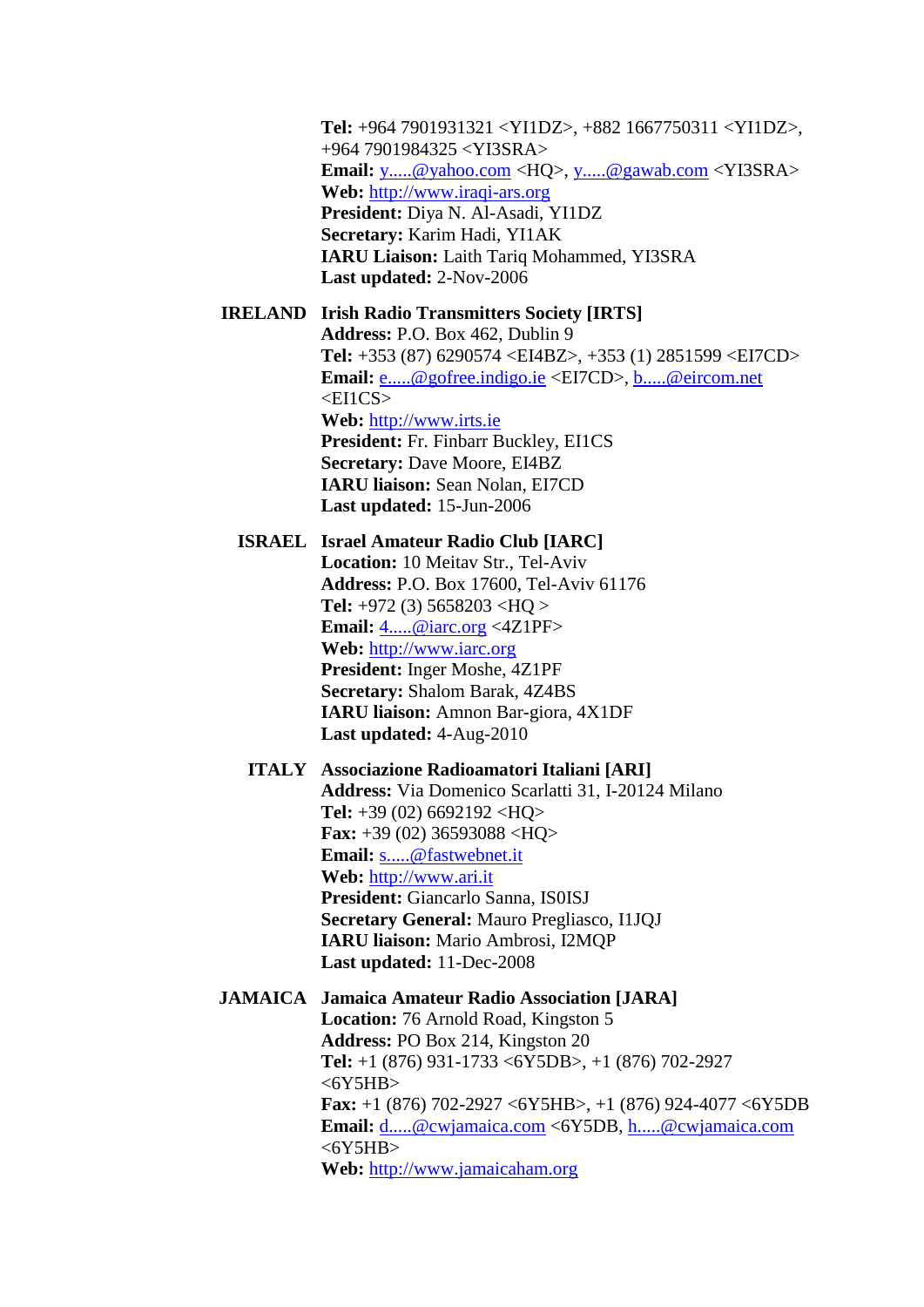**President:** Basil C. Davidson, 6Y5DB **Secretary:** Dennis Hartley, 6Y5HD **IARU liaison:** Hugh Brand, 6Y5HB **Last updated:** 6-Feb-2004

#### **JAPAN Japan Amateur Radio League [JARL]**

**Location:** Dai Ichi Matsuoka Bldg., 1-14-5 Sugamo, Toshimaku, Tokyo 170-8073 **Address:** Tokyo 170-8073 **Tel:** +81 (3) 5395-3106 <HQ> **Fax:** +81 (3) 3943-8282 <HQ> **Email:** [h.....@jarl.or.jp, i.....@jarl.or.jp](javascript:return%20false;) <HQ> **Web:** <http://www.jarl.or.jp/index.html> **President:** Shozo Hara, JA1AN **General Manager:** Tatsuo Oohasi, JR1NKI **IARU liaison:** Mitsuru Hino-oka, JE1KAB **Last updated:** 8-Jun-2010

#### **JORDAN Royal Jordanian Radio Amateur Society [RJRAS]**

**Address:** P.O. Box 2353, Amman 11181 **Tel:** +962 (6) 5167900 <HQ> **Fax:** +962 (6) 5167901 <HQ> **Email:** [r.....@gmail.com](javascript:return%20false;) **President:** H.R.H. Prince Raad Bin Zeid, JY2RZ **Last updated:** 11-May-2009

## **KAZAKHSTAN Kazakhstan Federation of Radiosports and Radioamateur [KFRR]**

**Location:** Abilaykhan avenue, 25/3, apartment 102, 010009 Astana City **Tel:** +8 7172 292931 <HQ> **Fax:** +8 7172 292931 <HQ> **Email:** [u.....@mail.ru](javascript:return%20false;) <HQ> **Chairman:** Seitkul Assaubay, UN7BM **Secretary:** Igor Marchenko, UN7BF **Last updated:** 12-Feb-2009

# **KENYA Amateur Radio Society of Kenya [ARSK]**

**Location:** Joseph Kangethe Road, Woodley Estate, Nairobi **Address:** P.O. Box 45681, Nairobi-00100 **Tel:** +254 (2) 891302 <5Z4NU>, +254 (35) 23501 <5Z4MR> **Fax:** +254 (2) 891302 <5Z4NU>, (35) 21400 <5Z4MR> **Email:** [a.....@africaonline.co.ke](javascript:return%20false;) <5Z4NU>, [m.....@raicha.com](javascript:return%20false;)  $<5Z4MR$ **Web:** <http://www.qsl.net/arsk> **Chairman:** Ted Alleyne, 5Z4NU **Dep. Chairman:** Hemant Patel, 5Z4HP **Secretary:** Chairman **IARU liaison:** Max Raicha, 5Z4MR **Last updated:** 4-Jun-2008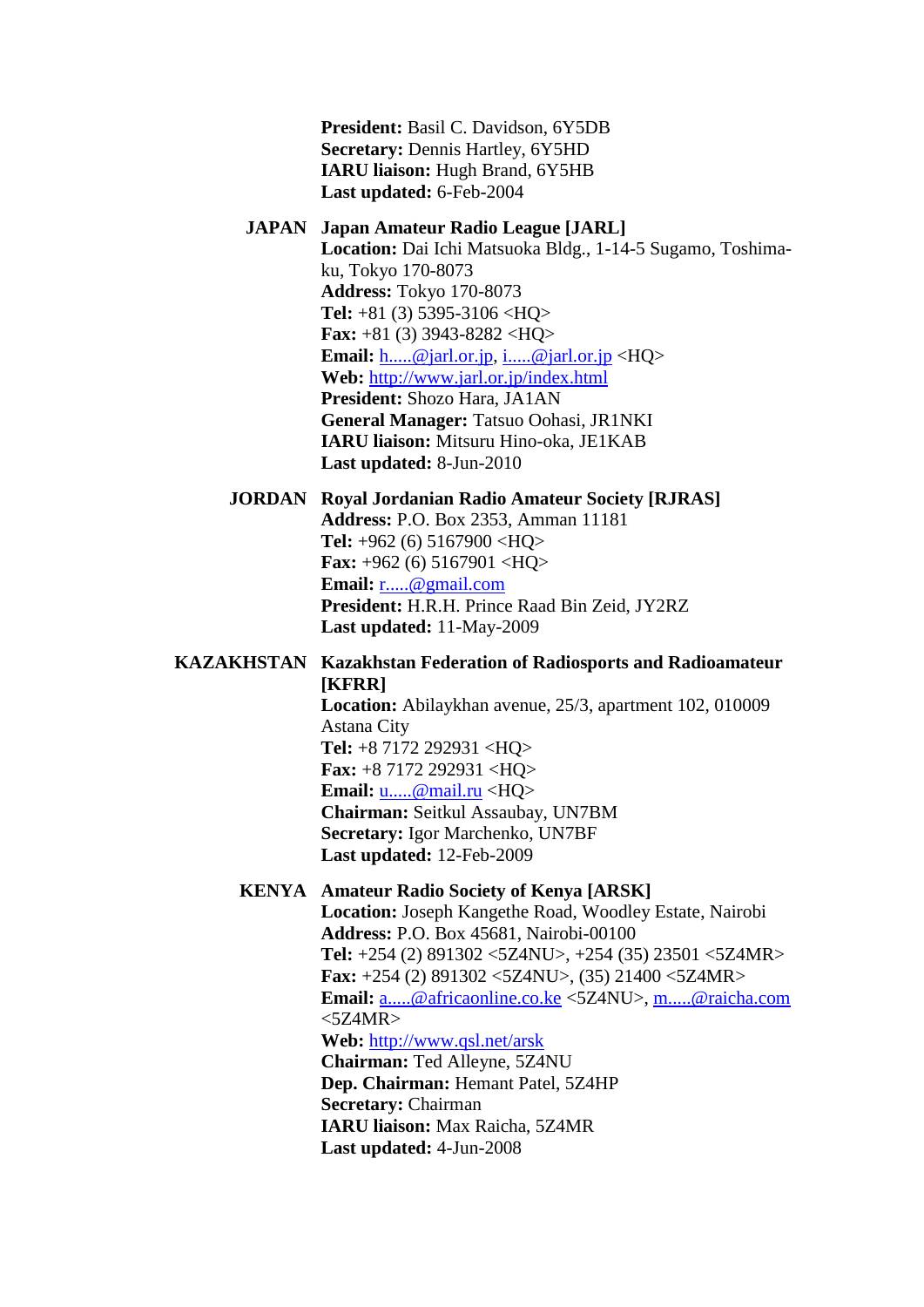# **KUWAIT Kuwait Amateur Radio Society [KARS]**

**Location:** Building No. 2, Sub-street No. 12, Street No. 1, District No. 2, Al Surra **Address:** P.O. Box 5240, Safat 13053 **Tel:** +965 533-3762 <HQ> **Fax:** +965 531-1188 <HQ> **Email:** [9.....@kars.org](javascript:return%20false;) **Web:** [http://www.kars.org](http://www.kars.org/) **Chairman:** Dr. Abdul Rahman Al-Awadi, 9K2FF **Secretary:** Faysal Nahar Al-Ajajami, 9K2RR **IARU liaison:** Mohamed Al-Holi, 9K2DR **Last updated:** 2-Nov-2006

**LATVIA Latvijas Radioamatieru Liga [LRAL] Location:** Jekabpils iela 13, Riga LV-1003 **Address:** P.O. Box 164, LV-1010 Riga **Tel:** +371 292 09808 <YL3GCT> **Email:** [l.....@lral.lv](javascript:return%20false;) <HQ> **Web:** [http://www.lral.lv](http://www.lral.lv/) **Chairman:** Imants Tukleris, YL3GCT **Secretary:** Marita Gludina, YL3GMG **IARU liaison:** Chairman **Last updated:** 12-May-2008

**LEBANON Radio Amateurs of Lebanon [RAL]**

**Address:** P.O. Box 11-8888, Beirut **Tel:** +961 3814518 <OD5QA>, +961 3861894 <OD5ET> **Email:** [r.....@ral.org.lb](javascript:return%20false;) <HQ>, [h.....@gmail.com](javascript:return%20false;) <OD5QA>, [j.....@gmail.com](javascript:return%20false;) <OD5ET> **Web:** [http://www.ral.org.lb](http://www.ral.org.lb/) **President:** Joe Tawil, OD5ET **Secretary:** John Gebran, OD5RW **IARU liaison:** Hani Kaldawi, OD5QA **Last updated:** 11-Nov-2010

**LESOTHO Lesotho Amateur Radio Society [LARS]**

**Address:** P.O. Box 4307, Maseru 104 **Tel:** +266 630 17917 **Fax:** +266 223 10358 **Email:** [7.....@adelfang.co.ls](javascript:return%20false;) <7P8MS>, [l.....@telkomsa.net](javascript:return%20false;) <Leon Tromp> **Web:** www.qsl.net\7p8ms **President:** Leon Tromp **Secretary:** Martin Stockdale, 7P8MS **IARU liaison:** Secretary **Last updated:** 23-Feb-2005

#### **LIBERIA Liberia Radio Amateur Association [LRAA] Address:** c/o H. Walcott Benjamin, 285 St. Marks Place, Apt. 4D, Staten Island, NY 10301 USA **Tel:** +231 7751 6030 <EL2AR>, +1 (718) 442 1795 <EL2BA>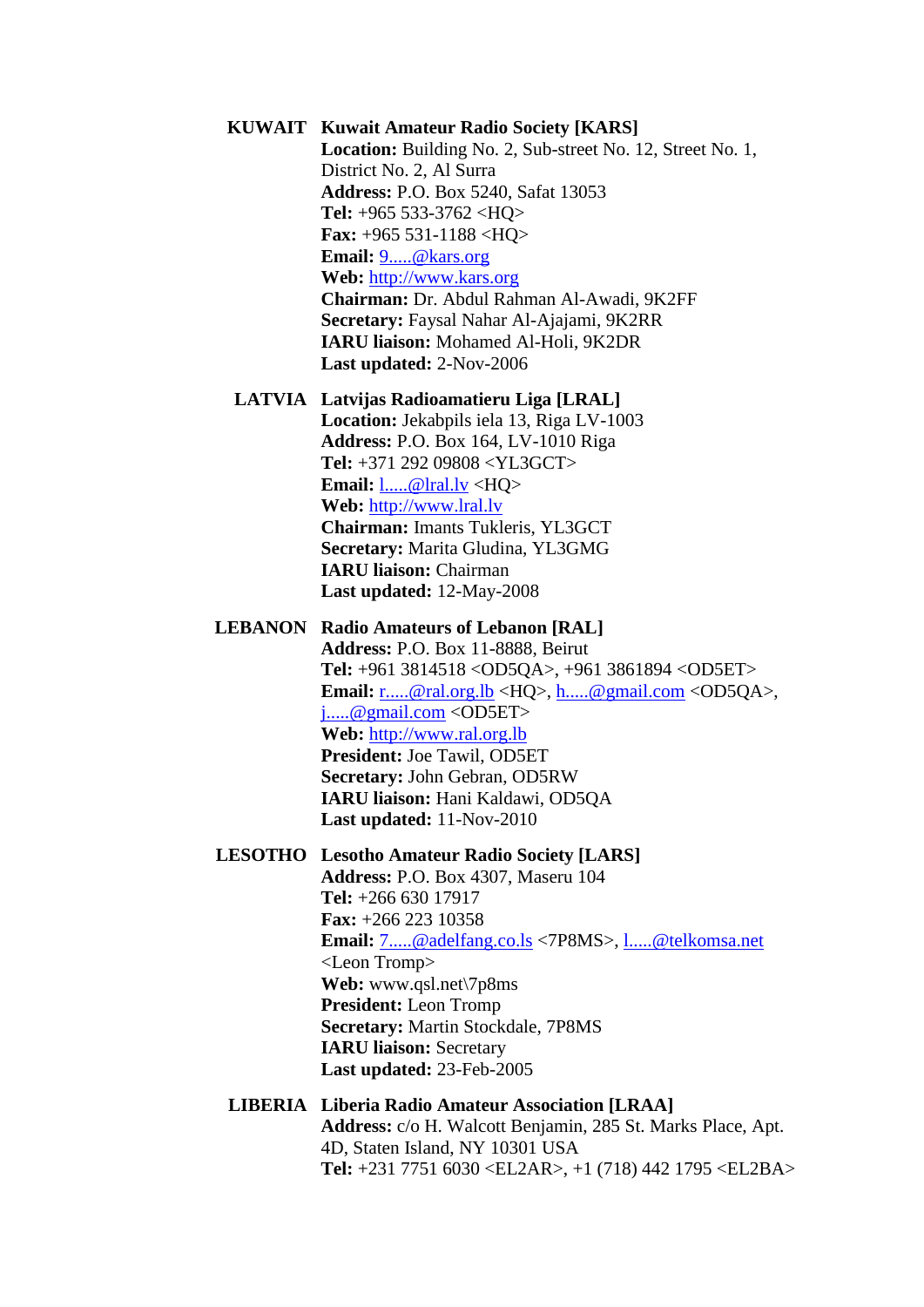**Fax:** +1 (718) 987 6541 <EL2BA> **Email:** [e.....@yahoo.com](javascript:return%20false;) <EL2AR>, [e.....@aol.com](javascript:return%20false;) <EL2BA> **President:** Ashley Rennie, EL2AR **Secretary:** Amos Z. Benjamin, EL2AB **IARU liaison:** Secretary **Last updated:** 19-Dec-2006

**LIECHTENSTEIN Amateurfunk Verein Liechtenstein [AFVL] Address:** P.O. Box 629, FL-9495 Triesen **Tel:** +423 392-1665 <HB0AB> **Email:** [c.....@afvl.li](javascript:return%20false;) <HQ> **Web:** [http://www.afvl.li](http://www.afvl.li/) **Chairman:** Fredy Jenny, HB0BB **Secretary:** Michael Greuter, HB0TW **IARU liaison:** Alois Buechel, HB0AB **Last updated:** 22-Aug-2008

#### **LITHUANIA Lietuvos Radijo Megeju Draugija [LRMD], Lithuanian Amateur Radio Society**

**Address:** P.O. Box 1000, LT-01014 Vilnius-1 **Tel:** +370 (657) 57373 **Email:** [h.....@lrmd](javascript:return%20false;) <HQ>, [i.....@lrmd.lt](javascript:return%20false;) <LY1DL> **Web:** [http://www.lrmd.org](http://www.lrmd.org/) **Chairman:** Rolandas Mikalauskas, LY4Q **Secretary:** Kestutis Aleksa, LY3IJ **IARU liaison:** Antanas Zdramys, LY1DL **Last updated:** 15-Dec-2010

#### **LUXEMBOURG Reseau Luxembourgeois des Amateurs d'Ondes Courtes [RL] Address:** PO Box 1352, L-1013 Luxembourg, Grand-Duchy of

Luxembourg **Tel:** +352 365122 <LX1MA> **Email:** [l.....@rlx.lu](javascript:return%20false;) <LX1MA> **Web:** [http://www.rlx.lu](http://www.rlx.lu/) **President:** Armand Erpelding, LX1MA **Secretary:** secretary@rlx.lu **IARU liaison:** Secretary **Last updated:** 25-Mar-2008

# **MACAU Associacao dos Radioamadores de Macau [ARM]**

**Address:** Box 6018, Macau SAR, China **Tel:** +853 6881515 **Fax:** +853 880120 **Email:** [a.....@arm.org.mo](javascript:return%20false;) **Web:** arm.org.mo **President:** Savio Leong, XX9BB **Secretary:** Tsang Hing Bun, XX9BH **IARU Liaison:** President **Last updated:** 15-Dec-2009

**MALAYSIA Malaysian Amateur Radio Transmitters' Society [MARTS]**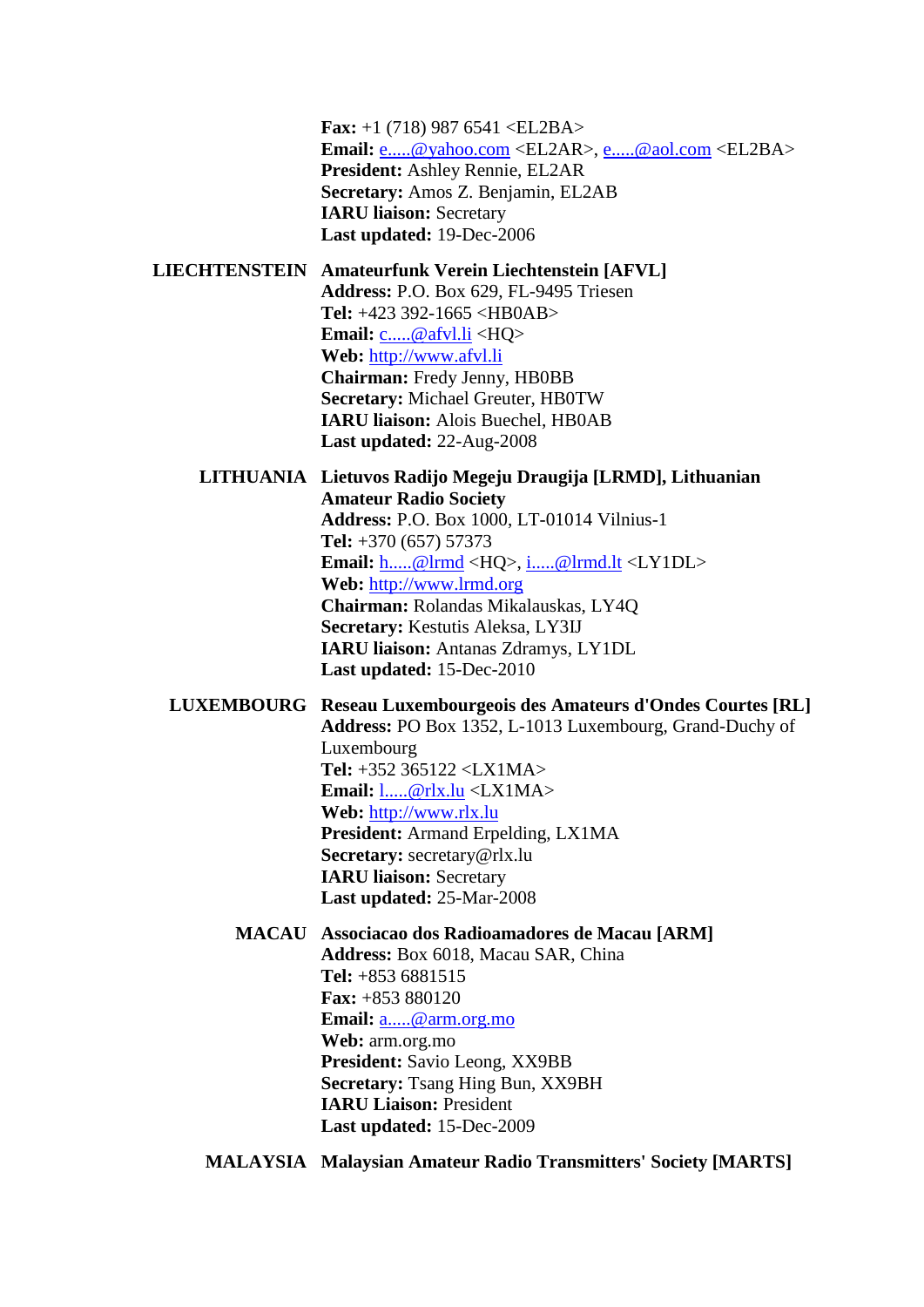**Address:** P.O. Box 10777, 50724 Kuala Lumpur **Tel:** +60 (14) 604 0573 <HQ> **Fax:** +60 (19) 456 8636 <9W2LAI> **Email:** [a.....@marts.org.my](javascript:return%20false;) <HQ>, [9.....@marts.org.my](javascript:return%20false;) <9W2LAI>, [9.....@marts.org.my](javascript:return%20false;) <9M2RS> **Web:** [http://www.marts.org.my](http://www.marts.org.my/) **President:** Muhammad bin Ismail, 9W2IL **Secretary:** Lance M T Lai, 9W2LAI **IARU liaison:** Rashid Sultan, 9M2RS **Last updated:** 27-Nov-2007

# **MALI Club des Radioamateurs et Affilies du Mali [CRAM]**

**Address:** P.O. Box 9A, Kati, MAIL **Tel:** +223 227 21 14 **Fax:** +223 227 21 14 **Email:** [m.....@teliman.net](javascript:return%20false;) <TZ6AMT>, [t.....@caramail.com](javascript:return%20false;) <TZ6HY> **President:** Hamadoun Yattara, TZ6HY **Secretary:** Amadou Madany Tall, TZ6AMT **IARU Liaison:** President **Last updated:** 2-Nov-2006

## **MALTA Malta Amateur Radio League [MARL]**

**Address:** P.O. Box 575, Valletta, CMR01 **Tel:** +356 (21) 423608 <HQ>, +356 (79) 437808 <9H1PI> **Email:** [i.....@gmail.com](javascript:return%20false;) <HQ> **Web:** [http://www.9h1mrl.org](http://www.9h1mrl.org/) **President:** Lawrence Galea, 9H1AV **Secretary:** Ivan Privitera, 9H1PI **IARU liaison:** Secretary **Last updated:** 27-May-2008

#### **MAURITIUS Mauritius Amateur Radio Society [MARS]**

**Location:** #6 Shastri Road, Candos, Quatre-Bornes **Address:** P.O. Box 104, Quatre Bornes **Tel:** +230 424 5866 <HQ>, +230 686 5687 <3B8GF>, +230 424 5866 <3B8CF> **Fax:** +230 424-5866 <HQ> **Email:** [3.....@intnet.mu](javascript:return%20false;) <3B8CF> **Web:** <http://www.qsl.net/mars> **President:** Patrick Randamy, 3B8GF **Secretary:** Seewoosankar Mandary, 3B8CF **IARU liaison:** Secretary **Last updated:** 7-Jun-2005

# **MEXICO Federacion Mexicana de Radio Experimentadores [FMRE] Location:** Molinos No. 51 despacho 307-308, Col. Mixcoac, Benito Juarez, 03910 Mexico, D.F. **Address:** P.O. Box 907, 06000 Mexico, D.F. **Tel:** +52 (5) 563-1405 <HQ> **Fax:** +52 (5) 598-1833 <HQ>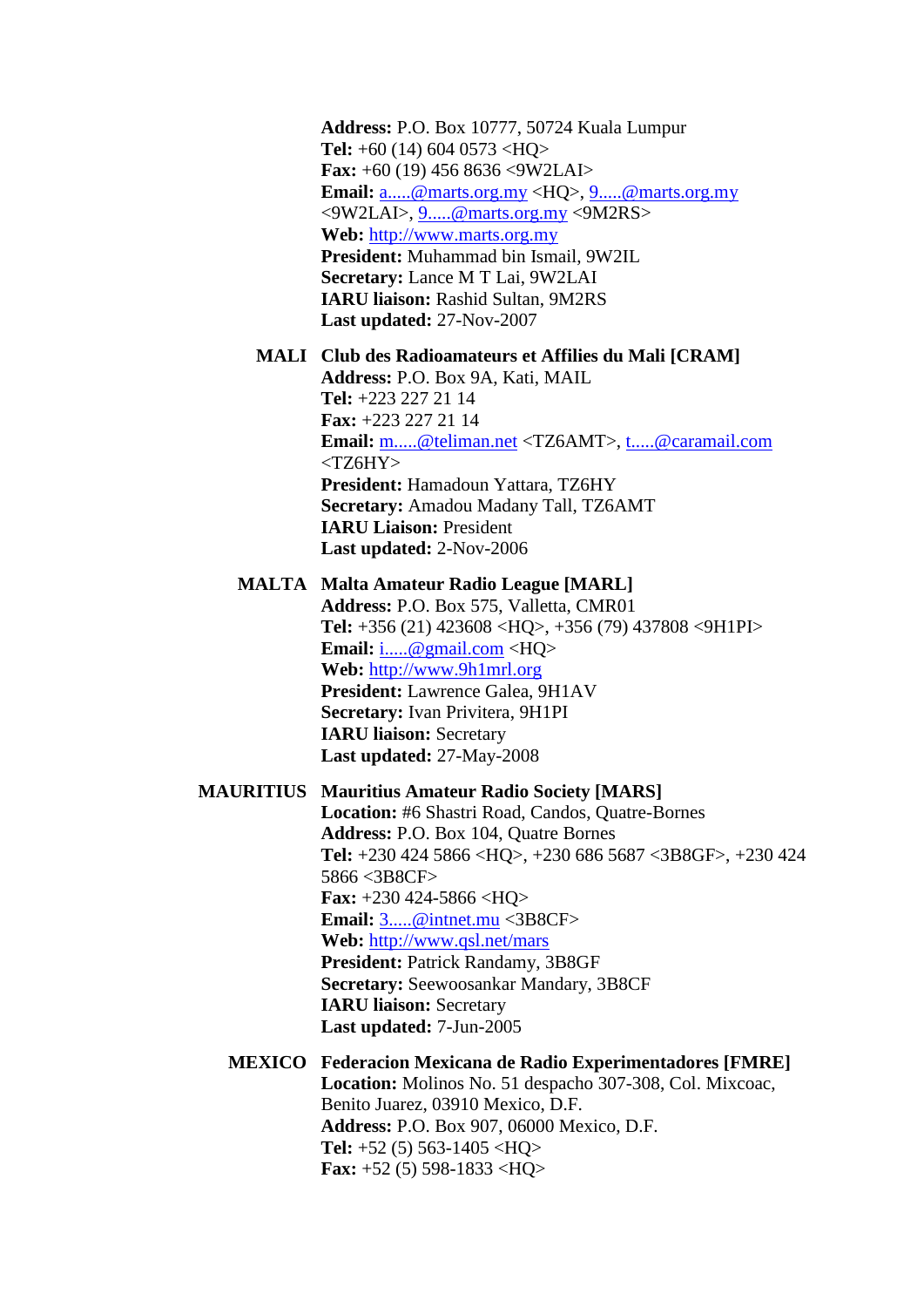**Email:** [f.....@supernet.com.mx](javascript:return%20false;) <HQ>, [c.....@servidor.unam.mx](javascript:return%20false;)  $\langle XE1YK\rangle$ , 1.....@prodigy.net.mx  $\langle XE1V\rangle$ **Web:** [http://www.fmre.org.mx](http://www.fmre.org.mx/) **President:** Carlos Levy, XE1YK **Secretary:** Tom E. Jones, XE1TEJ **IARU Liaison:** Lorne Sydney Libin, XE1V **Last updated:** 15-Sep-2008

## **MOLDOVA Asociatia Radioamatorilor din Republica Moldova [ARM] Address:** P.O. Box 1414, MD-2043 Kishinev **Tel:** +373 (2) 552776 <ER1FF>, (2) 511190 <ER1DA> **Email:** [a.....@telco.md](javascript:return%20false;) <HQ>, [e.....@mail.ru](javascript:return%20false;) <ER1DA> **Web:** <http://www.arm.moldtelecom.md/index.htm> **President:** Alexey Borets, ER1FF **Secretary:** Valery Gribincea, ER1BF **IARU liaison:** Valery Metaxa, ER1DA **Last updated:** 24-Feb-2005

### **MONACO Association des Radio-Amateurs de Monaco [ARM]**

**Address:** P.O. Box 2, MC-98001 Monaco Cedex **Tel:** +377 (93) 254727 <HQ>, +377 (93) 309752 <3A2CR>, +377 (93) 303498 <3A2LF> **Email:** [a.....@qsl.net](javascript:return%20false;) **President:** Robert Scarlot, 3A2CR **Secretary:** Claude Passet, 3A2LF **IARU liaison:** Secretary **Last updated:** 2-Nov-2006

# **MONGOLIA Mongolian Radio Sports Federation [MRSF]**

**Location:** Khan Uul District, Technical Sports Center, Ulaanbaatar **Address:** PO Box 573, Ulaanbaatar 16092, Mongolia **Tel:** +976 91917388 **Fax:** +976 11 687520 **Email:** [c.....@mrsf.mn](javascript:return%20false;) <HQ>, [j.....@mongol.net](javascript:return%20false;) <JT1CO>, [j.....@mail.mn](javascript:return%20false;) <JT1CS>, [d.....@yahoo.com](javascript:return%20false;) <Davaadorj.A> **Web:** mrsf.mn **President:** Chadraabal Choigonjav, JT1CO **Secretary:** Bat-Erdene Zevgee, JT1CS **Secretary:** Davaadorj Aligirmaa **Last updated:** 28-Jan-2010

## **MONTSERRAT Montserrat Amateur Radio Society [MARS]**

**Address:** P.O. Box 448, Plymouth **Tel:** +1 (664) 491-2402/8802 <VP2MB>, +1 (664) 491-4272 <VP2MFY> **Fax:** +1 (664) 491-6602 <VP2MB> **Email:** [j.....@candw.ag](javascript:return%20false;) **President:** Bruce B. Farara, VP2MB **Secretary:** Marcelle Ryan, VP2MFY **IARU liaison:** Secretary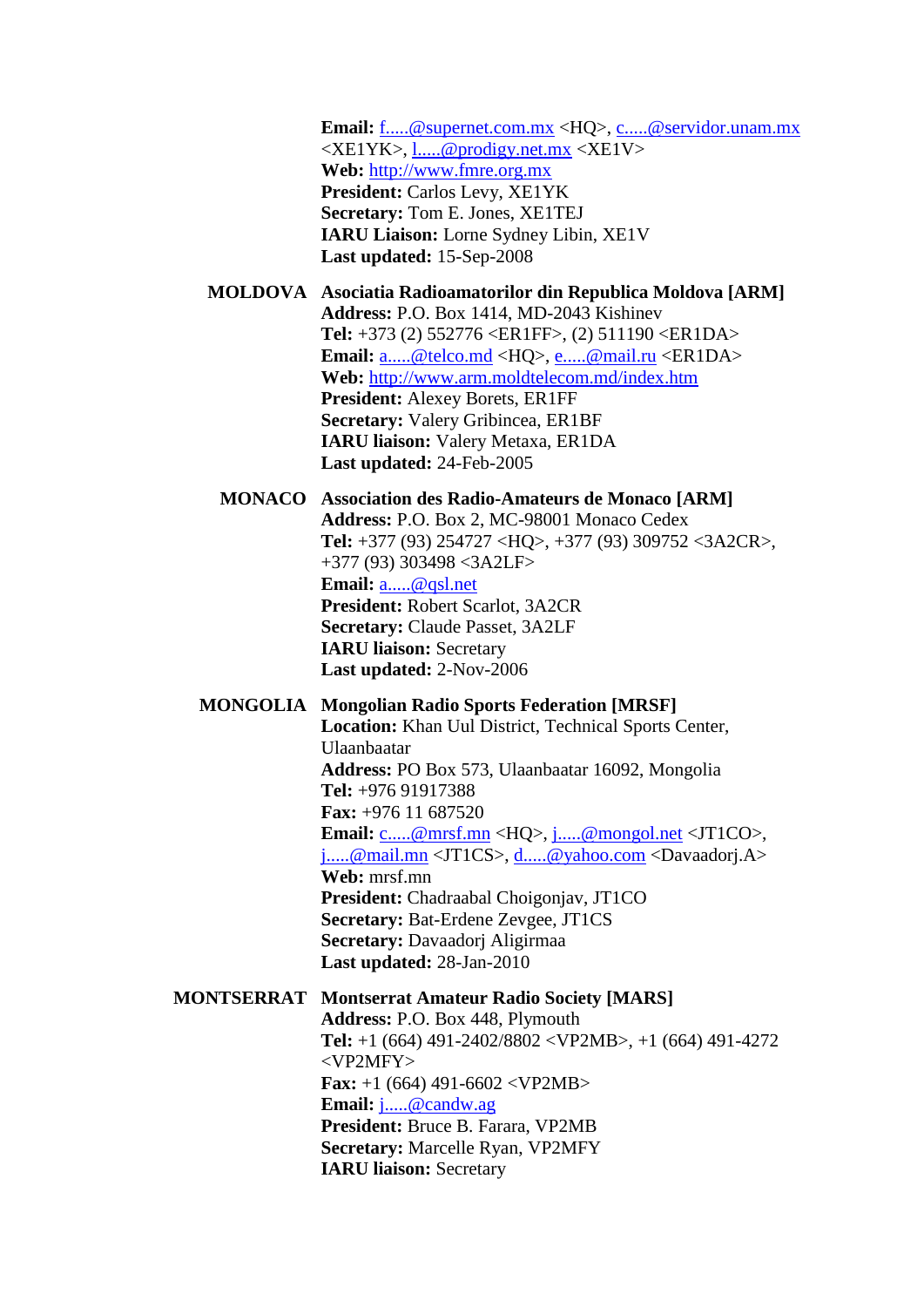**Last updated:** 19-Aug-2010

- **MOROCCO Association Royale des Radio-Amateurs du Maroc [ARRAM] Location:** 12 Rue Ahmed Arabi, Agdal, Rabat **Address:** P.O. Box 299, Rabat **Tel:** +212 37 673703 <HQ> **Fax:** +212 37 674757 <HQ> **Web:** <http://www.geocities.com/cn8hb/arram.html#haut> **President:** Housni Benslimane, CN8BE **Secretary:** Ahmed El Bachar, CN8EG **IARU liaison:** Kacem El Kaoukabi, CN8LR **Last updated:** 2-Nov-2006
- **MOZAMBIQUE Liga dos Radio Emissores de Mocambique [LREM] Address:** P.O. Box 25, Maputo, Mozambique **Tel:** +258 1 30 41 07 **President:** Anselmo Ferrao, C91D **Secretary:** Silvano Fabbri, C91A **IARU liaison:** President **Last updated:** 23-Feb-2005
	- **MYANMAR Burma Amateur Radio Transmitting Society [BARTS], Membership rights temporarily suspended Last updated:** 9-Mar-2003
		- **NAMIBIA Namibian Amateur Radio League [NARL] Address:** P.O. Box 1100, Windhoek 9000 **Tel:** +264 (81) 124 0348 <V51JP> **Email:** [M.....@iway.na](javascript:return%20false;) <HQ> **President:** Werner Muller, V51JP **Secretary:** Arnold Kollmann, V51BI **IARU liaison:** President **Last updated:** 26-Jun-2009
- **NETHERLANDS Vereniging voor Experimenteel , Radio Onderzoek in Nederland [VERON] Location:** Simon Stevinweg 12, Arnhem **Address:** PO Box 1166, 6801 BD Arnhem **Tel:** +31 (26) 4426760 <HQ>, +31 (297) 785946 <PA1KW> **Fax:** +31 (26) 3685899 <HQ> **Email:** [p.....@veron.nl](javascript:return%20false;) <PA1KW>, [p.....@amsat.org](javascript:return%20false;) <PB0AOK> **Web:** [http://www.veron.nl](http://www.veron.nl/) **President:** Remy Denker, PA3AGF **Secretary:** Koert Wilmink, PA1KW **IARU liaison:** Abraham van den Berg, PB0AOK **Last updated:** 21-Aug-2009 **NETHERLANDS Vereniging voor Experimenteel Radio Onderzoek, in de ANTILLES Nederlandse Antillen [VERONA] Address:** P.O. Box 3383, Curacao
	- **Tel:** +599 9 560 6060 <Ke-Chi Chang>, +599 9 560 1818  $\langle$ PJ2BR $>$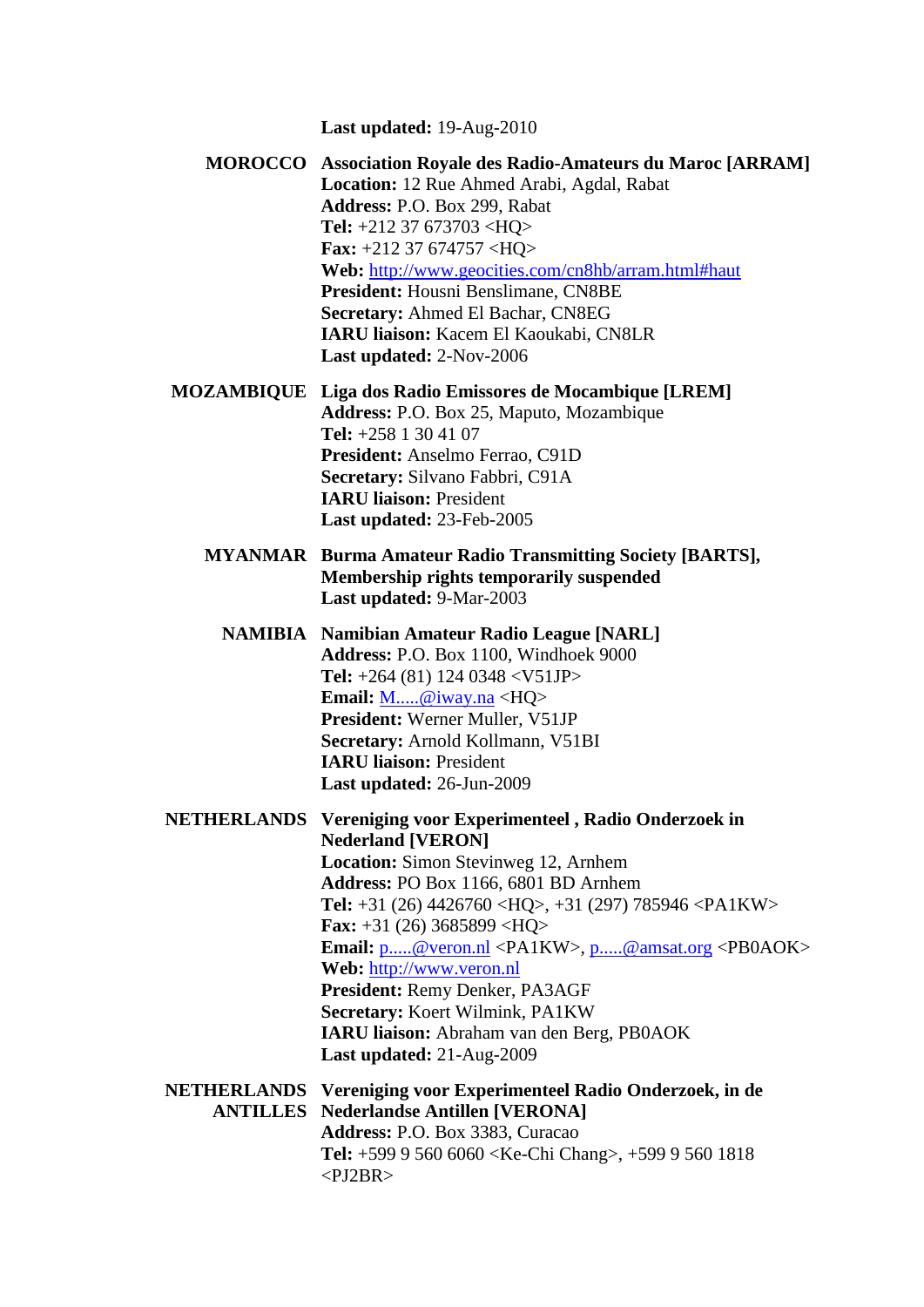**Email:** [p.....@hotmail.com](javascript:return%20false;) <PJ2BR>, [c.....@curinfo.an](javascript:return%20false;) <Ke-Chi Chang> **Web:** <http://www.muurkrant.nl/verona/> **President:** Brett Ruiz, PJ2BR **Secretary:** Ke-Chi Chang **IARU liaison:** President **Last updated:** 12-Feb-2008

**NEW CALEDONIA Association des Radio-Amateurs, de Nouvelle-Caledonie [ARANC] Address:** P.O. Box 3956, Noumea 98847 **Tel:** +687 271563 <FK8GM>

**Fax:** +687 271563 <FK8GM> **Email:** [e.....@canl.nc](javascript:return%20false;) <FK8GM> **President:** Jean-Philippe Torregrossa, FK8FK **Secretary:** Georges Toroti, FK8FS **IARU Liaison:** Eric Esposito, FK8GM **Last updated:** 9-Mar-2003

**NEW ZEALAND New Zealand Association of Radio Transmitters [NZART] Location:** 19 Main Street, Suite 9, Upper Hutt 6007 **Address:** P.O. Box 40-525, Upper Hutt 6415 **Tel:** +64 (4) 939 2189 <HQ>, (4) 232-4386 <ZL2AZ>, (4) 589- 1802 <ZL2WP> **Fax:** +64 (4) 232-4386 <ZL2AZ> **Email:** [n.....@clear.net.nz](javascript:return%20false;) <HQ>, [P.....@xtra.co.nz](javascript:return%20false;) <ZL2AZ> **Web:** <http://www.nzart.org.nz/nzart> **President:** Bruce Douglas, ZL2WP **Secretary:** Debby Morgan, ZL2TDM **IARU liaison:** Peter Lake, ZL2AZ **Last updated:** 29-Sep-2006

**NICARAGUA Club de Radio-Experimentadores de Nicaragua [CREN] Address:** P.O. Box 925, Managua **Tel:** +505 (2) 270-2183 <HQ> **Fax:** +505 (2) 266-93-08 <HQ>, +505 6065-110 <Cell> **Web:** [http://www.cren.8m.net](http://www.cren.8m.net/) **President:** Juan de la Cruz Rodriguez, YN1J **Secretary:** Melania Calero, YN1ZMC **IARU liaison:** President **Last updated:** 19-Feb-2008

**NIGERIA Nigeria Amateur Radio Society [NARS] Location:** 5, 6921A Road, Gwarinpa Housing Estate **Address:** P.M.B. 6, Kuje, Abuja, FCT **Tel:** +234 (09) 6725612 <HQ>, +234 08077242150 <5N0OBA>, +234 08037877003 <5N0MBT> **Fax:** +234 (09) 6725612 <HQ> **Email:** [o.....@ties.itu.ch](javascript:return%20false;) <5N0OBA>, [t.....@yahoo.com](javascript:return%20false;)  $<$ 5N0MBT $>$ **President:** Muhammadu B. Tunau, ONA, NG50A, 5N7MBT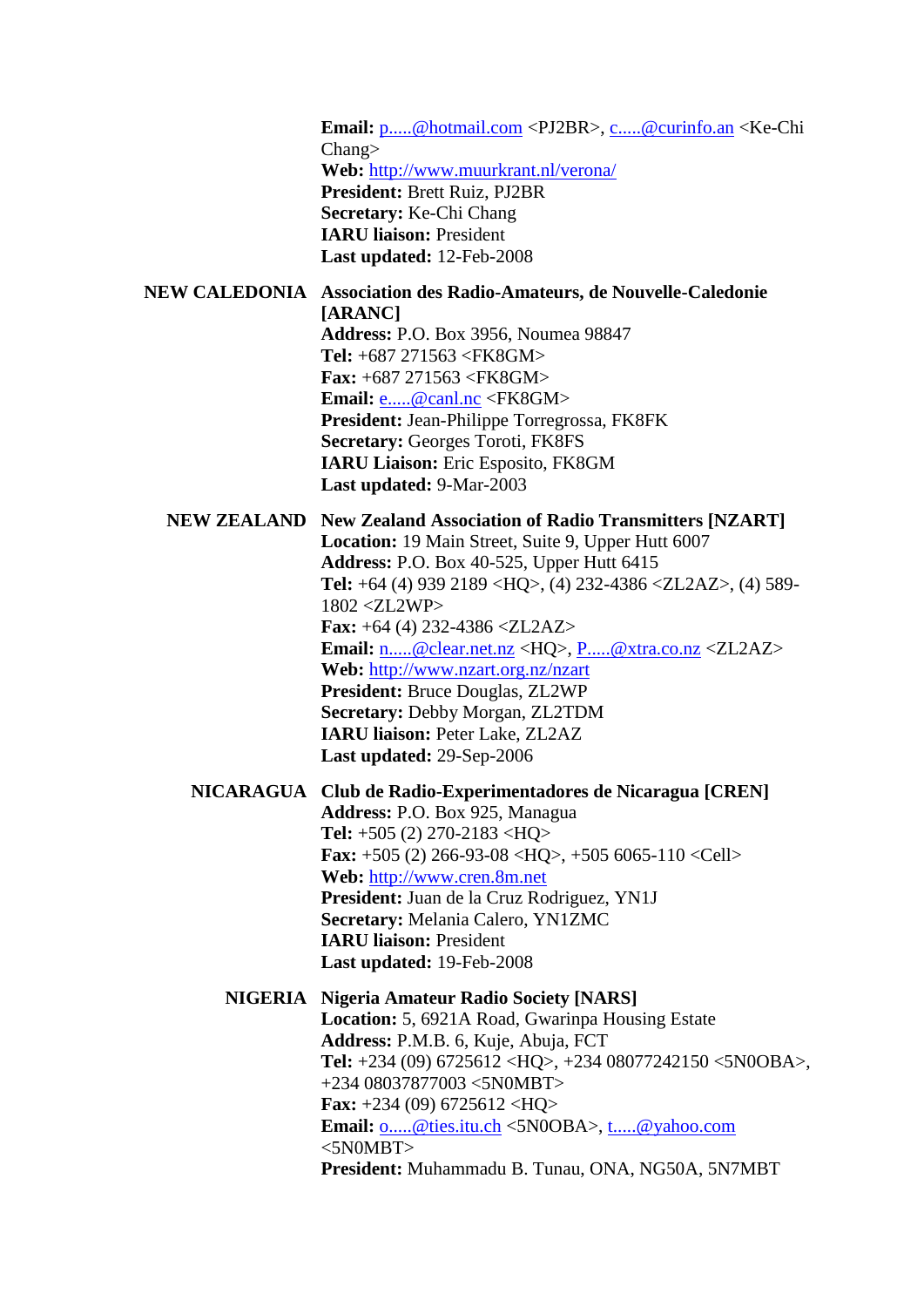**Secretary-General:** Oyekunle B. Ajayi, ONA, NG50A, 5N7MBA **IARU liaison:** Secretary-General **Last updated:** 16-Mar-2010

#### **NORWAY Norsk Radio Relae Liga [NRRL]**

**Location:** Nedre Rommen 5 E, N-0988 Oslo 9 **Address:** P.O. Box 20, Haugenstua, N-0915 Oslo **Tel:** +47 (22) 213790 <HQ>, +47 (75) 530169 <LA9HW> **Fax:** +47 (22) 213791 <HQ> **Email:** [n.....@nrrl.no](javascript:return%20false;) <HQ>, [l.....@nrrl.no](javascript:return%20false;) <LA9HW> **Web:** [http://www.nrrl.no](http://www.nrrl.no/) **President:** Thormod Boe, LA7OF **Secretary:** Jan Almedal, LA9HW **IARU liaison:** Helge Karlsen, LA1BR **Last updated:** 4-Jun-2008

#### **OMAN Royal Omani Amateur Radio Society [ROARS]**

**Address:** P.O. Box 981, Muscat, Postal Code 113 **Tel:** +968 24600407 <HQ>, 24537777 <A41JT> **Fax:** +968 24698558 <HQ> **Email:** [r.....@omantel.net.om](javascript:return%20false;) <HQ>, [s.....@omantel.net.om](javascript:return%20false;)  $<$ A41JT $>$ **Chairman:** H.E. Sheikh Mohammed Abdukka Al Harthy **Secretary General:** A. Razak Al Shahwarzi, A41JT **IARU liaison:** Secretary General **Last updated:** 16-Mar-2005

# **PAKISTAN Pakistan Amateur Radio Society [PARS]**

**Address:** P.O. Box 1450, Islamabad 44000 **Tel:** +92 (51) 2875099 & 2876077 <HQ>, +92 (51) 273755 <AP2NK>, (51) 290705 <AP2HA> **Fax:** +92 (51) 2827581 <HQ> **Email:** [a.....@paknet2.ptc.pk](javascript:return%20false;) <AP2NK> **Web:** pakhams.com **President:** Nasir H. Khan, AP2NK **Secretary:** M. Khalid Shoaib, AP2MKS **IARU liaison:** Hasnat A. Bugvi, AP2HA **Last updated:** 12-May-2008

#### **PANAMA Liga Panamena de Radioaficionados [LPRA]**

**Address:** Apartado 0834-175, Panama **Tel:** +507 (221) 2470 <HQ>, (221) 3157 <HP1DJ>, (224) 4842  $\langle H$ P1DL $O \rangle$ **Email:** [d.....@cwpanama.net](javascript:return%20false;) <HP1DJ>, [j.....@cwpanama.net](javascript:return%20false;) <HP8AJT> **Web:** <http://www.qsl.net/lpr> **President:** Dario Jurado, HP1DJ **Secretary:** Temistocles Camarena, HP6CPN **IARU liaison:** Jose Garcia, HP8AJT **Last updated:** 12-Feb-2008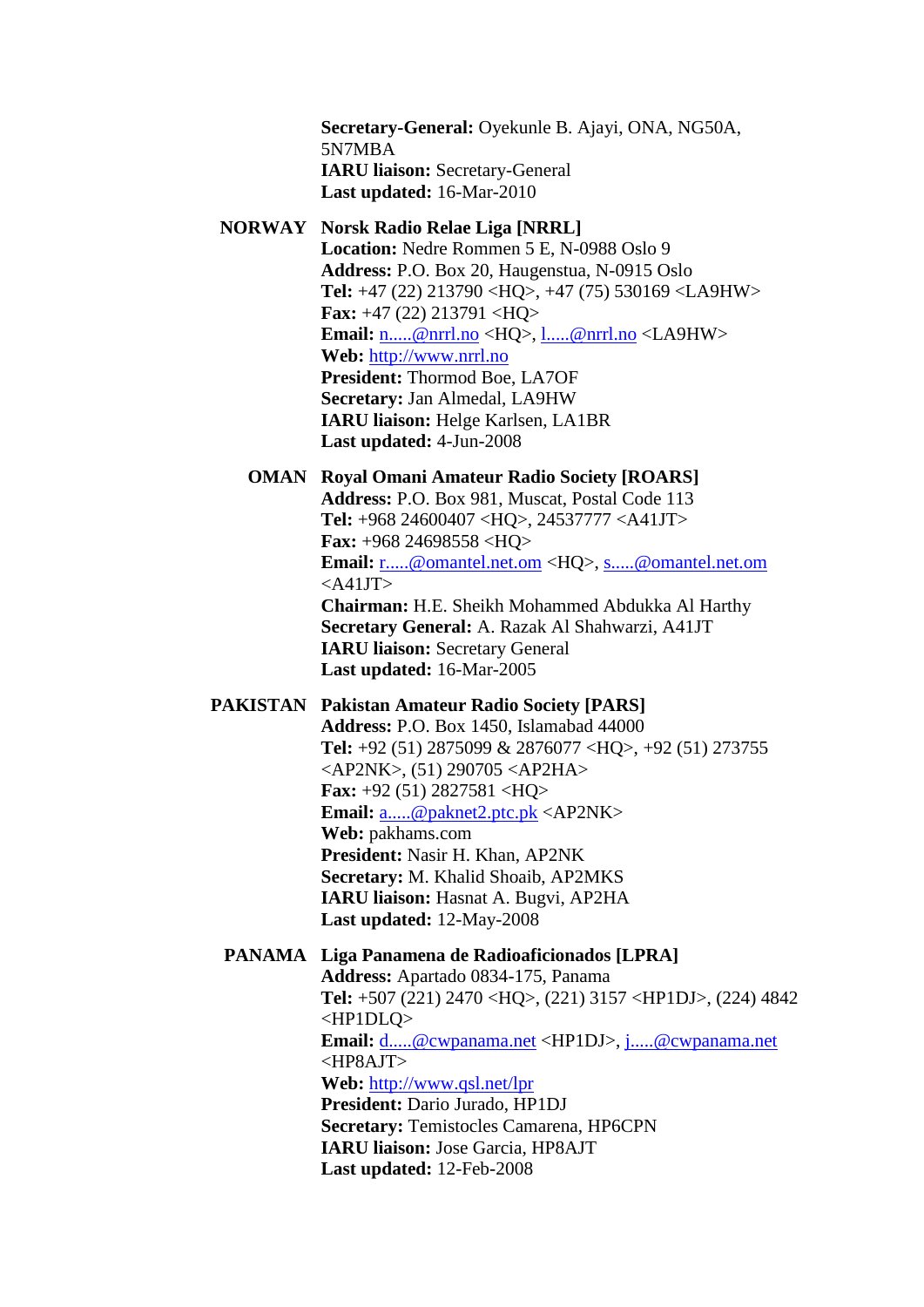# **PAPUA NEW GUINEA Papua New Guinea Amateur Radio Society [PNGARS] Tel:** +675 5471059 <P29KJC> **Fax:** +675 3258204

**Web:** <http://www.qsl.net/pngars/> **President:** John Crossett, P29KJC **Vice President:** Vern Robinson, P29VR **Secretary:** Jackie Robinson, P29RI **IARU Liaison:** TBD **Last updated:** 15-Sep-2008

# **PARAGUAY Radio Club Paraguayo [RCP]**

**Location:** Humaita 1057, Asuncion 1131 **Address:** P.O. Box 512, Asuncion 1209 **Tel:** +595 (21) 446124 <HQ>, (21) 223069 <ZP5CGL> **Fax:** +595 (21) 446124 <HQ> **Email:** [z.....@telesurf.com.py](javascript:return%20false;) & [z.....@zp5aa.org](javascript:return%20false;) <HQ>, [h.....@gmail.com](javascript:return%20false;) <ZP5HSB> **Web:** [http://www.zp5aa.org](http://www.zp5aa.org/) **President:** Carlos Mereles Somers, ZP5MSC **Secretary:** Juan Carlos Villalba, ZP5VIA **IARU liaison:** Hernando Bertoni, ZP5HSB **Last updated:** 12-Feb-2008

# **PERU Radio Club Peruano [RCP]**

**Location:** Av. Los Ruisenores Este 245, Urb. El Palomar, Lima 27

**Address:** Los Ruisenores Este 245, Urb. El Palomar, San Isidro, Lima

**Tel:** +51 (1) 224-0860 <HQ>, +51 (1) 224-0860 <OA4AMN> **Fax:** +51 (1) 224-2792 <HQ>, +51 (1) 224-2792 <OA4AMN> **Email:** [r.....@speedy.com.pe](javascript:return%20false;) <HQ>, [w.....@speedy.com.pe](javascript:return%20false;) <OA4WM>, [o.....@infonegocio.net.pe](javascript:return%20false;) <OA4AMN> **Web:** [http://www.oa4o.org](http://www.oa4o.org/) **President:** Walter Miranda, OA4WM **Secretary:** Ernesto Higueras, OA4CN

**IARU liaison:** Oscar Pancoruo, OA4AMN **Last updated:** 14-Aug-2008

# **PHILIPPINES Philippine Amateur Radio Association [PARA]**

**Location:** 181 Natividad Almeda-Lopez Street, Boy Scouts of the Philippines Building, Ermita, Manila **Address:** P.O. Box 77, University of the Philippines Post Office, 1144 Quezon City **Tel:** +63 (2) 974 1986 <HQ> **Fax:** +63 (2) 681-6229 <HQ> **Email:** [d.....@yahoo.com](javascript:return%20false;) <HQ>, [d.....@gmail.com](javascript:return%20false;) <DU1EV> **Web:** [http://www.para.org.ph](http://www.para.org.ph/) **President:** Ramon J. Anquilan, DU1UGZ **Secretary:** Michael Hogar, DU1XX **IARU liaison:** Eduardo Victor J. Valdez, DU1EV **Last updated:** 28-Jan-2010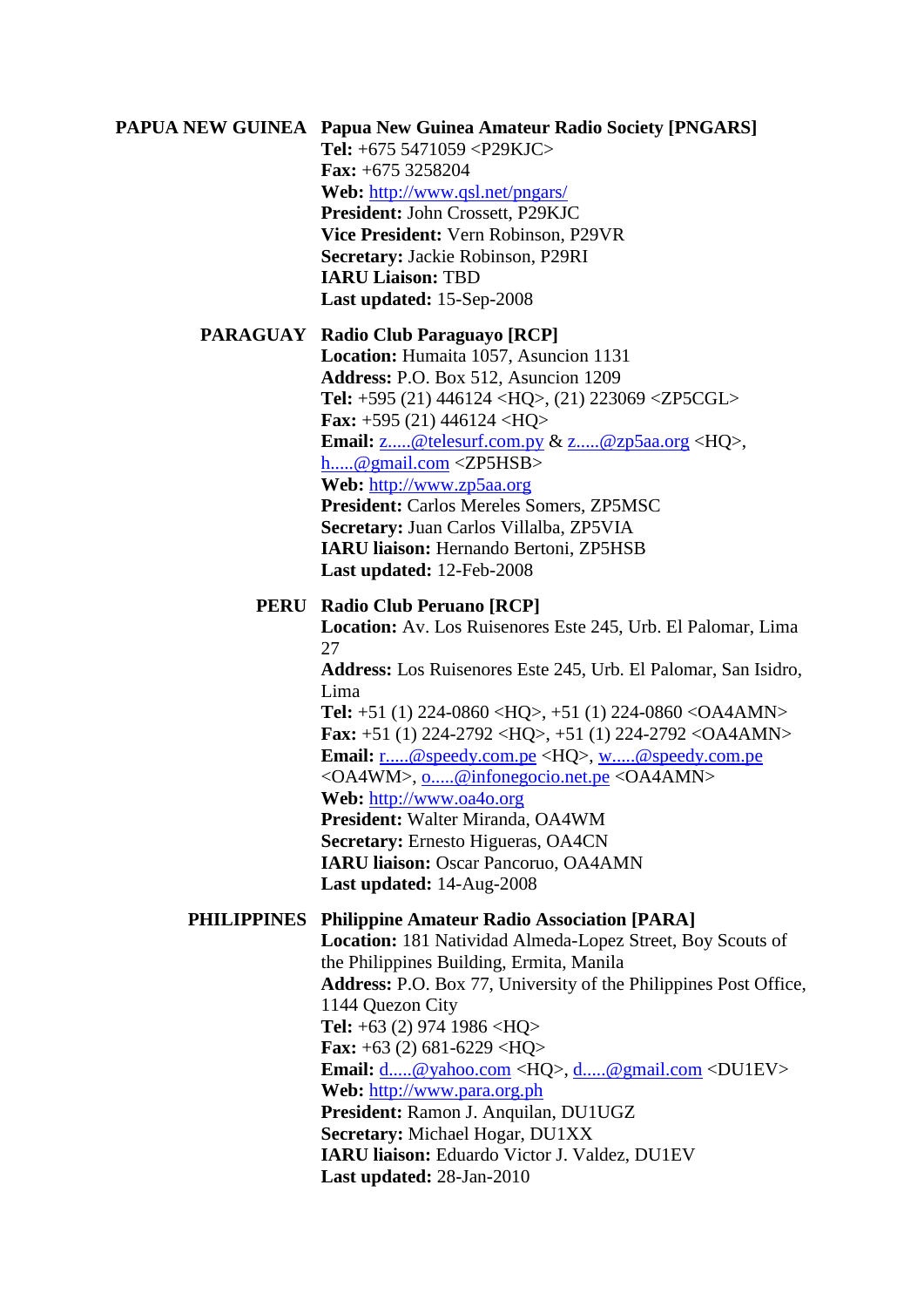# **PITCAIRN ISLAND Pitcairn Island Amateur Radio Association [PIARA] Address:** P.O. Box 88, Adamstown, Pitcairn Island, South Pacific Ocean via New Zealand **Tel:** +81 423 71-5886 <VP6BK> **Fax:** +81 423 89-3824 <VP6BK> **Email:** [k.....@attglobal.net](javascript:return%20false;) <VP6BK> **President:** Tom Christian, VP6TC **Secretary:** Betty Christian, VP6YL **IARU liaison:** Kan Mizoguchi, VP6BK, 4-5-3 Sakuragaoka, Tama-shi, Tokyo 206-0013, Japan **Last updated:** 9-Mar-2003 **POLAND Polski Zwiazek Krotkofalowcow [PZK], Polish Amateur Radio Union Location:** ul. Modrzewiowa 25; 85-635 Bydgoszcz **Address:** P.O. Box 54, 85-613 Bydgoszcz 13 **Tel:** +48 (52) 3721615 <HQ>, +48 602 248182 <SP2JMR> **Fax:** +48 (52) 3721615 <HQ> **Email:** [h.....@pzk.org.pl](javascript:return%20false;) <HQ>, [s.....@pzk.org.pl](javascript:return%20false;) <SP2JMR>, [s.....@pzk.org.pl](javascript:return%20false;) <SP9HQJ> **Web:** [http://www.pzk.org.pl](http://www.pzk.org.pl/) **President:** Piotr Skrzypczak, SP2JMR **Secretary:** Tadeusz Pamieta, SP9HQJ **IARU liaison:** Pawel Zakrzewski, SP7TEV **Last updated:** 14-Dec-2009 **PORTUGAL Rede dos Emissores Portugueses [REP] Address:** Rua D. Pedro V, 7-4, P-1250-092 Lisboa **Tel:** +351 (21) 3461186 <HQ>, **Fax:** +351 (21) 3420448 <HQ> **Email:** [r.....@rep.pt](javascript:return%20false;) <HQ>, [c.....@gmail.com](javascript:return%20false;) <CT1END> **Web:** [http://www.rep.pt](http://www.rep.pt/) **President:** Jose Carlos B. Nora, CT1END **Secretary:** Luis Manuel B. Rodrigues, CT1EEQ **IARU liaison:** President **Last updated:** 2-Apr-2007 **QATAR Qatar Amateur Radio Society [QARS] Location:** 82 Suhaim Bin Hamad Rd., Doha **Address:** P.O. Box 22122, Doha **Tel:** +974 (4) 477911 <HQ> **Fax:** +974 (4) 477955 <HQ> **Email:** [a.....@qatar.net.qa](javascript:return%20false;) <HQ> **Web:** <http://www.qsl.net/a71a> **President:** H.E. Abdullah Bin Hamad Al-Attiyah, A71AU **Secretary:** Saba'an Musmar Al-Jassim, A71BP **IARU liaison:** Secretary **Last updated:** 23-Feb-2005

**REPUBLIC OF Korean Amateur Radio League [KARL] KOREA (SOUTH Location:** KARL Building , 275-7 Yangiae-dong, Seocho-gu,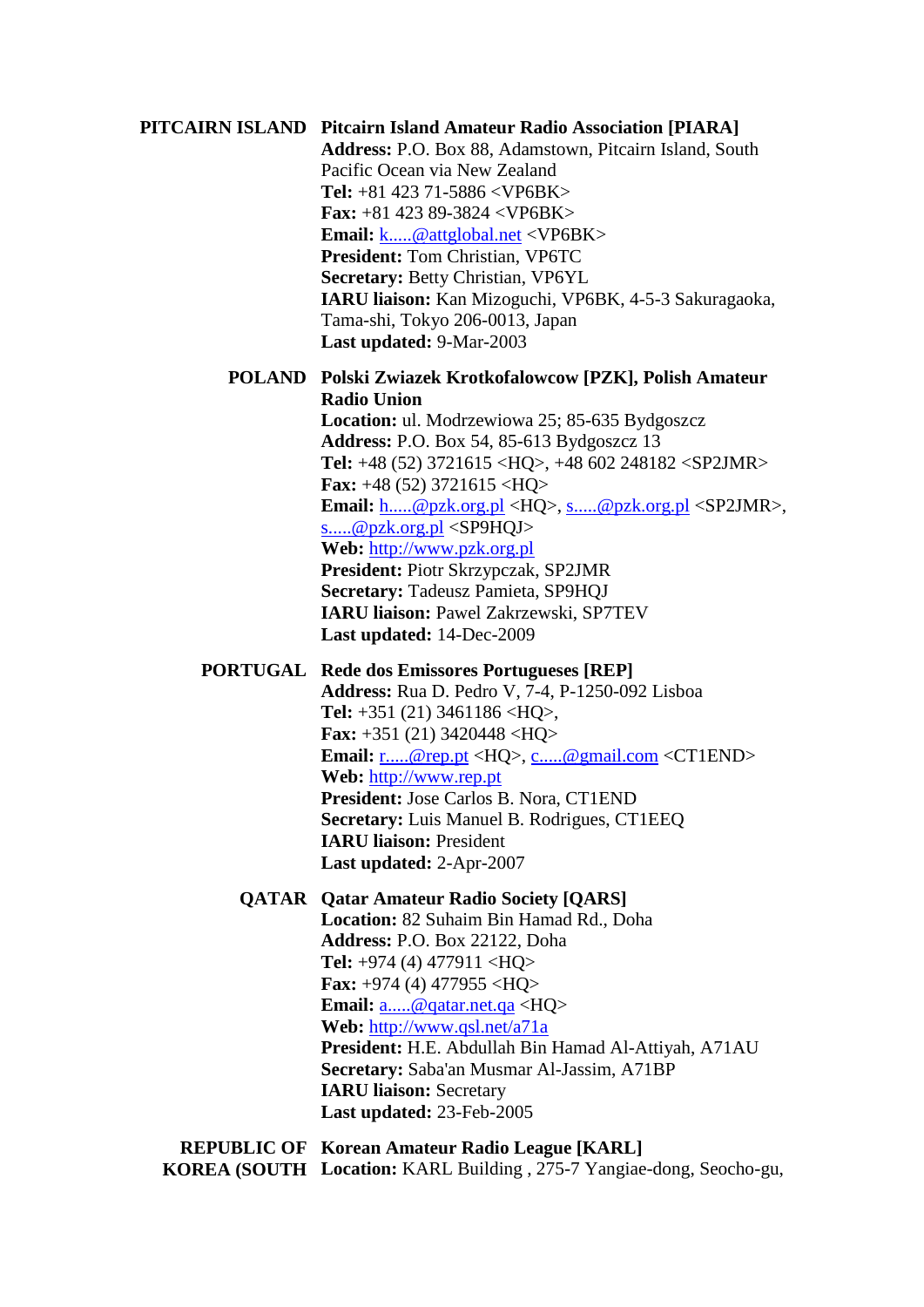**KOREA)** Seoul 137-130 **Address:** C.P.O. Box 162, Seoul 100-601 **Tel:** +82 (2) 575-9580 <HQ> **Fax:** +82 (2) 576-8574 <HQ> **Email:** [k.....@karl.or.kr](javascript:return%20false;) <HQ>, [y.....@yonsei.ac.kr](javascript:return%20false;) <HL1FB> **Web:** [http://www.karl.or.kr](http://www.karl.or.kr/) **President:** Il-Boo Kim, HL1BBG **Vice President:** Jae-Chun Shin, HL2UP **Vice President:** Soon-Do Hong, DS2BPZ **Vice President:** Tae-Ha Kim, DS5BBM **IARU liaison:** Yong-Surk Lee, HL1FB **Last updated:** 21-May-2009

# **ROMANIA Federatia Romana de Radioamatorism [FRR]**

**Location:** Str. Lipscani 19, et2, Bucuresti **Address:** P.O. Box 22-50, RO-014780 Bucharest **Tel:** +40 (21) 3155575 <HQ>, +40 (72) 228-3499 <YO3APG> **Fax:** +40 (1) 3155575 <HQ> **Email:** [y.....@allnet.ro](javascript:return%20false;) <HQ>, [y.....@yahoo.com](javascript:return%20false;) <YO7FT> **Web:** [http://www.hamradio.ro](http://www.hamradio.ro/) **President:** Virgilio Niculescu, YO7FT **Secretary:** Vasile Ciobanita, YO3APG **IARU liaison:** Secretary **Last updated:** 24-Oct-2008

**RUSSIA Soyuz Radiolyubitelei Rossii [SRR] , Russian Amateur Radio Union Address:** P.O. Box 88, Moscow 119311 **Tel:** +7 (95) 485 4755 <HQ> **Fax:** +7 (95) 485 4981 <HQ> **Email:** [h.....@east.ru](javascript:return%20false;) <HQ>, [t.....@online.ru](javascript:return%20false;) <RZ3AA>, [r.....@interdacom.ru](javascript:return%20false;) <RA4AR> **President:** Roman Thomas, RZ3AA **Secretary:** Yuri Malyuk, RA4AR **IARU liaison:** Chermen Guliev, UA3BL **Last updated:** 23-Feb-2005

**SAMOA Samoa Amateur Radio Club [SARC] Address:** P.O. Box 2015, Apia **Tel:** +685 24261 <5W1AT>, +685 7770013 <5W1AT cell> **Fax:** +685 23173 <Marty Maessen> **Email:** [b.....@samoa.ws](javascript:return%20false;) <5W1AT> **President:** Jim Moore, 5W1AC **Secretary:** Marty Maessen, 5W1AT **IARU liaison:** Secretary **Last updated:** 1-Aug-2005

**SAN MARINO Associazione Radioamatori, della Repubblica di San Marino [ARRSM] Address:** P.O. Box 77, RSM-47890 San Marino **Tel:** +378 906790 <T77J>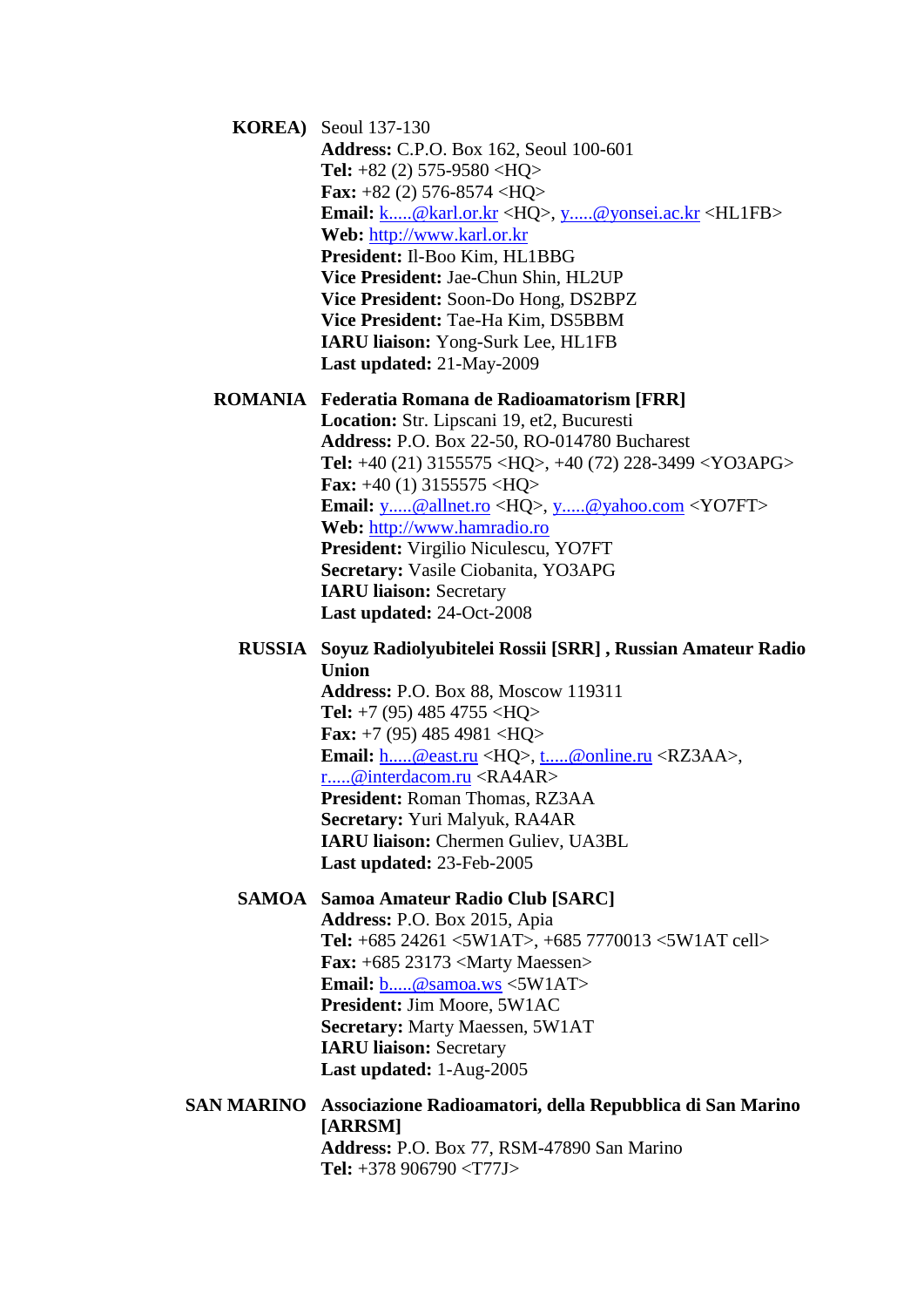**Fax:** +378 906790 <T77J> **Email:** [a.....@inthenet.sm](javascript:return%20false;) <HQ>, [g.....@omniway.sm](javascript:return%20false;) <T77J> **Web:** [http://www.arrsm.org](http://www.arrsm.org/) **President:** Julian Giacomoni, T77J **Secretary:** John Cecchetti, T77CD **IARU liaison:** President **Last updated:** 2-Nov-2006

#### **SENEGAL Association des Radio-Amateurs du Senegal [ARAS]**

**Location:** Immeuble des Colis Postaux, Avenue El-Hadj Malick Sy, Dakar **Address:** P.O. Box 971, Dakar **Tel:** +221 (8) 217034 <HQ>, +221 (8) 215956 <6W1OM> **Fax:** +221 (8) 217032 <HQ>, +221 (8) 210405 <6W1OM> **Email:** [d.....@sentoo.sn](javascript:return%20false;) <6W1OM> **Web:** [http://www.radio6w.org](http://www.radio6w.org/) **Chairman:** Malick Mbengue, 6W1FJ **Secretary:** Monique Imbo, 6W1OM **IARU liaison:** Secretary **Last updated:** 2-Nov-2006

#### **SERBIA Amateur Radio Union of Serbia [SRS], YU0SRS**

**Location:** Trg Republike 3/VI, Beograd **Address:** P.O. Box 48, YU-11001 Beograd **Tel:** +381 (11) 3033 583 <HQ>, (11) 2634 248 <YT1WA> **Fax:** +381 (11) 3033 583 <HQ> **Email:** [s.....@yu1srs.org.rs](javascript:return%20false;) <HQ>, [y.....@yahoo.com](javascript:return%20false;) <YU1LA>, [s.....@yu1srs.org.rs](javascript:return%20false;) <YT1WA> **Web:** [http://www.yu1srs.org.rs](http://www.yu1srs.org.rs/) **President:** Miroslav Vemic, YT1AA **Secretary:** Zvonko Colja, YT1WA **IARU liaison:** Ivan Mastilovic, YU1LA **Last updated:** 23-Sep-2010

**SIERRA LEONE Sierra Leone Amateur Radio Society [SLARS] Address:** P.O. Box 10, Freetown **Tel:** +232 223335 **President:** Mrs. Cassandra Davies, 9L1YL **Secretary:** William Sawyer, 9L1WS **IARU liaison:** Alfred Koroma, 9L1AK **Last updated:** 23-Feb-2005

**SINGAPORE Singapore Amateur Radio Transmitting Society [SARTS] Address:** Robinson Road, P.O. Box 2728, Singapore 904728 **Tel:** +65 64638961 <HQ>, +65 63533333 <9V1JN> **Fax:** +65 64638961 <HQ>, +65 63920023 <9V1JN> **Email:** [i.....@singnet.com.sg](javascript:return%20false;) <HQ>, [p.....@starhub.com](javascript:return%20false;) <9V1PC>, [j.....@pacific.net.sg](javascript:return%20false;) <9V1JN> **Web:** [http://www.sarts.org.sg](http://www.sarts.org.sg/) **President:** Peter Cook, 9V1PC **Secretary:** Ian Carnegie, 9V1WD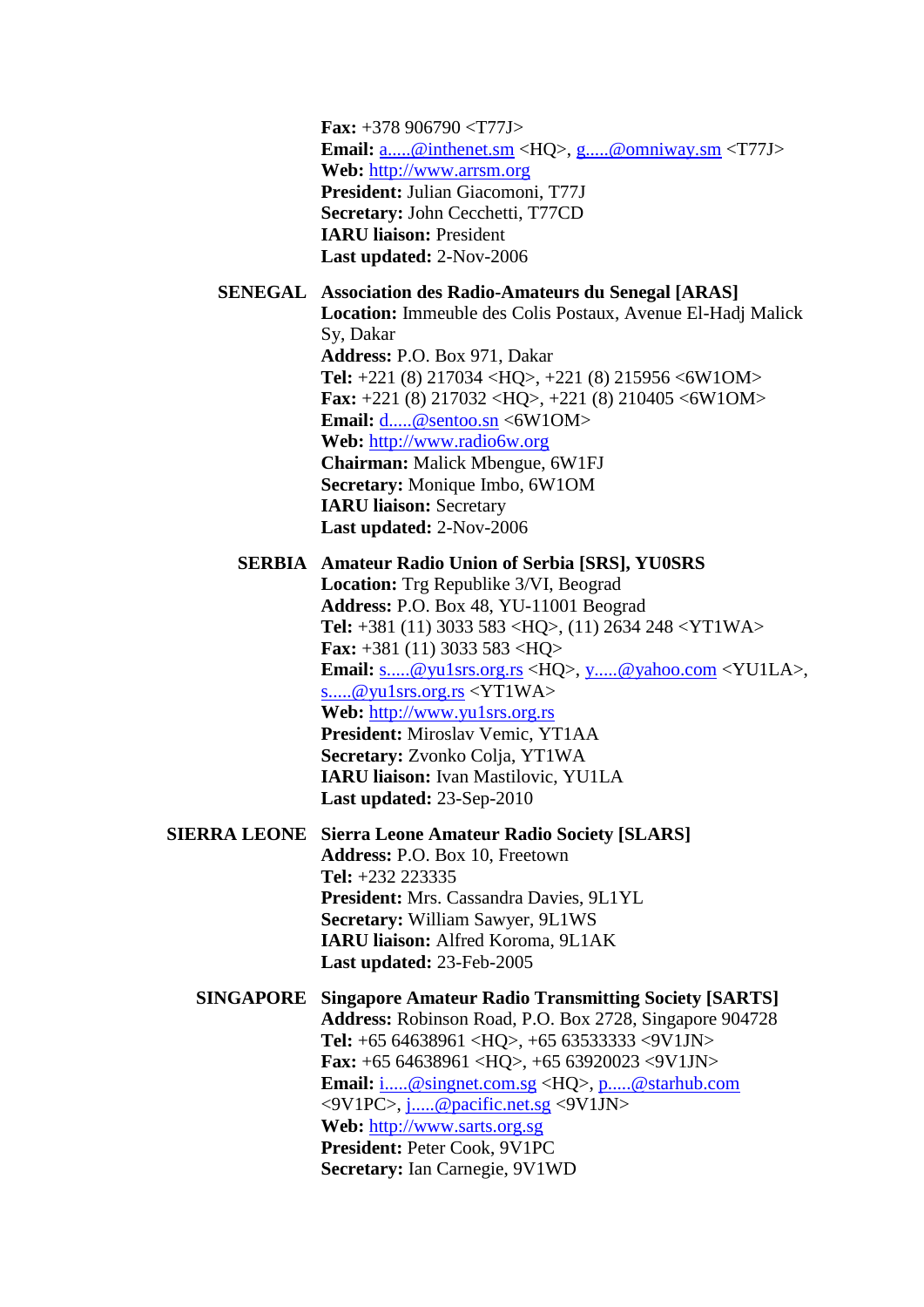**IARU liaison:** S. Jothinathan, 9V1JN **Last updated:** 22-Jun-2005

**SLOVAKIA Slovensky Zvaz Radioamaterov [SZR] , Slovak Amateur Radio Association [SARA] Address:** Wolkrova 4, 85101 Bratislava **Tel:** +421 (2) 6224 7501 <HQ>, +421 (905) 533719 <OM3EI> **Fax:** +421 (2) 6224 7501 <HQ> **Email:** szr\_Xszr.sk <HQ> **Web:** [http://www.hamradio.sk](http://www.hamradio.sk/) **President:** Roman Kudlac, OM3EI **Vice President:** Anton Mraz, OM3LU **IARU liaison:** President **Last updated:** 12-Feb-2008

**SLOVENIA Zveza Radioamaterjev Slovenije [ZRS] Location:** Lepi pot 6, SI-1000 Ljubljana **Address:** PP 180, SI-1001 Ljubljana **Tel:** +386 (1) 2522459 <HQ> **Fax:** +386 (1) 4220422 <HQ> **Email:** [z.....@hamradio.si](javascript:return%20false;) <HQ> **Web:** [http://www.hamradio.si](http://www.hamradio.si/) **President:** Konrad Krizanec, S58R **IARU Liaison:** Miha Habic, S51FB

**Last updated:** 26-Mar-2010

**SOLOMON ISLANDS Solomon Islands Radio Society [SIRS] Address:** P.O. Box 127, Honiara **Tel:** +677 30057 <H44GP>, 30417 <H44GR>

> **Fax:** +677 30051 <H44GR> **Email:** [g.....@solmon.com.sb](javascript:return%20false;) **President:** Greg Pearson, H44GP **Secretary:** Graham Richardson, H44GR **IARU liaison:** Secretary **Last updated:** 9-Mar-2003

**SOUTH AFRICA South African Radio League [SARL] Location:** Sender Technology Park, Octave Street, Honeydew, Johannesburg **Address:** P.O. Box 1721, Strubensvallei 1735 **Tel:** +27 (11) 675-2393 <HQ> **Fax:** +27 (11) 675-2793 <HQ> **Email:** [a.....@sarl.org.za](javascript:return%20false;) <HQ>, [p.....@sarl.org.za](javascript:return%20false;) <ZS1YT>, [z.....@netactive.co.za](javascript:return%20false;) <ZS4BS> **Web:** [http://www.sarl.org.za](http://www.sarl.org.za/) **President:** Rassie Erasmus, ZS1YT **Secretary:** Henry Chamberlain, ZS1AAZ **IARU liaison:** Dennis Green, ZS4BS **Last updated:** 1-May-2008

**SPAIN Union de Radioaficionados Espanoles [URE]**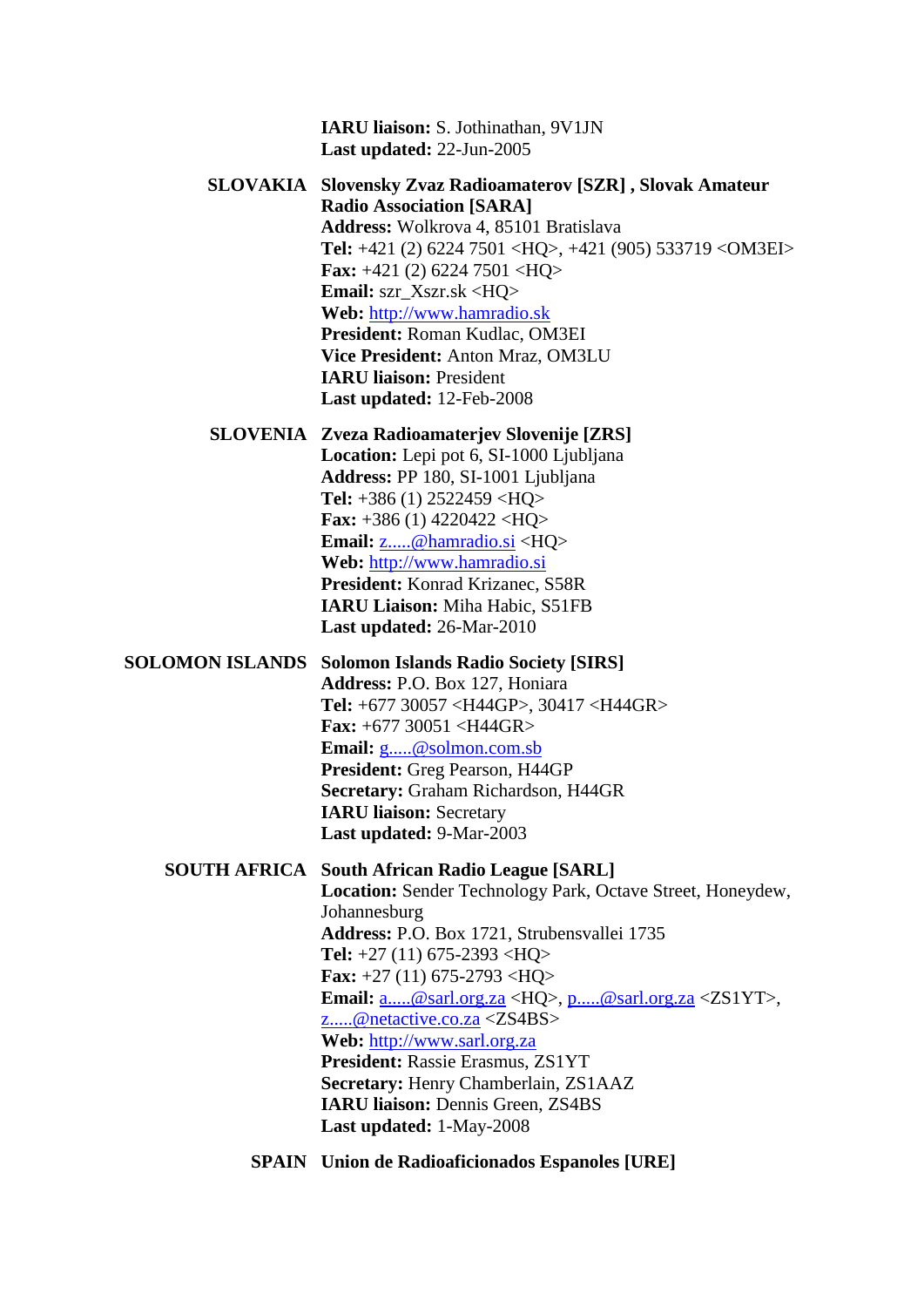**Location:** Avenida Monte Igueldo 102, E-28053 Madrid **Address:** P.O. Box 220, E-28080 Madrid **Tel:** +34 (91) 4771413 <HQ>, **Fax:** +34 (91) 4772071 <HQ> **Email:** [u.....@ure.es](javascript:return%20false;) <HQ>, [e.....@ure.es](javascript:return%20false;) <EA7MK>, [e.....@ure.es](javascript:return%20false;) <EA3BRA> **Web:** [http://www.ure.es](http://www.ure.es/) **President:** Diego Trujillo, EA7MK **Secretary:** Antonio Baques, EA3BRA **IARU liaison:** Secretary **Last updated:** 14-Aug-2008

**SRI LANKA Radio Society of Sri Lanka [RSSL] Address:** P.O. Box 907, Colombo **Tel:** +94 (11) 2614098 <4S7VK>, (11) 2695807 <4S7VG> **Email:** [v.....@slt.lk](javascript:return%20false;) <4S7VK>, [c.....@slt.lk](javascript:return%20false;) <4S7VG> **Web:** <http://www.qsl.net/rssl> **President:** Vasanth Guruge, 4S7VG **Secretary:** Victor Goonetilleke, 4S7VK **IARU liaison:** Secretary **Last updated:** 25-Feb-2008

**SURINAME Vereniging van Radio Amateurs in Suriname [VRAS] Address:** P.O. Box 1886, Paramaribo **Tel:** +597 471951 <PZ1EE>, 400880 <PZ1EB> **Fax:** +597 474114 <PZ1EE> **Email:** [v.....@sr.net](javascript:return%20false;) <PZ1EE> **President:** H. Bechan, PZ1EE **Secretary:** De Boer Doesje, PZ1EB **IARU liaison:** President **Last updated:** 10-Mar-2009

**SWAZILAND Radio Society of Swaziland [RSS] Address:** P.O. Box 351, Loamba **Tel:** +09268 6028080 <3DA0BD>, +09268 602653 <3DA1CA> **Email:** [l.....@farmchem.co.sz](javascript:return%20false;) **Chairman:** Willie Long, 3DA0BD **Secretary: Peter McCullough, 3DA1CA IARU liaison:** Chairman **Last updated:** 4-Dec-2009

**SWEDEN Foreningen Sveriges Sandareamatorer [SSA] Location:** Turebergs Alle 2, Sollentuna **Address:** P.O. Box 45, SE-19121 Sollentuna **Tel:** +46 (8) 585-702-73 <HQ> **Fax:** +46 (8) 585-702-74 <HQ> **Email:** [h.....@ssa.se](javascript:return%20false;) <SM6JSM>, [i.....@ssa.se](javascript:return%20false;) <SM0IMJ>, [p.....@ssa.se](javascript:return%20false;) <SM0DZB> **Web:** [http://www.ssa.se](http://www.ssa.se/) **President:** Tore Andersson, SM0DZB **Office Manager:** Eric Lund, SM6JSM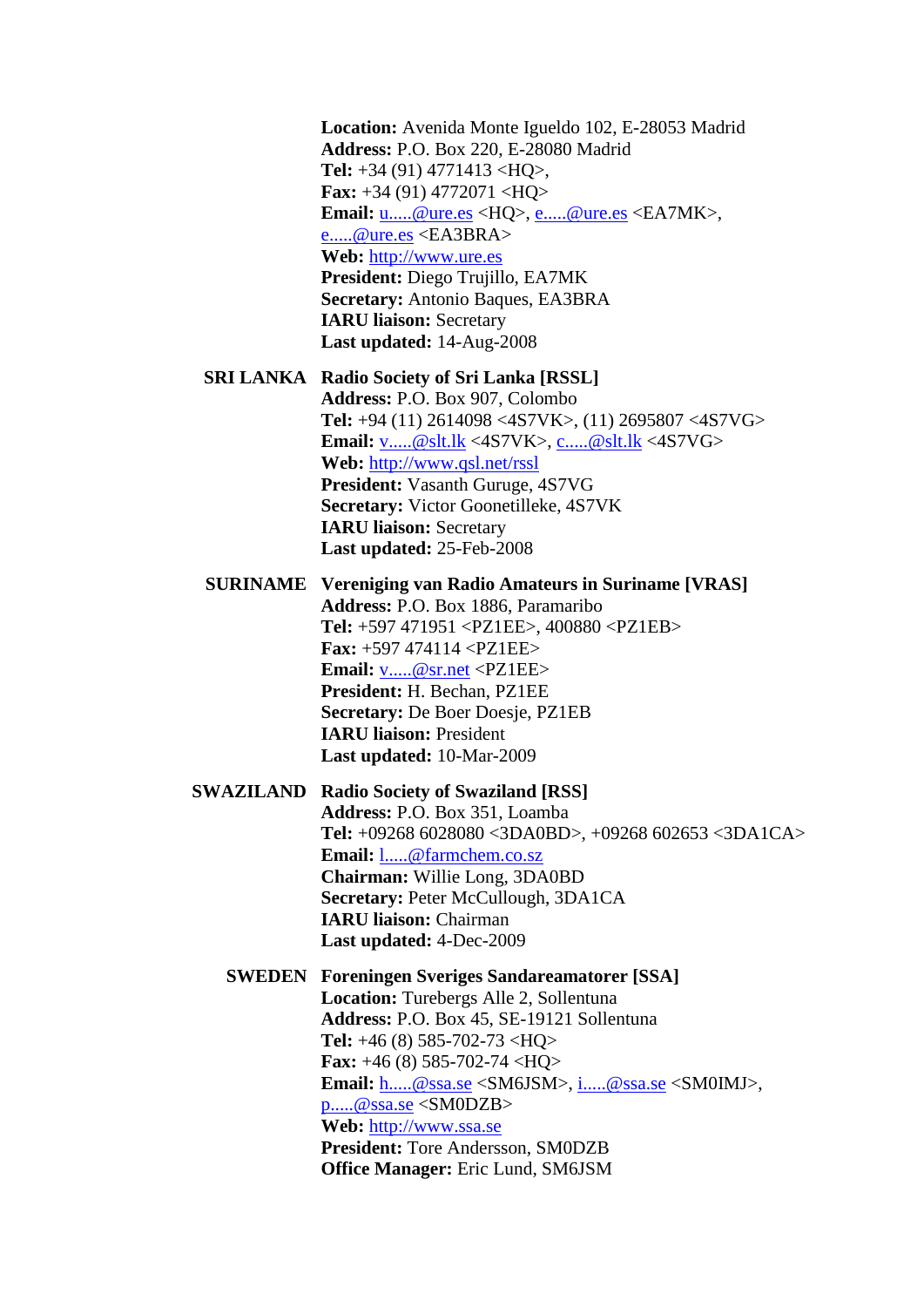**IARU liaison:** Hans Johansson, SM0IMJ **Last updated:** 27-May-2009

**SWITZERLAND Union Schweizerischer Kurzwellen-Amateure [USKA] Address:** c/o Pappelweg 6, CH-4147 Aesch BL **Tel:** +41 (79) 842 65 59 <HQ>, +41 (43) 539 05 12 <HB9IQY  $(H)$ **Email:** [p.....@uska.ch](javascript:return%20false;) <HB9IQY>, [s.....@uska.ch](javascript:return%20false;) <HB9EOV>, [i.....@uska.ch](javascript:return%20false;) <HB9MQM> **Web:** [http://www.uska.ch](http://www.uska.ch/) **President:** Daniel Kaegi, HB9IQY **Secretary:** Verena Thommen, HB9EOV **IARU liaison:** Peter W. Frey, HB9MQM **Last updated:** 30-Aug-2010

**SYRIA Syrian Scientific Technical Amateur Radio Soceity (SSTARS) Address:** P.O. Box 245, Damascus **Tel:** +963 (11) 6121279 <HQ>, +963 (11) 3114540 <YK1AO> **Fax:** +963 (11) 3114540 <YK1AO> **Email:** [t.....@mail.sy](javascript:return%20false;) <HQ>, [s.....@scs-net.org](javascript:return%20false;) <YK1AO> **Web:** <http://www.qsl.net/tir/Home.htm> **President:** Omar Shabsigh, YK1AO **Secretary:** Ms Sanabel Abd Al-Wahed, YK1BE **IARU liaison:** President **Last updated:** 19-Oct-2007

#### **TAJIKISTAN Tajik Amateur Radio League [TARL]**

**Address:** P.O. Box 203, Glavpochtamt, Dushanbe 734025 **Tel:** +992 (372) 212844 <HQ>, (372) 245432 <EY8AA>, (918) 617373 <EY8MM> **Fax:** +992 (372) 212847 <HQ> **Email:** [n.....@at-communication.com](javascript:return%20false;) <HQ>, [e.....@nmmmtel](javascript:return%20false;) <EY8MM> **Web:** <http://www.qsl.net/tarl> **President:** Masud M. Tursoon-Zadeh, EY8AA **Secretary:** Nodir M. Tursoon-Zadeh, EY8MM **IARU liaison:** Secretary **Last updated:** 15-Sep-2008

# **TANZANIA Tanzania Amateur Radio Club [TARC] Address:** P.O. Box 2958, Dar-es-Salaam **Tel:** +255 (22) 2150942, +255 (22) 2150174 ext. 266 **Fax:** +255 (22) 2152504 **Email:** [o.....@hotmail.com](javascript:return%20false;) <5H3OKN, [z.....@yahoo.com](javascript:return%20false;)  $<$ 5H3HO $>$ **Chairman:** Elizabeth Majori **Secretary:** Osmund Kipengele, 5H3OKN **IARU liaison:** Hidan Ricco, 5H3HO **Last updated:** 22-Aug-2006

**THAILAND Radio Amateur Society of Thailand [RAST]**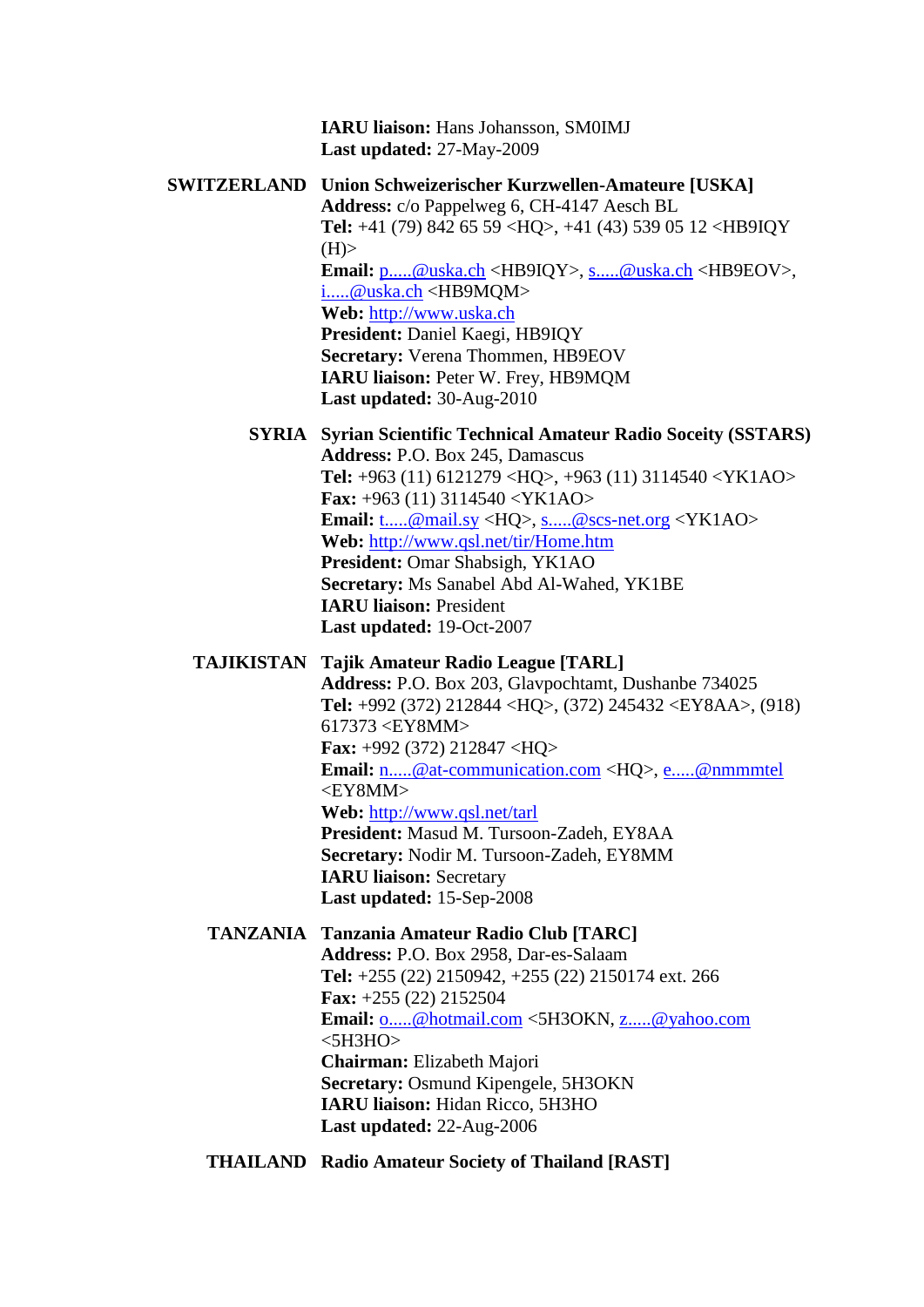**Address:** G.P.O. Box 2008, Bangkok 10501 **Tel:** +66 (2) 618-4435 <HQ>, (2) 392-8672 <HS0ZDX> **Fax:** +66 (2) 618-4435 <HQ>, (2) 240-3665 <HS0ZDX> **Email:** [t.....@inet.co.th](javascript:return%20false;) <HS0ZDX>, [H.....@amsat.org](javascript:return%20false;) <HS0ZEN>

**Web:** <http://www.qsl.net/rast>

**President:** Chaiyong Wongwuticomjon, HS1QVD **Secretary General:** Phatanadit Kulphaichitra, HS1WFK **IARU Liaison:** Tony Waltham, HS0ZDX **Last updated:** 17-Apr-2006

**TONGA Amateur Radio Club of Tonga [ARCOT] Address:** c/o Manfred Schuster, P.O. Box 1078, Nuku'alofa **Tel:** 676 22677 <A35MS> **Secretary:** Manfred Schuster, A35MS **IARU liaison:** Secretary **Last updated:** 3-Jun-2005

#### **TRINIDAD & Trinidad and Tobago Amateur Radio Society [TTARS]**

**TOBAGO Address:** P.O. Box 1167, Port of Spain **Tel:** +868 632-2798 <9Y4KLF> **Email:** inf [o.....@ttars.org](javascript:return%20false;) <HQ> (remove space character to form valid address) **Web:** ttars.org **President:** Keith Gibson, 9Y4TL **Secretary:** Klevin Lee Foon, 9Y4KLF **IARU liaison:** Jeff Austin, 9Y4JA **Last updated:** 20-Jun-2008

#### **TUNISIA Association Tunisienne des Radioamateurs [ASTRA], Tunisian Amateur Radio Club**

**Location:** Scouts Tunisiens, Avenue Jugurta, 1002 Tunis **Address:** PO Box 339, Tunis/Mahrajen 1082 **Tel:** +21671 790501 **Fax:** +21671 791206 **Email:** [s.....@planet.tn](javascript:return%20false;) <HQ>, [d.....@t-online.de](javascript:return%20false;) <DL1BDF> **Web:** <http://www.qsy.to/astra> **Chairman:** Mohamed Triki **Secretary:** Laasaad El Ouchi **IARU liaison:** Mustapha Landoulsi, DL1BDF **Last updated:** 15-Feb-2005

#### **TURKEY Telsiz Radyo Amatorleri Cemiyeti [TRAC]**

**Location:** Beyaz Gül Sok. No. 22, Hiimi Hak Han Kat 9, TR-80280 Esentepe, Istanbul **Address:** P.O. Box 699, TR-80005 Karakoy, Istanbul **Tel:** +90 (532) 376 5707 <TA1E> **Fax:** +90 (212) 257 78 56 <TA1E>, +90 (216) 423 23 50  $<$ TA1DF $>$ **Email:** [h.....@trac.org.tr](javascript:return%20false;) <HQ>, [t.....@trac.org.tr](javascript:return%20false;) <TA1E>, [t.....@trac.org.tr](javascript:return%20false;) <TA1DF>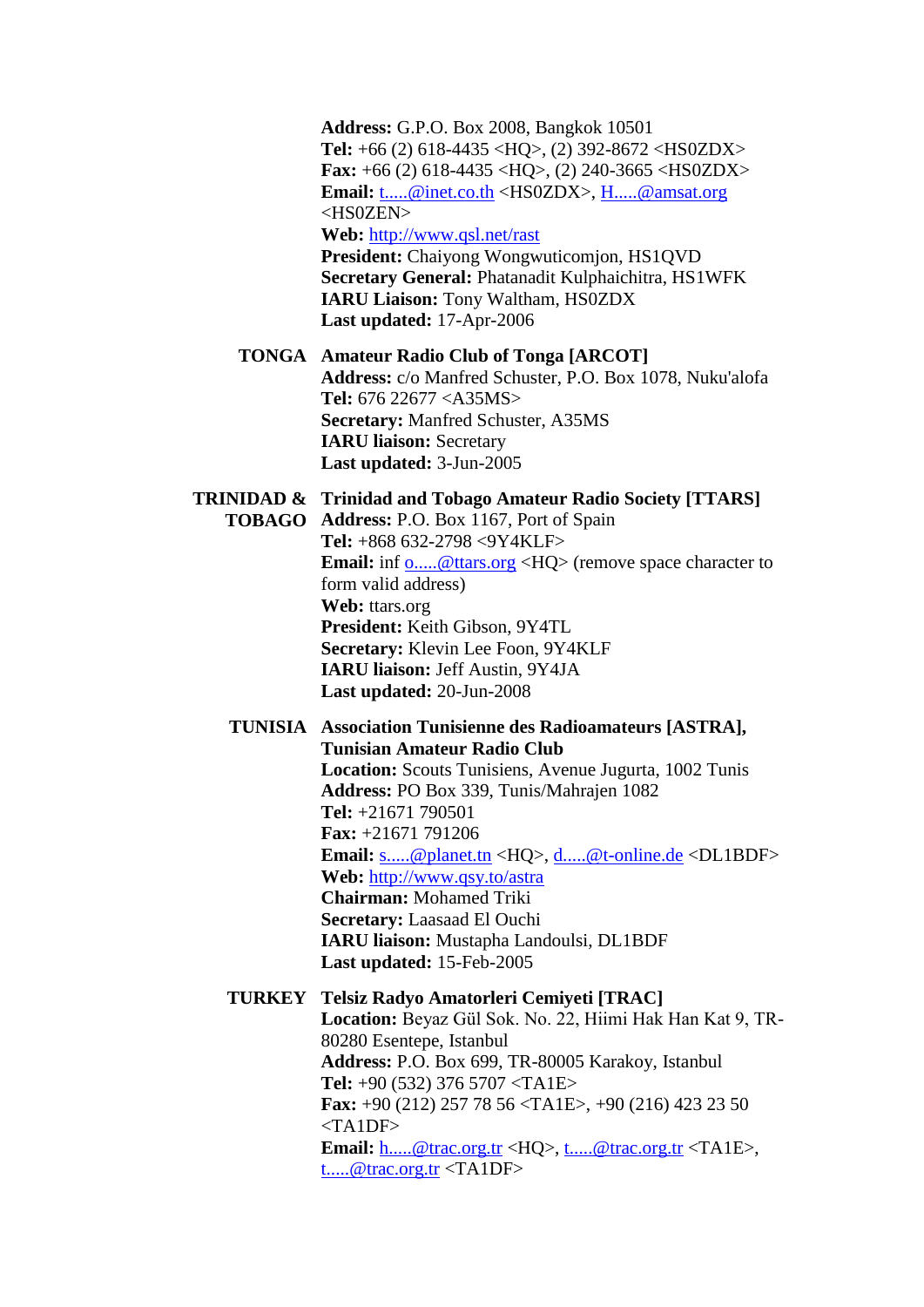**Web:** [http://www.trac.org.tr](http://www.trac.org.tr/) **President:** Aziz Sasa, TA1E **Secretary:** Huseyin M. Odabas, TA1DF **IARU liaison:** Secretary **Last updated:** 22-Aug-2007

# **TURKMENISTAN Liga Radiolyubiteley Turkmenistana [LRT], Turkmenistan Radio Amateur League Address:** P.O. Box 555, Ashgabat 744020 **Tel:** +993 12 460 600 <EZ8BO>, 443349 <EZ8BD> **Email:** [e.....@mail.ru](javascript:return%20false;) **President:** Berdy Adakow, EZ8AI **Secretary:** Elena Sviridova, EZ8YL **IARU liaison:** Eugene Zwontsov, EZ8BO **Last updated:** 23-Feb-2005

#### **TURKS & CAICOS Turks and Caicos Amateur Radio Society [TACARS]**

**ISLANDS Address:** P.O. Box 218, Providenciales, Turks & Caicos Island **Tel:** +649 946-4436 <VP5JM>, 946-2216 <VP5FEB> **Fax:** +649 941-3824 <VP5JM> **Email:** [j.....@tciway.tc](javascript:return%20false;) <VP5JM> **Web:** [http://www.tacars.org](http://www.tacars.org/) **President:** Frederick Braithwaite, VP5FEB **Secretary:** Jody Millspaugh, VP5JM **IARU liaison:** Secretary **Last updated:** 9-Aug-2005

# **U.S.A. American Radio Relay League [ARRL] Address:** 225 Main Street, Newington, CT 06111-1494 **Tel:** +1 (860) 594-0200 <HQ> **Fax:** +1 (860) 594-0259 <HQ> **Email:** [h.....@arrl.org](javascript:return%20false;) <HQ>, [n.....@arrl.org](javascript:return%20false;) <W5ZN>, [d.....@arrl.org](javascript:return%20false;) <K1ZZ>, [w.....@arrl.org](javascript:return%20false;) <W6ROD> **Web:** [http://www.arrl.org](http://www.arrl.org/) **President:** Kay Craigie, N3KN **Secretary:** David Sumner, K1ZZ **IARU liaison:** Jay Bellows, K0QB **Last updated:** 29-Jan-2010

**UGANDA Uganda Amateur Radio Society [UARS] Address:** P.O. Box 22761, Kampala **Chairman:** Peter Casier, 5X1T **Secretary:** Jeffrey W. Demarest, 5X1WJ **Last updated:** 23-Feb-2005

## **UKRAINE Ukrainian Amateur Radio League [UARL] Location:** Industrialna Str. 27, Kyiv 03056 **Address:** PO Box 56 Kiev-1, 01001 **Tel:** +380 (44) 4570972 <HQ>, +380 (44) 2804649 <UT2UB>, +38 (412) 254597 <UT5XA> **Fax:** +380 (44) 4577195 <HQ>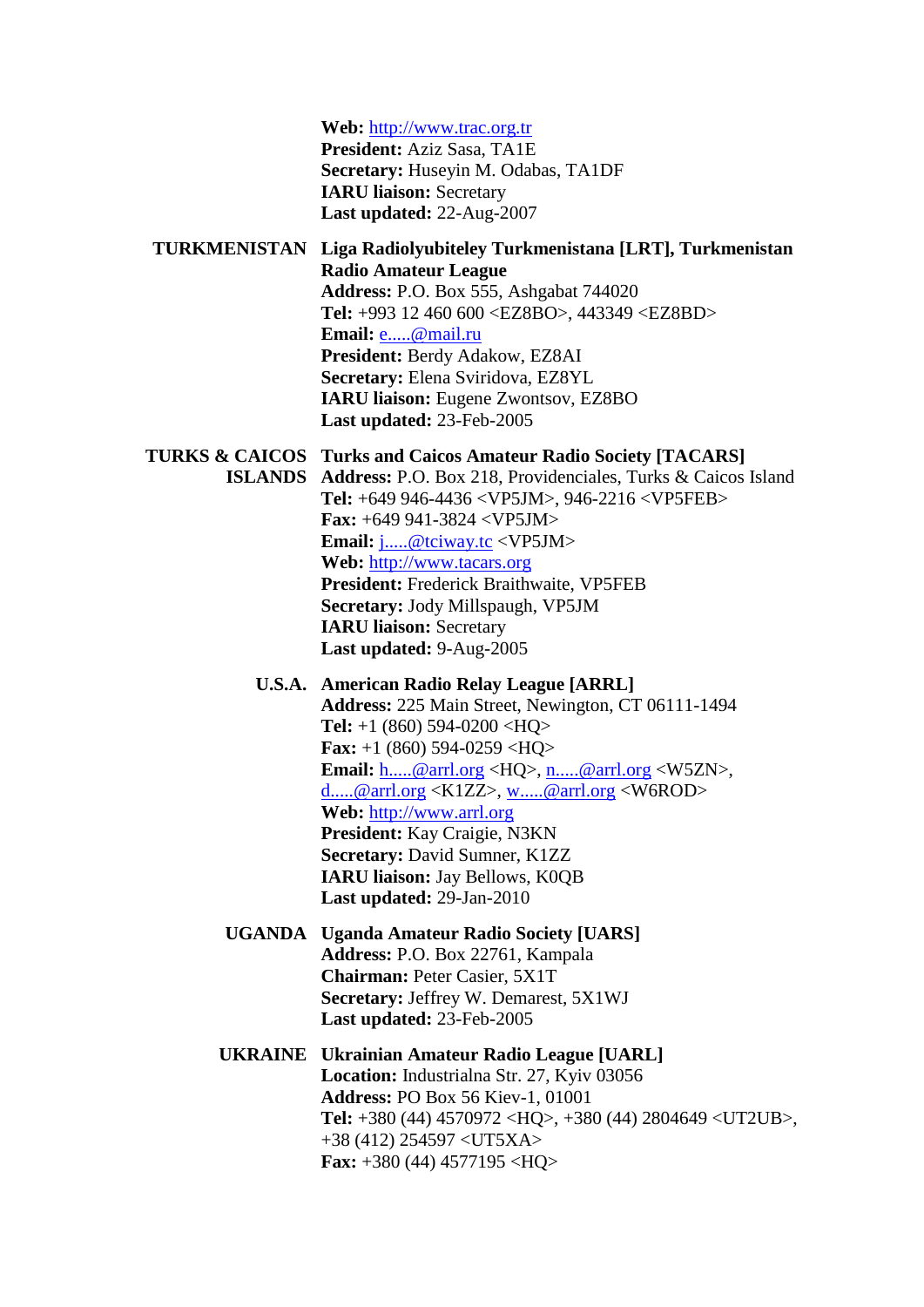**Email:** [e.....@carrier.kiev.ua](javascript:return%20false;) <HQ>, [u.....@ham.kiev.ua](javascript:return%20false;)  $<$ UT2UB $>$ **Web:** [http://www.uarl.org.ua](http://www.uarl.org.ua/) **President:** Andrej V. Lyakin, UT2UB **Secretary:** Valentina N. Beh, UT5XA **IARU liaison:** President **Last updated:** 14-Sep-2005

#### **UNITED ARAB Emirates Amateur Radio Society [EARS]**

**EMIRATES Address:** PO Box 20203, Sharjah City **Tel:** +971 6 5587340 <HQ> **Fax:** +971 6 5587360 **Email:** [a.....@a62er.com](javascript:return%20false;) **President:** H.H. Abdulla Faisal Al Qassimi, A61AQ **Secretary:** Mohammad Hamza Darwish, A61M **IARU Liaison:** Secretary **Last updated:** 12-Feb-2009

#### **UNITED KINGDOM Radio Society of Great Britain [RSGB]**

**Address:** 3 Abbey Court, Fraser Rd., Priority Business Park, Bedford MK44 3WH **Tel:** +44 1234 832700 <HQ> **Fax:** +44 1234 831496 <HQ> **Email:** [g.....@rsgb.org.uk](javascript:return%20false;) **Web:** [http://www.rsgb.org](http://www.rsgb.org/) **President:** Dave Wilson, M0OBW **Secretary and General Manager:** Peter Kirby, G0TWW **IARU liaison:** General Manager **Last updated:** 30-Mar-2010

## **URUGUAY Radio Club Uruguayo [RCU] Location:** Simon Bolivar 1195, Montevideo 11300 **Address:** P.O. Box 37, Montevideo 11000 **Tel:** +598 (2) 7087879 <HQ> **Fax:** +598 (2) 7087879 <HQ> **Email:** [c.....@gmail.com](javascript:return%20false;) <HQ> **Web:** [http://www.cx1aa.net](http://www.cx1aa.net/) **President:** Claudio Morgade, CX4DX **Secretary:** Christian Cardarello, CX2CC **IARU liaison:** Jorge Barzilai, CX4BW **Last updated:** 4-Dec-2009

## **VANUATU Vanuatu Amateur Radio Society [VARS] Address:** P.O. Box 665, Port Vila **Tel:** +678 23872 <YJ8RN>, +678 27378 <YJ8PE> **Email:** [r.....@vanuatu.com.vu](javascript:return%20false;) <YJ8RN>, [p.....@vanuatu.com.vu](javascript:return%20false;) <YJ8PE> **President:** Achille Poulet, YJ8PE **Secretary:** Rod Newell, YJ8RN **IARU liaison:** Secretary **Last updated:** 3-Jun-2005